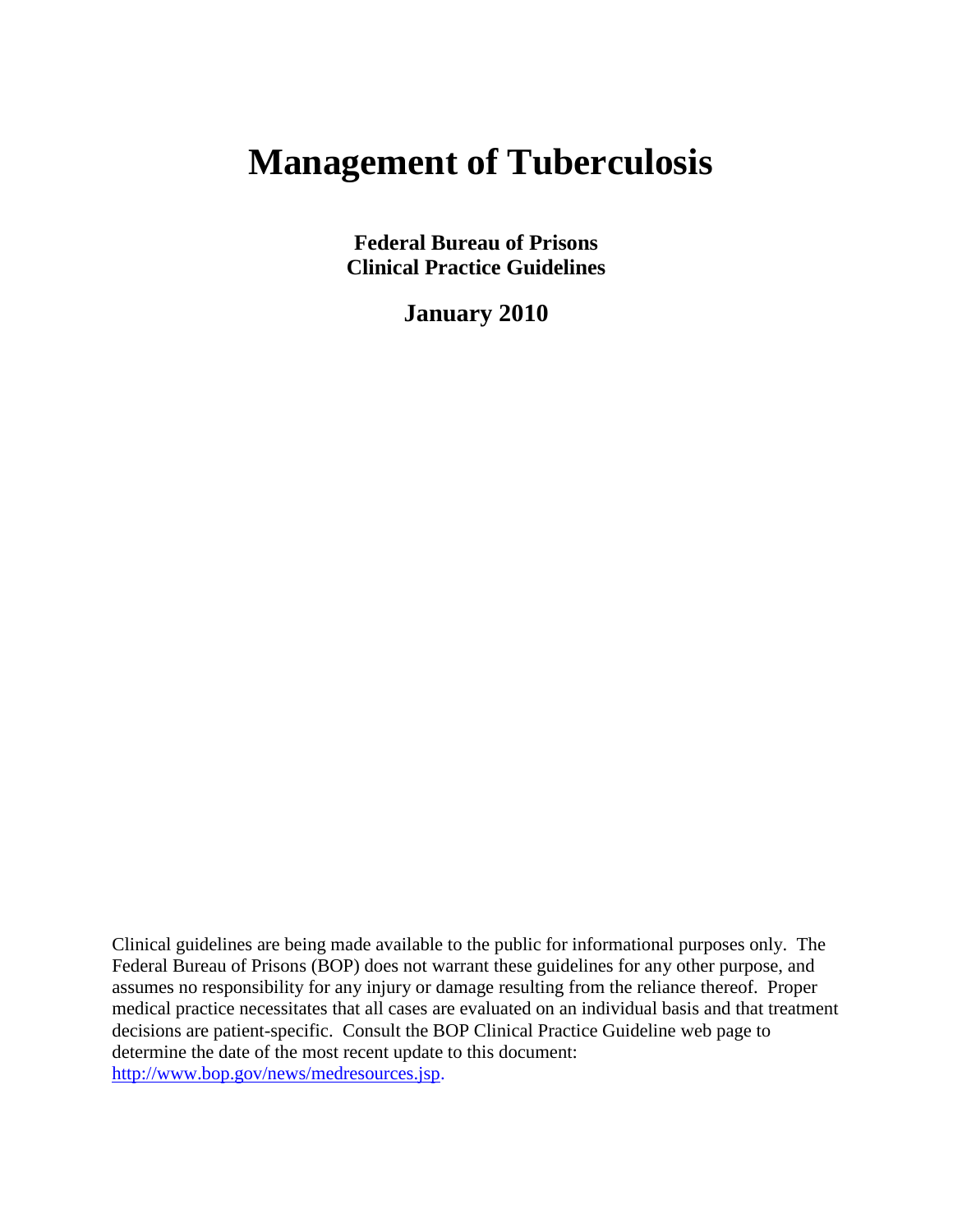## **What's New in the Document?**

This is a targeted revision of the guideline regarding TB screening. Changes since the April 2007 version of the document are highlighted in **YELLOW.** 

- 1. For non-English speaking inmates, it is critical that TB symptom screening questions be asked via an interpreter (either in-person or via language line).
- 2. A baseline tuberculin skin test (TST) should generally be obtained on all new intakes to the BOP—regardless of TST results from local jails and regardless of an inmate's history of a prior positive TST—with the following exceptions:
	- The inmate has prior documentation of a positive TST while the inmate was incarcerated within the BOP;
	- The inmate has a history of a severe reaction to a TST, e.g., swollen, blistering, (vesiculated) reaction—either by self-report or clinically documented;
	- The inmate provides a credible history of treatment for latent TB infection, i.e., is able to describe the medication taken, and when, where and how long it was taken.
	- There is a unique reason not to repeat a TST (as approved by the Regional Medical Director), i.e., repeated admissions from local detention facilities over a short period of time.
- 3. Two-step tuberculin skin testing (see page 5) should be performed on all foreign born inmates who have not been tested in the previous 12 months. An inmate's self-report of being tested within the last year is a sufficient reason not to perform a two-step test.
- 4. All sentenced inmates should be routinely offered HIV testing at intake, since HIVinfected inmates are at higher risk of developing active TB. Intake TB evaluation of an HIV-infected inmate includes a chest radiograph in addition to a TST.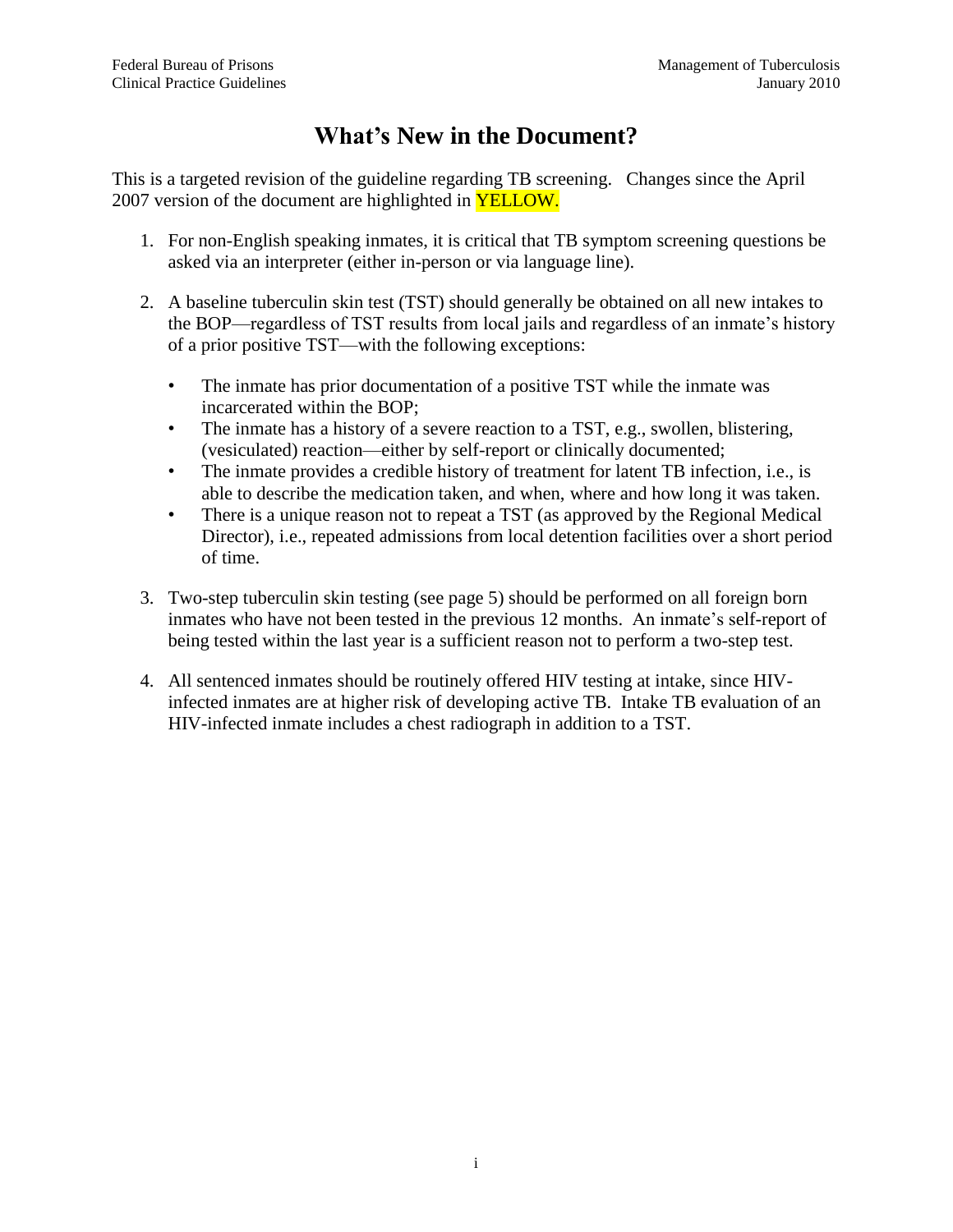# **Table of Contents**

| 2. |                                                                    |  |
|----|--------------------------------------------------------------------|--|
| 3. |                                                                    |  |
|    |                                                                    |  |
|    |                                                                    |  |
|    |                                                                    |  |
|    |                                                                    |  |
|    |                                                                    |  |
|    |                                                                    |  |
|    |                                                                    |  |
|    |                                                                    |  |
|    |                                                                    |  |
| 4. |                                                                    |  |
|    |                                                                    |  |
|    |                                                                    |  |
|    |                                                                    |  |
|    |                                                                    |  |
|    |                                                                    |  |
|    |                                                                    |  |
|    |                                                                    |  |
|    |                                                                    |  |
|    |                                                                    |  |
|    |                                                                    |  |
|    | Anti-TNF alpha drugs (tumor necrosing factor alpha antagonists) 10 |  |
|    |                                                                    |  |
|    |                                                                    |  |
|    |                                                                    |  |
|    |                                                                    |  |
|    |                                                                    |  |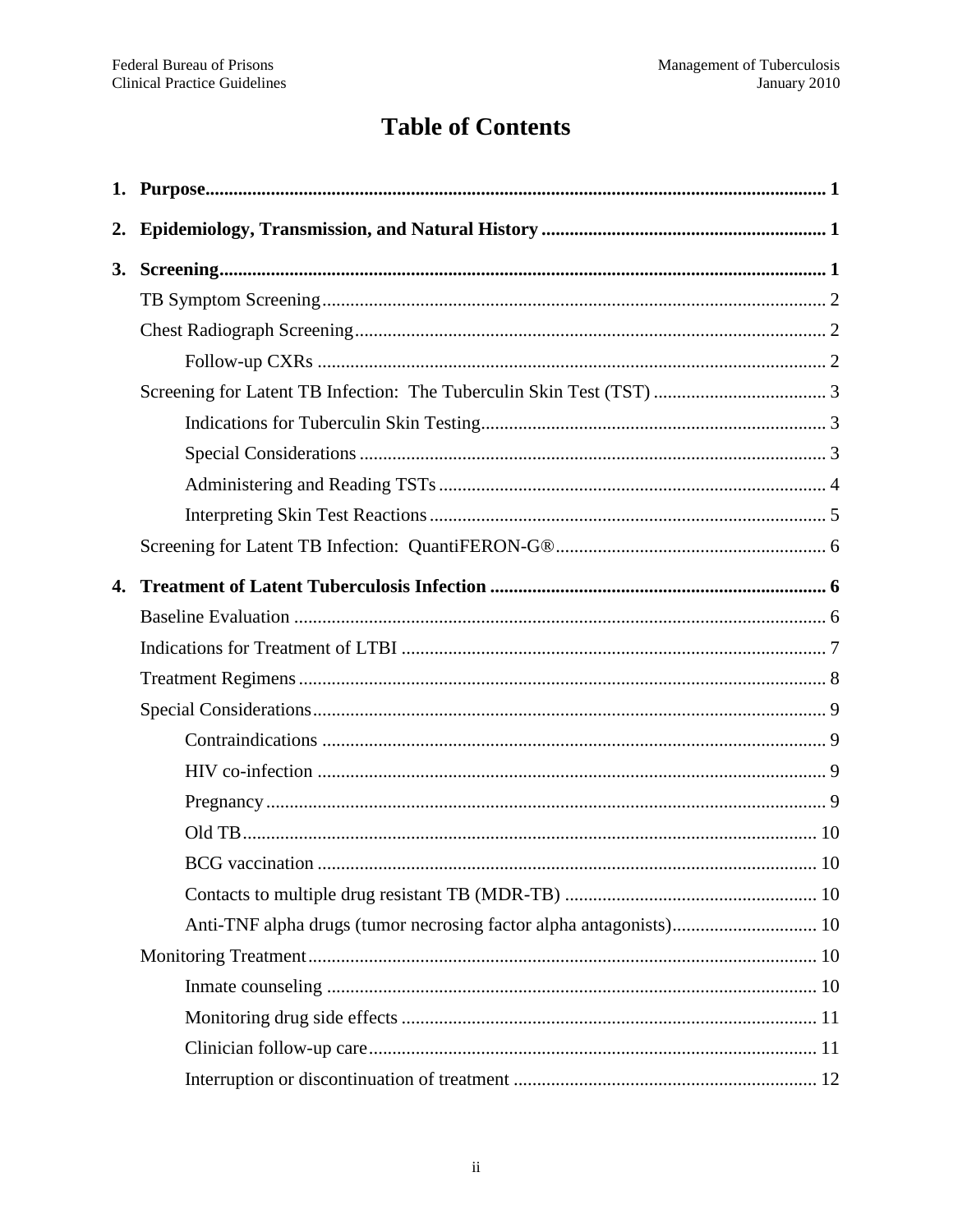| 5. |  |
|----|--|
|    |  |
|    |  |
|    |  |
|    |  |
|    |  |
|    |  |
|    |  |
|    |  |
| 6. |  |
|    |  |
|    |  |
|    |  |
|    |  |
|    |  |
|    |  |
|    |  |
|    |  |
|    |  |
|    |  |
| 7. |  |
|    |  |
|    |  |
|    |  |
|    |  |
|    |  |
| 8. |  |
|    |  |
|    |  |
|    |  |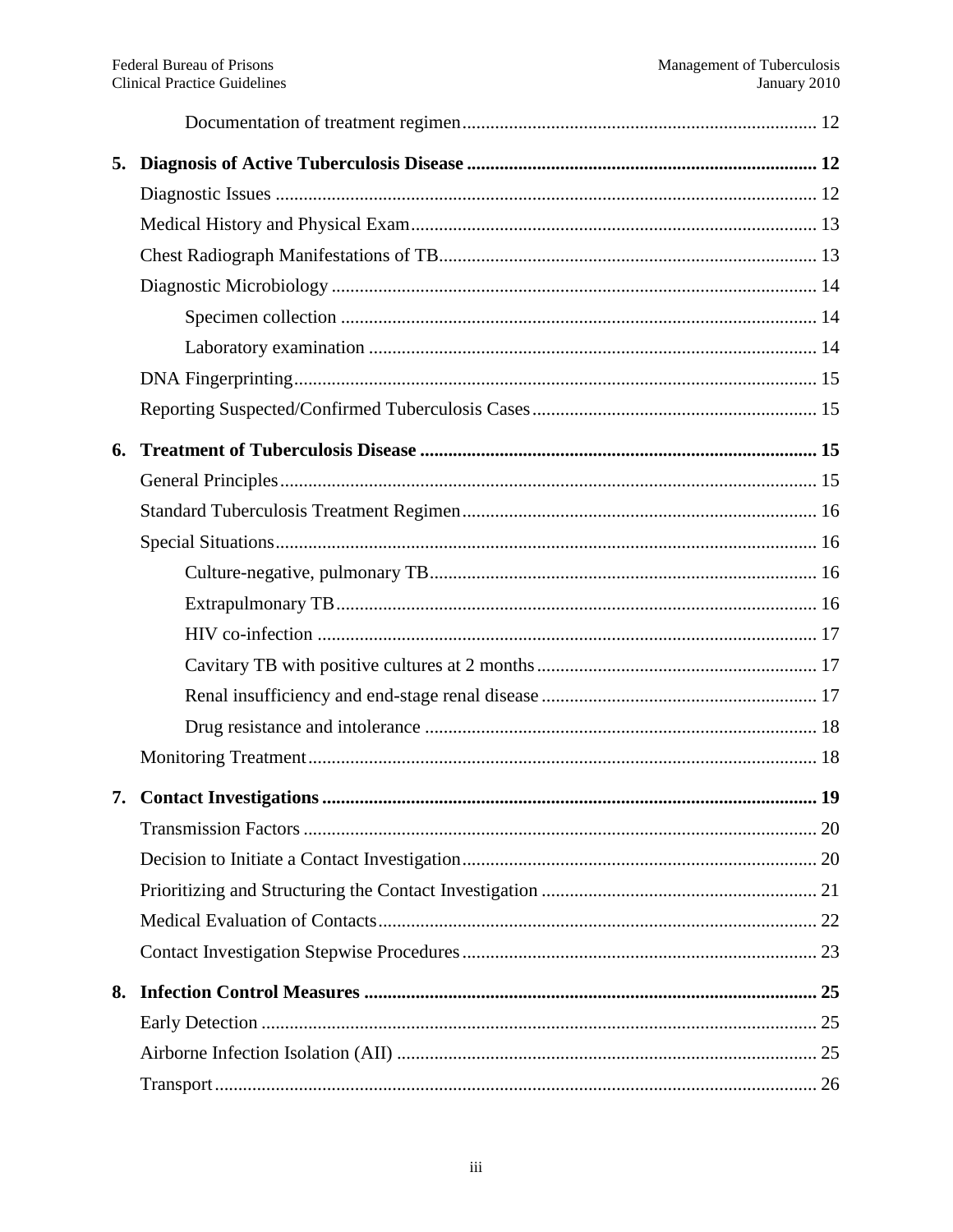| Appendix 3. Treatment Regimens for Latent Tuberculosis Infection  37           |  |
|--------------------------------------------------------------------------------|--|
|                                                                                |  |
|                                                                                |  |
|                                                                                |  |
|                                                                                |  |
| Appendix 8. Monitoring Tuberculosis Treatment Response & Adverse Reactions  42 |  |
|                                                                                |  |
|                                                                                |  |
|                                                                                |  |
|                                                                                |  |
|                                                                                |  |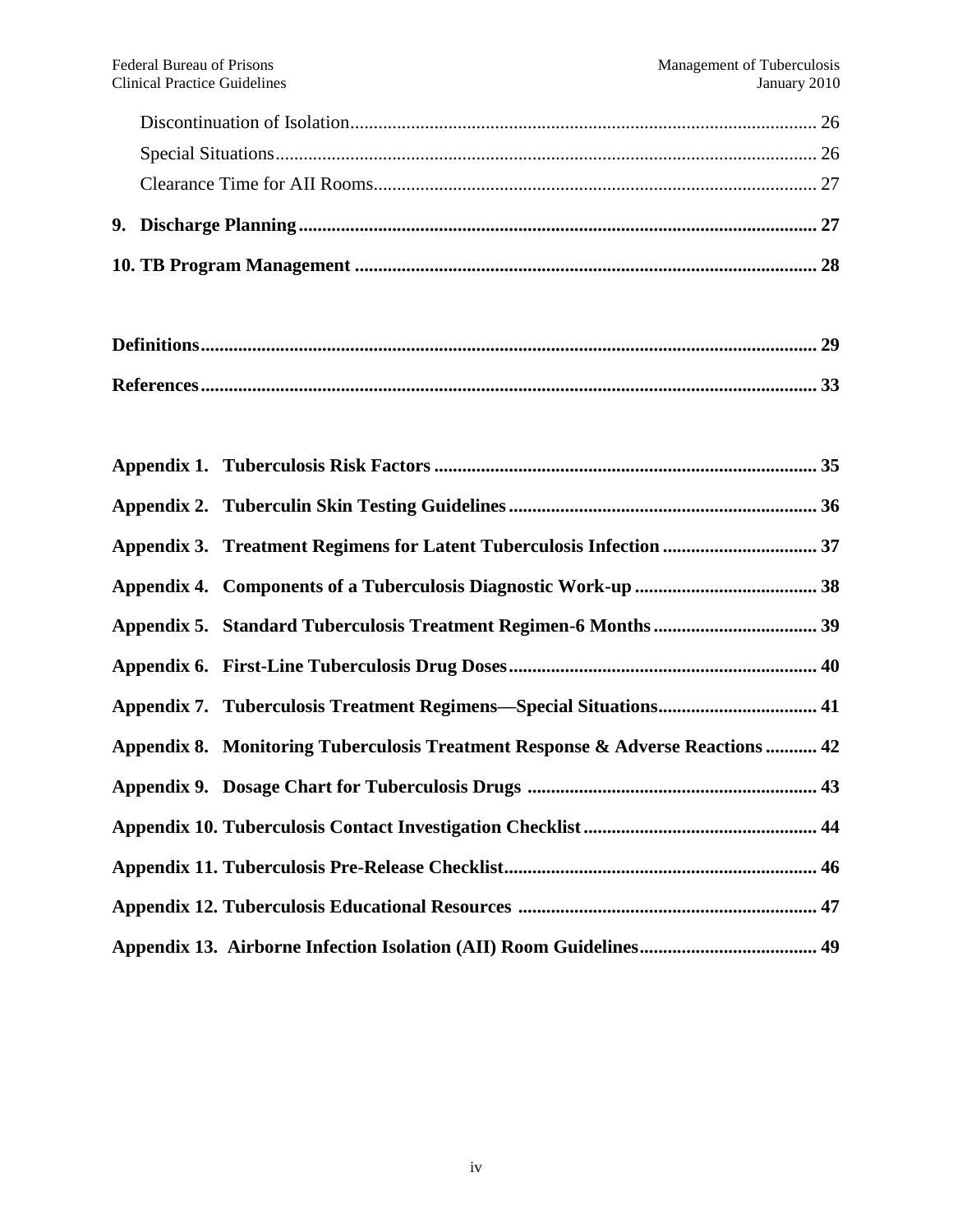## <span id="page-5-0"></span>**1. Purpose**

The Federal Bureau of Prisons Clinical Practice Guidelines for the Management of Tuberculosis (TB) provide recommendations for the treatment of federal inmates with TB infection and disease and for the management of contacts to infectious TB cases.

# <span id="page-5-1"></span>**2. Epidemiology, Transmission, and Natural History**

TB incidence in the United States decreased during the past decade, largely as a result of more intensive TB control efforts. Nevertheless, TB control remains a public health priority for correctional systems, since TB outbreaks continue to occur in U.S. jails and prisons. Furthermore, a significant proportion of TB cases in the U.S. occur among persons who are overrepresented in certain jails or prisons, including racial/ethnic minority populations, persons with human immunodeficiency virus (HIV) infection, and persons born in foreign countries that have high rates of TB.

*M. tuberculosis*, the organism that causes TB, is transmitted through airborne respiratory droplets when an individual with active pulmonary TB coughs, sneezes, speaks, or sings. Transmission of *M. tuberculosis* depends on the length of time and frequency of the exposure, the degree of contagiousness of the infected person, the environment and airflow in which the exposure occurred, and the intensity of the contact with the TB organism itself. Infection with *M. tuberculosis* usually requires prolonged contact with an infectious case in an enclosed space. The majority of persons who become infected never develop active TB.

The most significant risk factor for LTBI is country of origin. The general U.S. population has an estimated TB infection rate of only 5-10%; whereas foreign born populations have an average estimated TB infection rate of 32%, with rates varying widely throughout the world. Other risk factors for infection with TB include injection drug use; being a resident or employee in congregate settings such as prisons and jails, health care facilities, and homeless shelters; and most notably, being a known contact of an active TB case. On average, 30% of household contacts to infectious TB cases have a positive TST.

Approximately 5% of infected persons develop active TB disease during the first year or two after infection. In another 2-5%, disease will develop later in their lives. Certain medical conditions increase the risk that TB infection will progress to disease, the most important of which is HIV infection*. [Appendix 1](#page-39-0) (Tuberculosis Risk Factors)* lists conditions associated with a higher risk of TB disease, including evidence of prior TB disease on chest radiograph (CXR), injection drug use, history of organ transplant, immunosuppressive therapy (including steroids and anti-TNF alpha drugs), diabetes mellitus, and chronic renal failure.

# <span id="page-5-2"></span>**3. Screening**

Screening for TB in correctional facilities involves both ongoing surveillance for active TB disease and detection of latent TB infection. Early detection and isolation of inmates with suspected pulmonary TB is critical to preventing widespread TB transmission. Identification of latent TB infection provides an opportunity for providing treatment to prevent future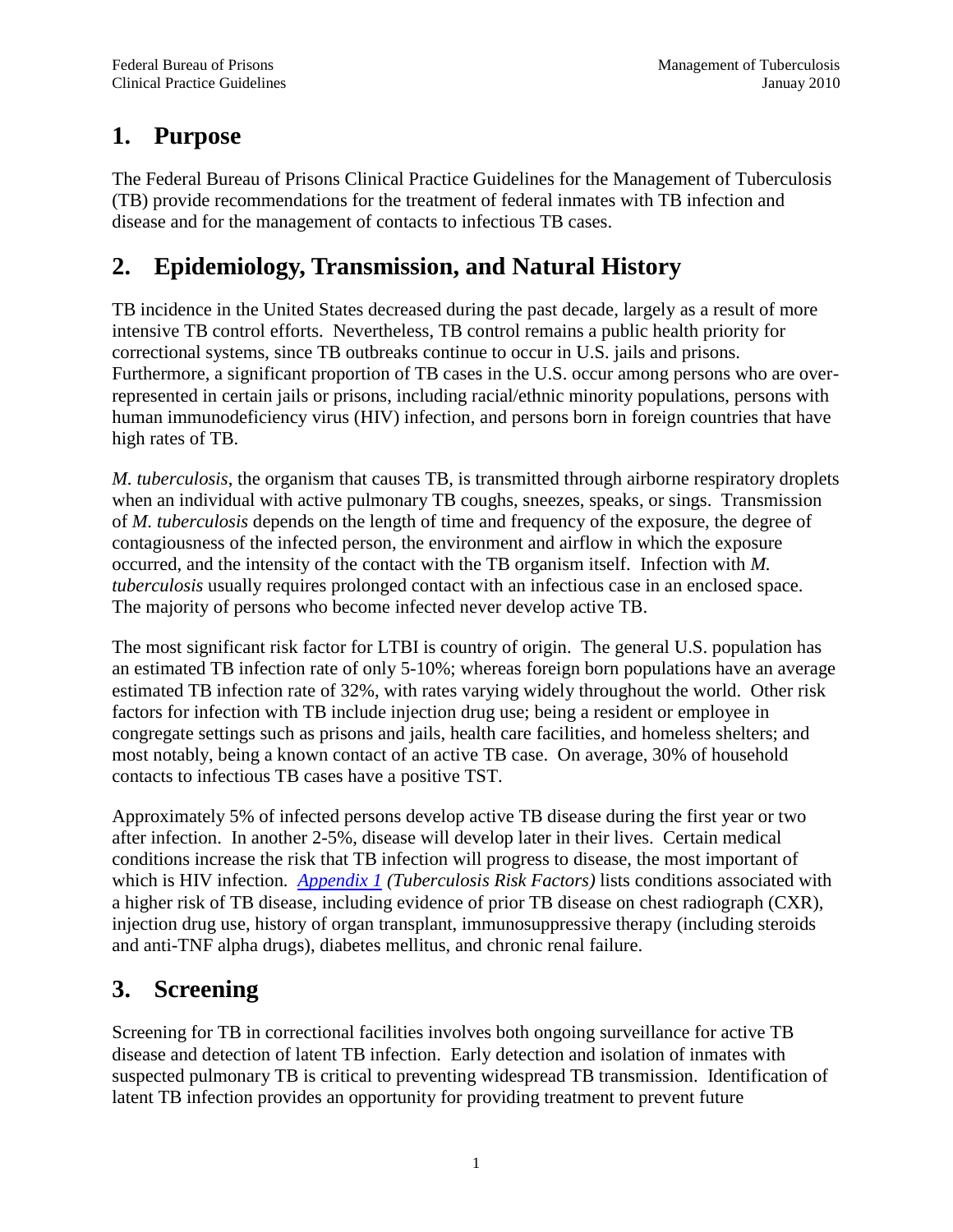development of TB disease.

## <span id="page-6-0"></span>**TB Symptom Screening**

At intake, all inmates should be systematically screened for TB symptoms by a trained health care worker. For non-English speaking inmates, it is critical that TB symptom screening questions be asked via an interpreter (either in-person or via language line). The following questions should be asked:

- *Have you ever been treated for tuberculosis (TB)?*
- *Have you had a cough for more than 2 weeks?*
- *Are you coughing up blood?*
- *Have you recently lost weight?*
- *Do you have frequent fevers or night sweats?*

Inmates who have symptoms suggestive of TB disease should receive a thorough medical evaluation, including a TST, a chest radiograph, and, if indicated, sputum examinations. If TB is suspected, the inmates should be isolated in an airborne infection isolation (AII) room.

## <span id="page-6-1"></span>**Chest Radiograph Screening**

The following categories of inmates should have a CXR at intake (in addition to the intake TB symptom screen and a TST):

- TST positive inmates.
- All HIV infected inmates.
- Foreign born inmates who have been in the United States for one year or less *and* for whom there is no documentation of a chest radiograph obtained in the U.S. This screening guideline also applies to inmates who have been out of the United States or Canada for 6 months or more immediately prior to their incarceration in the BOP.

Some facilities, which house inmates with a high incidence of TB, may conduct routine CXR screening of all inmates entering the prison. Decisions about use of routine CXR screening should be made in consultation with the Warden, and Regional and Central Office HSD staff.

### <span id="page-6-2"></span>**Follow-up CXRs**

Annual chest radiographs are not ordinarily indicated for inmates with a positive TST. Inmates who decline treatment for LTBI, or have treatment discontinued because of drug side effects, nonadherence, or other reasons, should be monitored in accordance with the following:

- *For inmates with HIV infection (or unknown HIV serostatus) or other immunosuppressive conditions:* semi-annual CXRs and clinician evaluations for symptoms and signs of pulmonary TB, indefinitely.
- *For HIV seronegative inmates who are recent convertors or close contacts of active TB cases:* semi-annual CXRs and clinician evaluations for symptoms and signs of pulmonary TB for a 2 year period.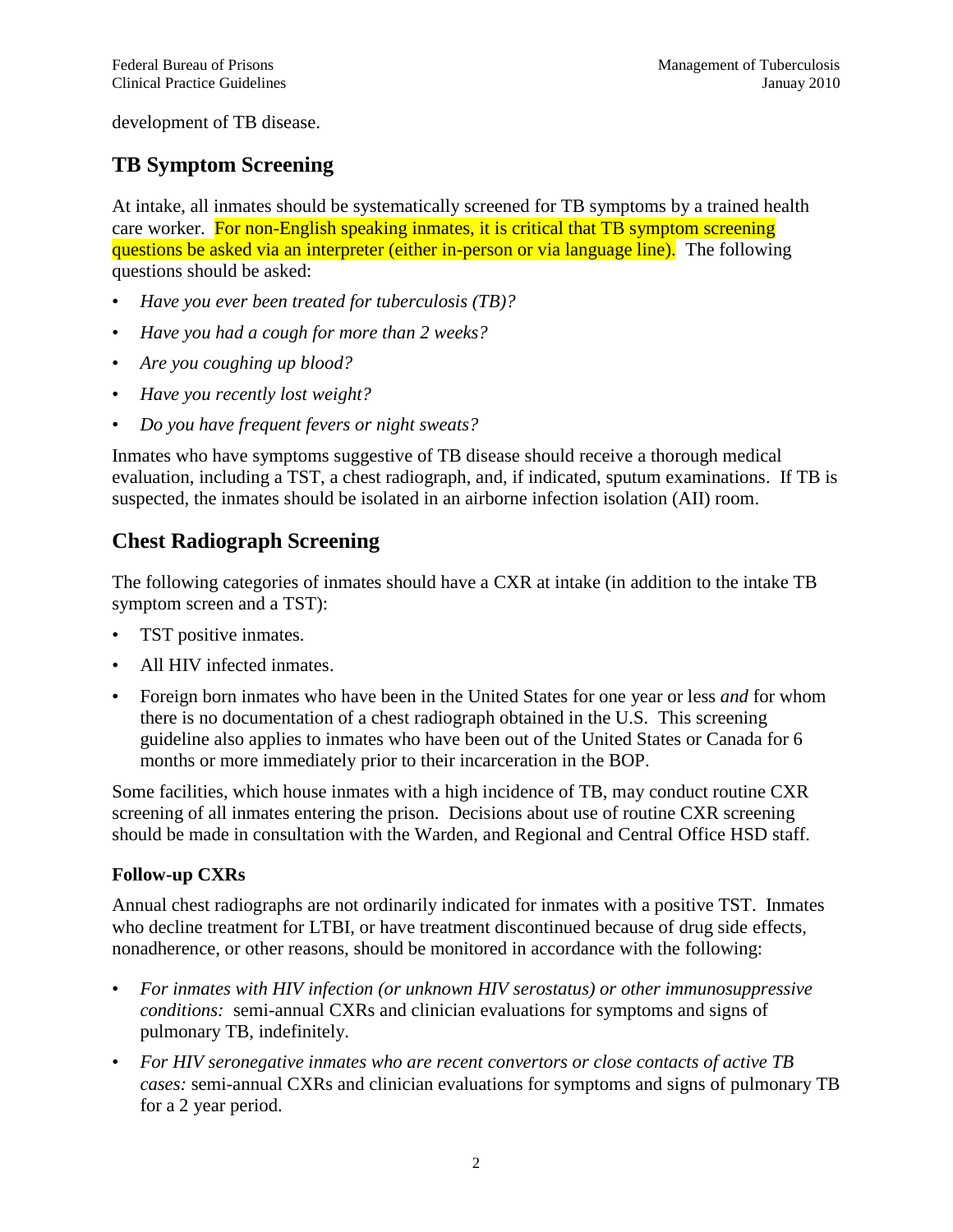## <span id="page-7-0"></span>**Screening for Latent TB Infection: The Tuberculin Skin Test (TST)**

Currently there are two FDA-approved methods for testing for latent TB infection (LTBI): the TST and a new blood test, QuantiFERON-G®.

The TST is an approved method for diagnosing *M. tuberculosis* infection in persons who do not have TB disease. Persons with LTBI usually are asymptomatic, often unaware of past exposures to TB; yet, they are at future risk of developing infectious TB. Screening high-risk populations, such as inmates, and providing treatment for those with latent TB infection are important public health measures.

The TST has a specificity of approximately 99% in populations that have no other mycobacterial exposures or BCG (Bacillus Calmette-Guerin) vaccination; however, the specificity decreases where cross-reactivity with other mycobacteria is common. Tuberculin skin testing guidelines are outlined in *[Appendix 2](#page-40-0) (Tuberculin Skin Testing Guidelines).* 

#### <span id="page-7-1"></span>**Indications for Tuberculin Skin Testing.**

Inmates should be evaluated for TB infection with a TST in accordance with BOP policy and the following indications:

- **Intake screening:** A baseline tuberculin skin test (TST) should generally be obtained on all new intakes to the BOP—regardless of TST results from local jails and regardless of an inmate's history of a prior positive TST—with the following exceptions:
	- The inmate has prior documentation of a positive TST while the inmate was incarcerated within the BOP;
	- The inmate has a history of a severe reaction to a TST, e.g., swollen, blistering, (vesiculated) reaction—either by self-report or clinically documented;
	- The inmate provides a credible history of treatment for latent TB infection, i.e., is able to describe the medication taken, and when, where, and how long the medication was taken.
	- There is a unique reason not to repeat a TST (as approved by the Regional Medical Director), i.e., repeated admissions from local detention facilities over a short period of time.

[Two-step tuberculin skin testing](#page-9-1) (see page 5) should be performed on all foreign born inmates who have not been tested in the previous 12-months. An inmate's self-report of being tested within the last year is a sufficient reason *not* to perform a two-step test.

- **As part of annual screening.**
- **If active TB disease is clinically suspected** (and TST status unknown).
- **As part of a TB contact investigation.**

#### <span id="page-7-2"></span>**Special Considerations**

• **Reported prior positive TST:** A self-reported, prior positive TST without a millimeter reading is not a contraindication to repeat testing unless a severe reaction (e.g., swollen, blistering reaction) has been documented or described by the inmate or unless a credible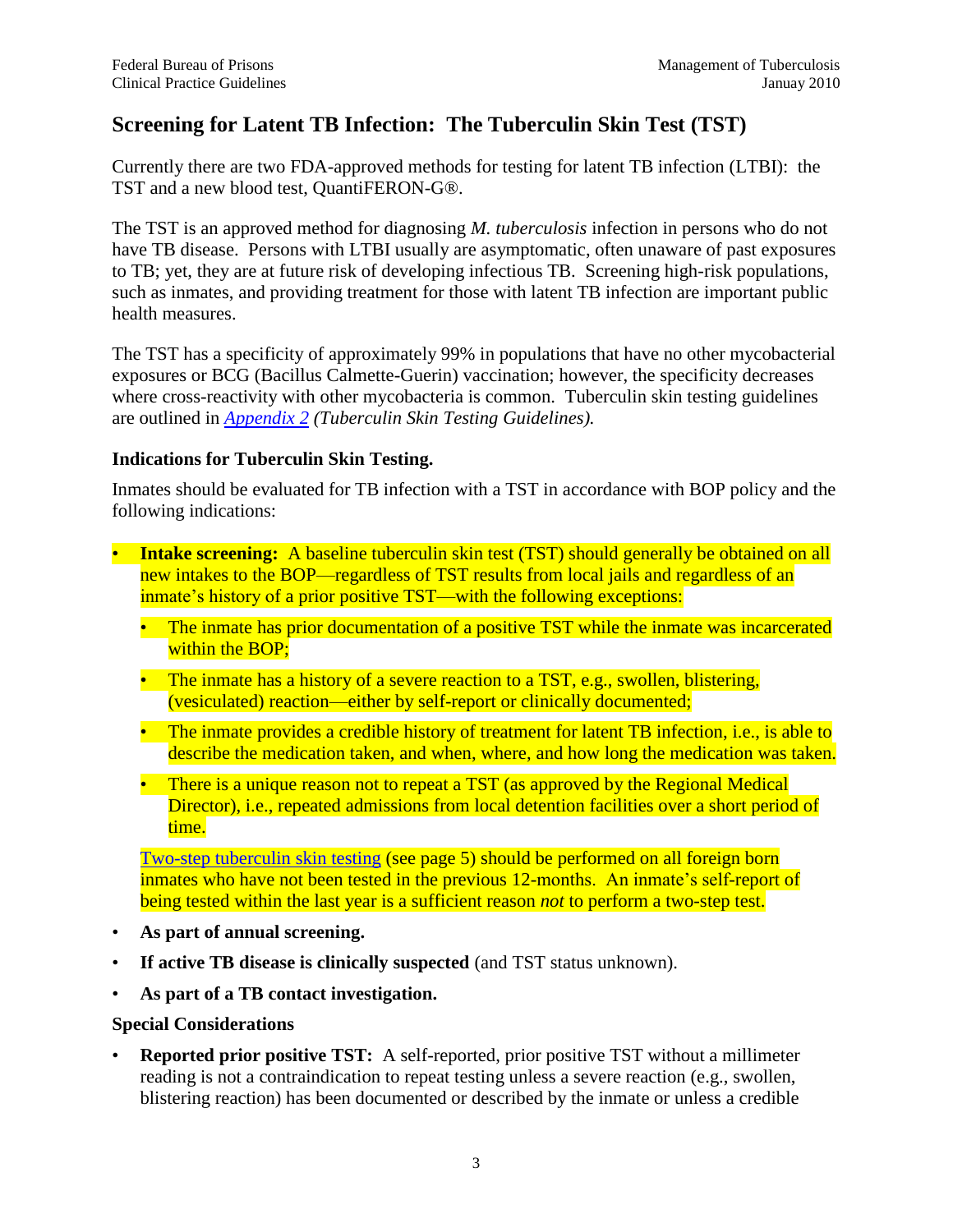history of treatment for LTBI has been provided. Inmates with a documented positive TST, measured in millimeters, should not be tested repeatedly.

- **Pregnancy:** Pregnancy is not a contraindication to tuberculin testing.
- **BCG vaccination:** BCG vaccination is not a contraindication to tuberculin testing. TST reactivity resulting from BCG vaccination does not correlate with protection against TB. Since there is no reliable method for distinguishing tuberculin reactions caused by BCG from those caused by infection with *M. tuberculosis*, persons with a history of BCG vaccination whose TST is positive should be considered infected with *M. tuberculosis*.
- Anergy testing: Anergy testing is not medically indicated as a component of tuberculin skin testing for inmates. HIV infected and other immunosuppressed persons may not mount an immune response to the TST; however, anergy testing does not help determine whether a person will have an adequate cellular immune response to PPD tuberculin.

#### <span id="page-8-0"></span>**Administering and Reading TSTs**

- **Training:** TSTs should only be performed by health care workers who have had formal training in administering, reading, and interpreting the test. If the TST is placed or read incorrectly, the results may be inaccurate.
- **Product information:** Only BOP Formulary tuberculin solution should be used. To minimize reduction in potency by adsorption, tuberculin should never be transferred from one container to another. Skin tests should be administered as soon as possible once the tuberculin syringe has been filled. The tuberculin test solution should be refrigerated (not frozen) and stored in the dark as much as possible (exposure to strong light should be avoided). Multi-puncture tests (Tine®) are poorly standardized and should not be administered.
- **Administration:** The TST should be administered by the Mantoux method, which consists of intradermal injection of 0.1 ml of purified protein derivative (PPD) tuberculin containing 5 tuberculin units (TU) into the volar or dorsal surface of the forearm, using a disposable tuberculin syringe. Other areas may be used, but the forearm is the preferred site for testing. A skin area away from superficial veins and free of lesions should be selected. A 5 mm tense white wheal should appear at the injection site. If this does not appear, replace the test at least 2 inches away from the initial injection site. Gloves are optional for administering TSTs and can be used on a case by case basis. Wash hands before and after placing and reading a TST. Alcohol-based hand sanitizer can be used.
- **Reading:** The TST should be read by a trained health care worker in 48-72 hours after injection. A positive reaction can be measured up to one week after testing and is considered valid; however, readings after 72 hours tend to underestimate the true size of induration. A negative reaction read after 72 hours is invalid, and the test should be repeated. The test is ―read‖ by measuring in millimeters (mm) the largest diameter of the indurated area (palpable swelling) on the forearm. The diameter of the induration should be measured transversely to the long axis of the forearm for standardization purposes. Erythema (redness) without induration is not significant. The TST results should always be documented in millimeters, not as positive or negative. If there is no reaction (or just erythema), record "0 mm."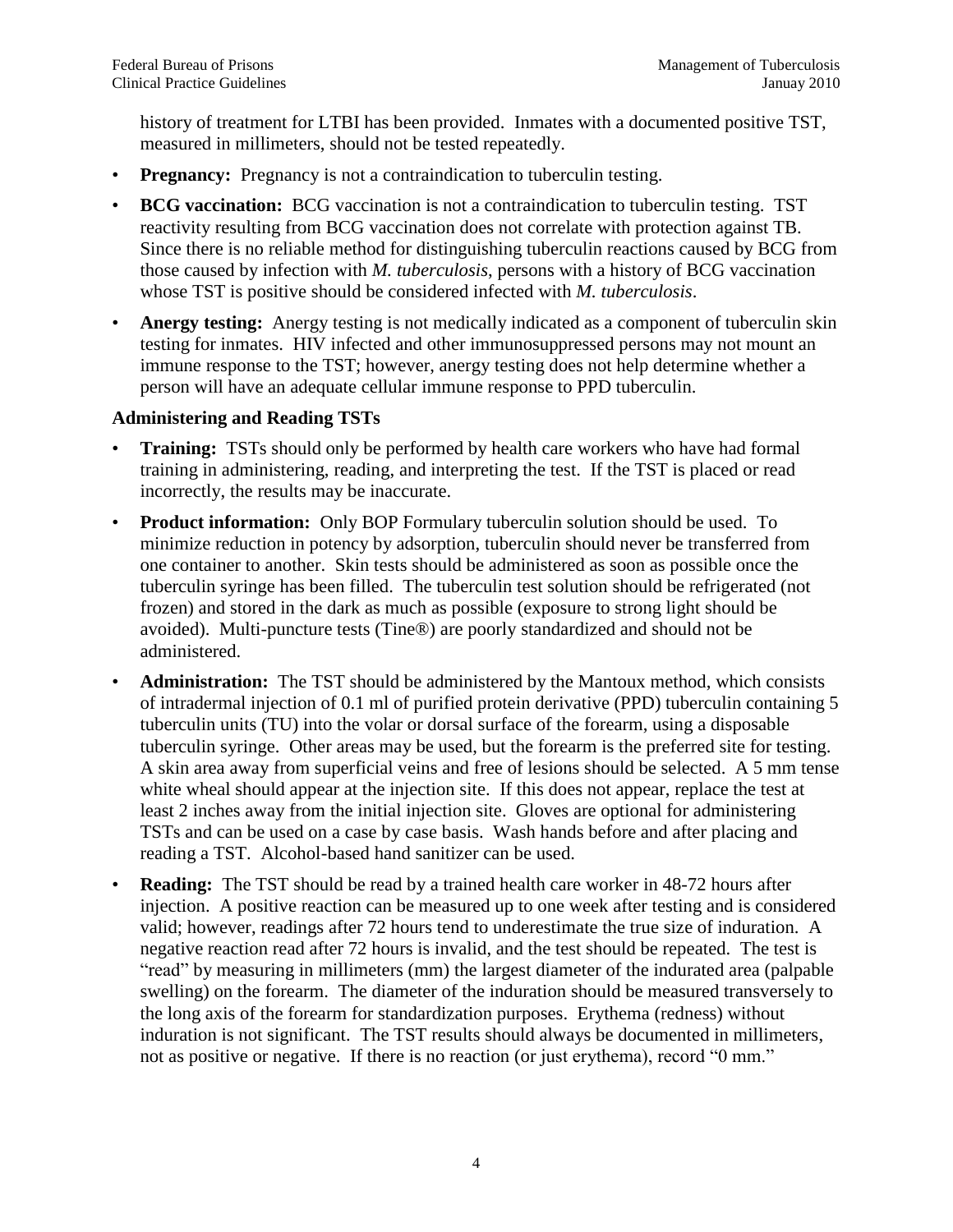#### <span id="page-9-0"></span>**Interpreting Skin Test Reactions**

Two cut-points for defining a positive TST are indicated in correctional facilities, based on risk factors for TB infection and TB disease in infected inmates (see *[Appendix 2](#page-40-0)*).

- **Positive tuberculin test:** All inmates with a TST of 5 millimeters of induration or greater should be referred for a CXR and promptly evaluated by a physician for evidence of active TB disease. Based on the criteria for TST positivity below, inmates who have a positive TST should be evaluated for LTBI treatment.
	- **5 millimeters or greater with the following concurrent conditions:**
		- Close contact to an active TB case
		- HIV co-infection, or HIV risk factors and unknown HIV status
		- Other immunocompromised condition
		- Systemic corticosteroids (equal to prednisone 15 mg for 1 month or more)
		- History of organ transplantation or other immunosuppressive therapy
		- Fibrotic changes on chest radiograph suggestive of inactive pulmonary TB
		- Radiographic or clinical findings suggesting active TB
		- Persons taking anti-TNF alpha drugs (e.g., infliximab)
	- **10 millimeters or greater:** all other inmates
- **TST reactors vs. convertors:** A TST "reactor" is anyone who has a positive TST. A TST convertor is one whose TST has increased 10 mm or more in a 2 year period. A TST convertor has a higher risk of developing TB disease and is considered high priority for LTBI treatment.
- **Booster phenomenon and two-step testing:** Certain individuals infected with *M. tuberculosis* will have a negative TST when tested many years after their initial infection. This skin test, however, may stimulate or "boost" the immune system's ability to react to tuberculin and cause a positive reaction to subsequent tests. This booster phenomenon can be induced more than a year after an initial test.

Two-step testing is a technique used to help distinguish between "boosted" reactions and reactions due to new infections. Consider two-step testing for newly sentenced inmates in the following categories who are at high risk for boosting (if they have not received a TST in the last year and if repeated annual testing is anticipated):

- Foreign born inmates.
- Inmates with a history of BCG vaccination.
- Other inmates as medically indicated with suspected previous exposures to *M. tuberculosis*.

<span id="page-9-1"></span>**Two-step testing is performed as follows:** If the initial TST reaction is negative, a second test is placed 1 to 3 weeks later. If the second test is also negative, the person is considered uninfected. Any subsequent positive test would be considered new infection (skin test conversion). However, if the second test is positive, the person should be classified as infected (but not a convertor) and managed accordingly.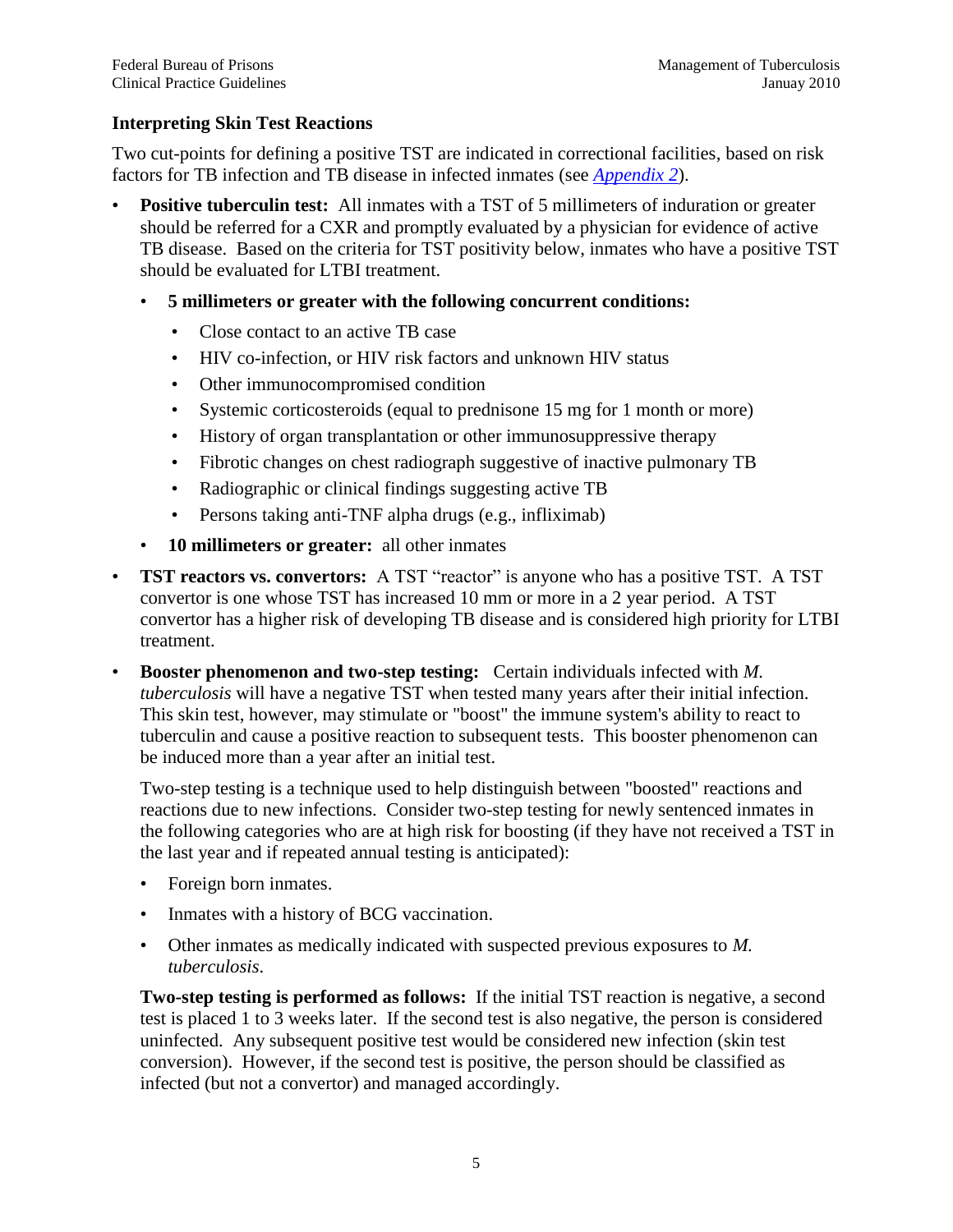## <span id="page-10-0"></span>**Screening for Latent TB Infection: QuantiFERON-G®**

QuantiFERON-G, a blood test licensed by the FDA to test for latent tuberculosis infection, has been demonstrated to be at least as sensitive as the TST in detecting the presence of TB infection in individuals with active TB disease. It is more specific than the TST, i.e., there are fewer "false positive" results. The QuantiFERON-G test is not associated with false positive results related to a history of BCG vaccination (a significant advantage over the TST). Furthermore, there is no need for 2-step testing because false negative results due to the "booster" phenomenon" are not associated with QuantiFERON-G. The CDC has stated that QuantiFERON-G can be used in all circumstances in which the TST is currently used, including contact investigations, evaluation of recent immigrants, and sequential-testing surveillance programs for infection control (e.g., those for health care or correctional workers).

QuantiFERON-G test requires only a single encounter for a blood draw. A significant logistical problem associated with the test is that specimens must be processed within 12 hours of collection. The laboratory costs for QuantiFERON-G significantly exceed that of the TST; however, staff time required for testing is significantly reduced given that return visits for reading and two-step testing are unnecessary. While not currently in use within the Bureau of Prisons, QuantiFERON-G will be reevaluated for future use. For inmates entering the Bureau of Prisons, prior documentation of QuantiFERON-G results (positive or negative) should be considered as evidence of the presence or absence of latent TB infection. Record of a prior positive QuantiFERON test result should be considered as evidence of latent TB infection, i.e., equivalent to a positive TST. There generally will be no reasons to perform a TST to confirm it.

## **HIV Testing at Intake**

All sentenced inmates should be routinely offered HIV testing at intake. Because HIV-infected inmates are at higher risk of developing active TB, intake TB evaluation of an HIV-infected inmate includes a chest radiograph, in addition to a TST.

## <span id="page-10-1"></span>**4. Treatment of Latent Tuberculosis Infection**

## <span id="page-10-2"></span>**Baseline Evaluation**

- **Medical history** should include risk factors for TB (*[Appendix 1](#page-39-0)*), prior treatment for TB or LTBI, review of preexisting medical conditions that may complicate treatment, review of current medications with attention to potential drug interactions, and review of symptoms of active TB disease, hepatitis, liver disease, and pregnancy.
- **Targeted examination** should be performed by a clinician for systemic signs of active TB disease (e.g., fever, weight loss, pulmonary findings), as well as signs of hepatitis.
- **Chest radiographs:** The treatment of LTBI should never be initiated until active TB disease has been eliminated as a potential diagnosis with a posterior-anterior CXR and documented negative assessment for signs and symptoms of TB. A CXR is "good" (for the purpose of ruling out TB prior to starting treatment of LTBI) for 3–6 months in HIV seronegative persons and 1 month in HIV-positive persons.

**CXRs during pregnancy:** A CXR should be done immediately utilizing lead shielding,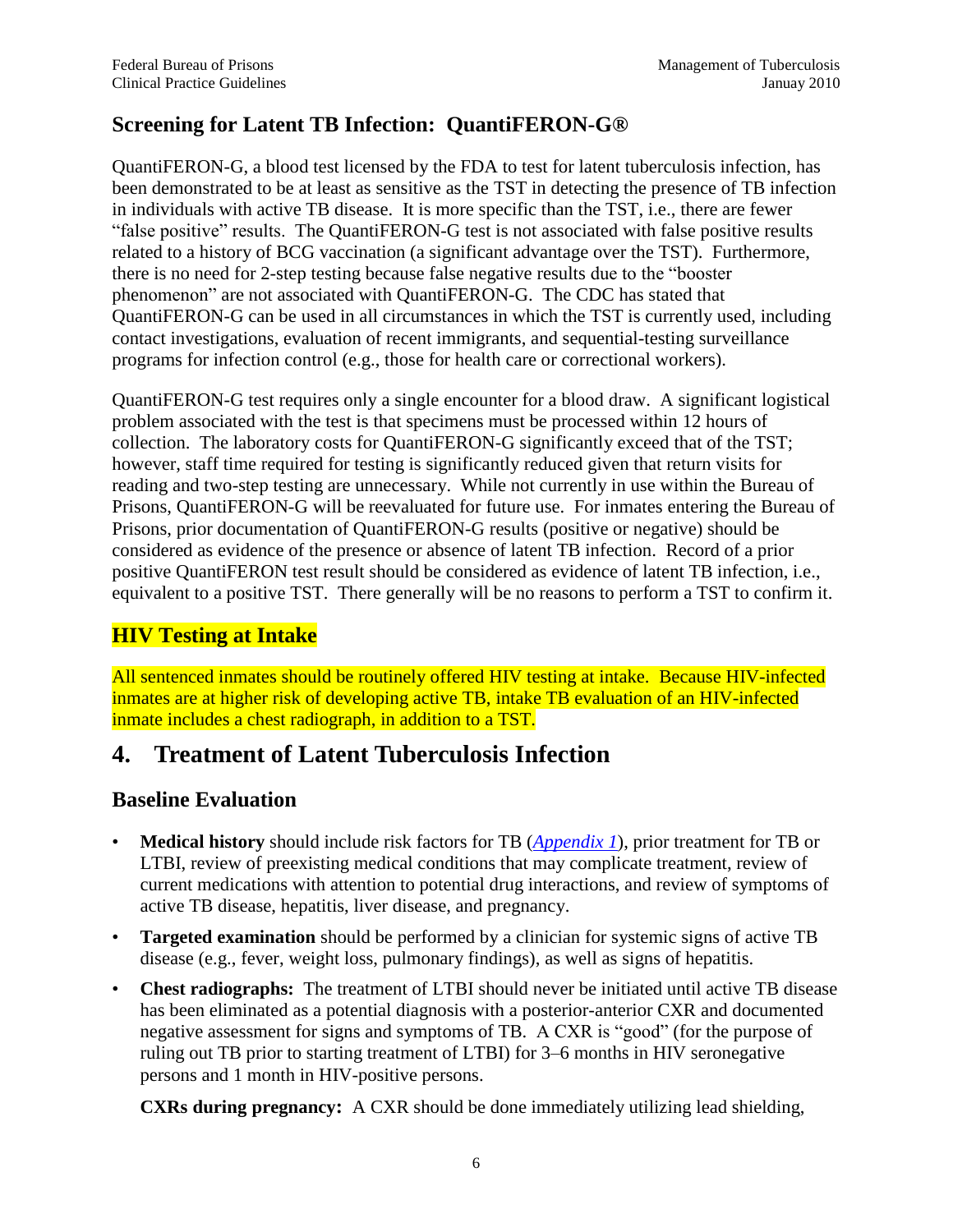even during the first trimester for pregnant women who are:

- Presenting with symptoms suggestive of TB disease.
- HIV-positive (TST positive or negative) and had close contact to a TB case.
- TST positive and are a close contact to a smear positive or cavitary case.

A CXR should be performed for lower risk TST positive pregnant women after the first trimester, utilizing lead shielding.

- **Liver transaminases,** i.e., ALT (SGPT) or AST (SGOT) and other laboratory tests, should be obtained as clinically indicated. Although baseline liver transaminases are not routinely recommended prior to initiating LTBI treatment in the general population, screening is recommended for federal inmates because of the high incidence of substance abuse and associated liver disease among incarcerated populations. If liver transaminases are elevated, liver function tests (e.g., bilirubin) should also be assessed.
- **HIV counseling and testing** is strongly recommended for all TST positive persons (if not done previously) since HIV co-infection significantly increases the risk of developing active TB.
- **Sputum evaluation** is not routinely indicated for persons being considered for LTBI treatment. However, for inmates with CXRs suggestive of old healed TB, sputums (if producible) should be obtained for AFB smear and culture to screen for active TB disease. Obtain 3 consecutive sputum samples at least **8** hours apart, including one early morning specimen. Inmates with HIV infection, who have respiratory symptoms, unexplained fever or weight loss, should also have sputums submitted for bacteriologic cultures, since active TB disease in immunocompromised hosts is often difficult to diagnose.

If sputum smears and cultures are negative and the inmate's symptoms or radiographic findings can not otherwise be clinically explained, further diagnostic evaluations (e.g., bronchoscopy) for active TB disease should be considered. During the diagnostic evaluation, empiric treatment for active TB disease can be considered on a case by case basis depending on the inmate's symptoms and radiographic findings**. Single drug treatment of LTBI should never be instituted while an evaluation for active TB disease is being pursued.** 

## <span id="page-11-0"></span>**Indications for Treatment of LTBI**

Clinical indications for the treatment of LTBI are based on the inmates' TST reaction in millimeters, the relative risk of developing TB disease, and risk factors for drug side effects. Treatment of LTBI should be considered for all TST positive inmates regardless of age, when no medical contraindications to treatment exist, and previous adequate treatment has not been provided.

Give highest priority to the following inmates (see *[Appendix 2](#page-40-0)*):

• **HIV co-infection** is the most significant risk factor for the development of active TB; therefore, co-infected TST reactors are a very high priority for effectively treating LTBI.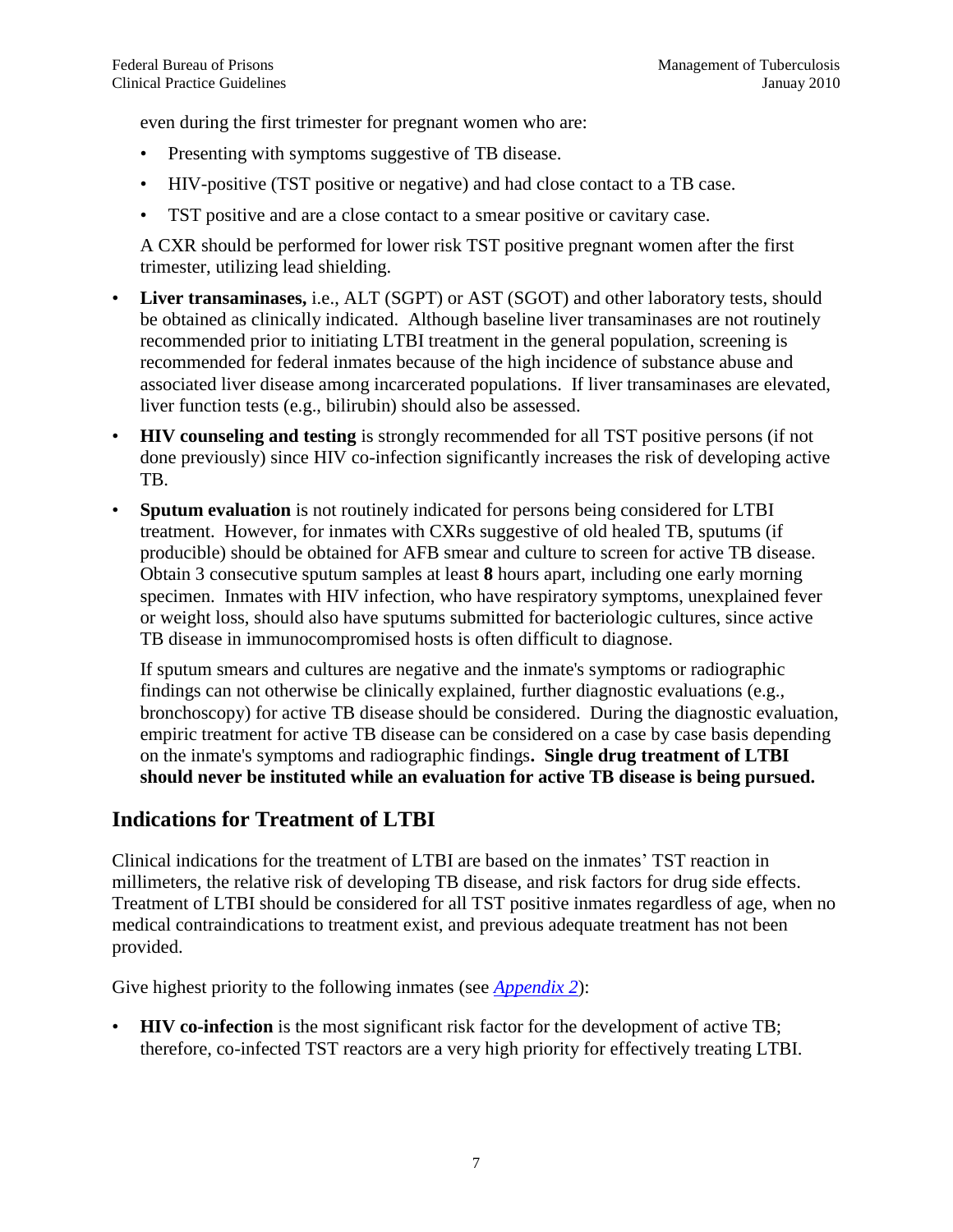- **Other immunosuppressive conditions or therapy:** Inmates on immunosuppressive therapy (including a history of organ transplantation with immunosuppression, on chronic steroid therapy, or those on anti-TNF alpha therapy) should also receive priority treatment for LTBI.
- **Recent convertors:** Inmates whose TST has increased 10 millimeters or more within the past 24 months are at relatively high risk for developing TB and they are high priority candidates for LTBI treatment.
- **Other high risk medical conditions:** Concurrent conditions that increase the risk of TB disease include, in part: abnormal CXR consistent with old healed TB, injection drug use history, hematologic or reticuloendothelial neoplasms, chronic renal failure, diabetes mellitus (insulin dependent), gastrectomy and other specific conditions resulting in nutritional deficiencies, head and neck malignancies, and silicosis.
- **Detention facilities:** Inmates in detention centers should ordinarily not be prescribed LTBI treatment if their anticipated incarceration is uncertain or is less than several months, unless any of the following high priority indications have been identified: HIV co-infection or other immunocompromised condition, close contact with an active TB case, or recent convertor status.

## <span id="page-12-0"></span>**Treatment Regimens**

Two treatment regimens for LTBI have been recommended by the CDC as enumerated in *[Appendix 3](#page-41-0) (Treatment Regimens for Latent Tuberculosis Infection).* The anti-tuberculosis medications used in these regimens differ in their dosages, potential toxicities, and monitoring requirements. Ingestion of *all* doses of medication for treatment of LTBI will be directly observed via pill line.

Medication administration should be documented using the *Federal Bureau of Prisons Tuberculosis Preventive Treatment Program Medication Administration Record.* All doses should be administered in unit doses and directly observed. Effective determination of treatment completion is based upon doses taken, rather than time elapsed.

The two standard options for treatment of LTBI are outlined below.

- **Isoniazid (INH): 6 to 9 months** by mouth is the preferred treatment regimen for LTBI and should be prescribed unless other medical or logistical reasons warrant an alternative regimen. **Nine months of isoniazid should be administered for all HIV co-infected inmates and, whenever feasible, for all other inmates.** INH can be administered daily or twice weekly.
	- **Twice weekly: 15 mg/kg (maximum 900 mg)**, twice weekly, at least 2 days apart

Total doses: 9 months = **76 doses**  $6$  months  $=$   $52$  doses

• **Daily: 5 mg/kg (maximum 300 mg)**, daily (at physician discretion)

Total doses: 9 months = **270 doses** 6 months = **180 doses**

**Pyridoxine** should ordinarily be prescribed concurrently with isoniazid, usually as 50 mg per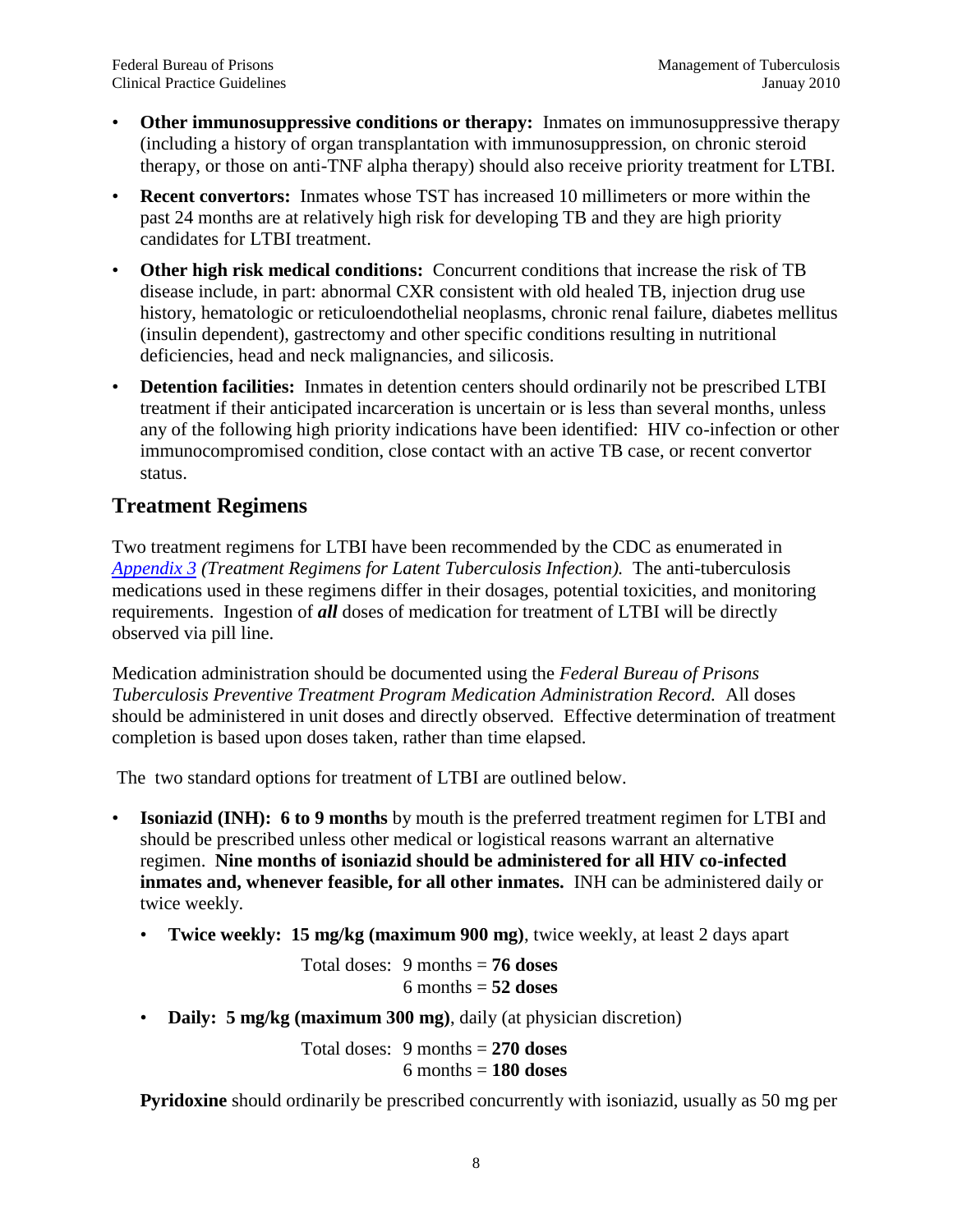dose of isoniazid. Pyrodixine helps prevent neuropathy and other isoniazid-related side effects in at-risk populations.

Drug interactions between isoniazid and phenytoin increase the serum concentrations of both drugs; therefore, serum levels of phenytoin should be monitored monthly and adjusted as necessary for patients taking both medications.

- **Rifampin (RIF): 4 to 6 months**, administered daily, is an acceptable alternative treatment regimen for LTBI. Efficacy data for this regimen are not as strong as for isoniazid; therefore isoniazid is the preferred regimen. Rifampin interacts with many drugs, including antiretroviral drugs and coumadin and may reduce the effectiveness of these and other drugs. The prescribing clinician and pharmacy staff should review drug interactions carefully whenever prescribing rifampin. Dosing is as follows:
	- **Daily:** 10 mg/kg (maximum 600 mg) daily (cannot be administered intermittently)

Total doses: 4 months = **120 doses** 6 months = **180 doses** (preferred with HIV co-infected)

• **Rifampin and Pyrazinamide:** The use of rifampin and pyrazinamide for treatment of LTBI is *not* recommended due to unacceptably high rates of hepatotoxicity.

## <span id="page-13-0"></span>**Special Considerations**

### <span id="page-13-1"></span>**Contraindications**

Treatment of LTBI should not be initiated if contraindications to treatment exist, including but not necessarily limited to the following:

- **Radiologic or clinical evidence of active TB disease**.
- **Symptoms or signs of active hepatitis** or other medical conditions that would complicate treatment. Some experts recommend that isoniazid be withheld if a patients' transaminase level exceeding 3 times the upper limit of normal, if associated with symptoms, or exceeding 5 times the upper limit of normal, if the patient is asymptomatic. Inmates with significant elevations in liver transaminases should be considered for LTBI treatment only if they are at high risk of developing active TB disease. Consultation with a physician with expertise in treating LTBI is recommended.
- History of adverse reactions to medications prescribed for LTBI.

## <span id="page-13-2"></span>**HIV co-infection**

Persons with HIV infection and LTBI are at significant risk of developing active TB disease and are therefore considered priority candidates for treatment. Nine months of isoniazid treatment is recommended. Inmates with HIV infection who are close contacts of a person with infectious TB disease should be considered for treatment, regardless of TST results.

### <span id="page-13-3"></span>**Pregnancy**

Pregnancy itself does not significantly influence the pathogenesis of TB or the risk of LTBI progressing to active TB disease; therefore, treatment of LTBI with isoniazid is not routinely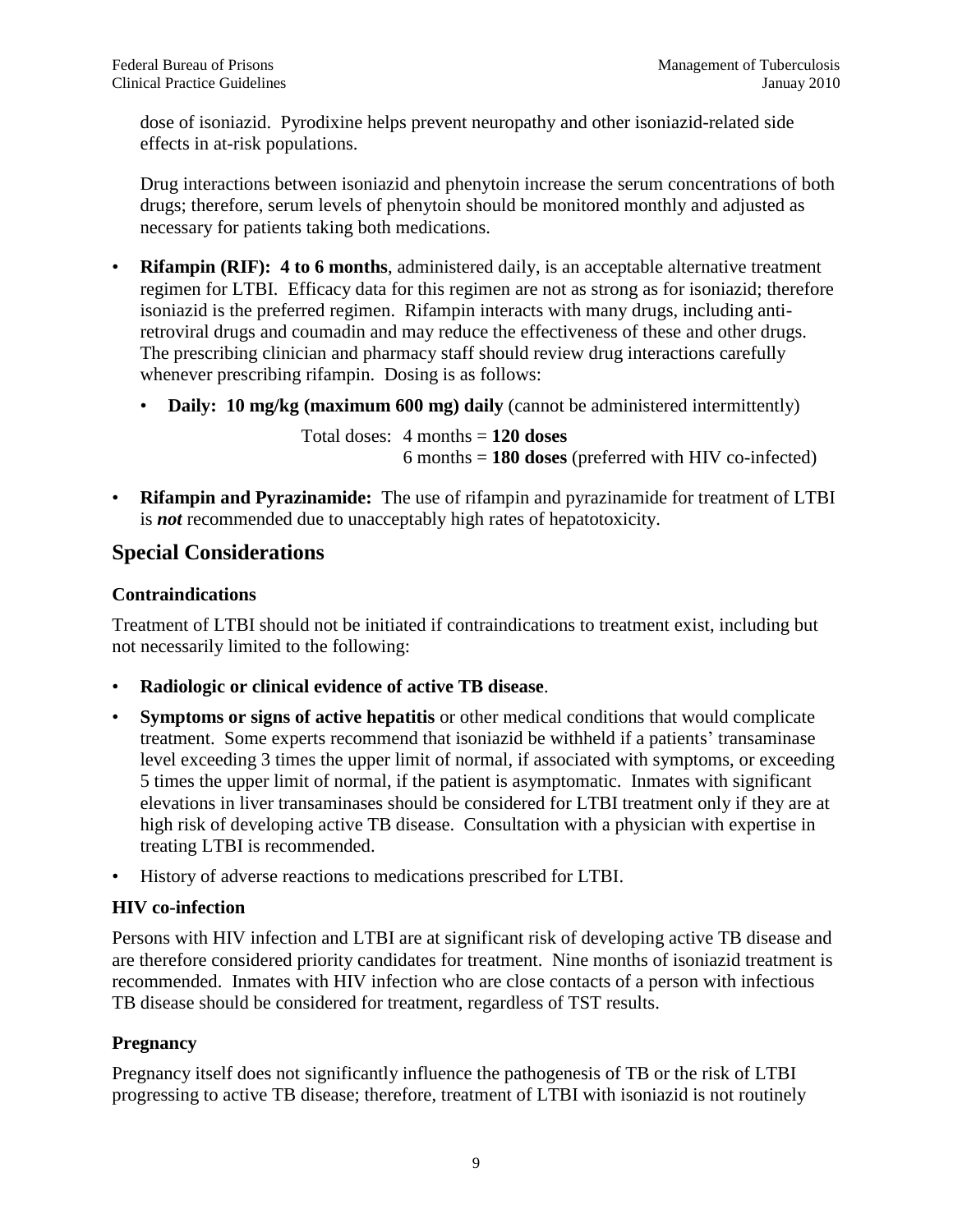recommended during pregnancy. Daily or twice weekly isoniazid for 6-9 months should be prescribed 1-2 months following delivery in most cases. Pregnant women at high risk of developing TB disease (e.g., positive TST and history of close contact to an active TB case, recent convertors, or with concurrent HIV infection or other immunosuppressive conditions) should be considered for isoniazid treatment of LTBI during pregnancy with close monitoring for hepatitis. No harmful effects on the fetus have been observed with isoniazid therapy.

### <span id="page-14-0"></span>**Old TB**

Inmates with abnormal CXRs suggestive of prior TB infection should be evaluated on a case by case basis in consultation with physicians experienced in diagnosing TB. Calcified solitary pulmonary nodules, calcified hilar lymph nodes, and apical pleural capping usually represent primary healed TB, rather than active TB disease. Treatment of LTBI in persons with evidence of primary healed TB depends on the patients' history, TST results, and risk factors for TB disease. Persons with old fibrotic changes on CXR suggestive of previous infection with TB, a positive TST of ≥ 5 millimeters, without evidence of active disease and no history of treatment for TB should be considered for treatment of LTBI. If the person can produce sputum, sputum examination is warranted to rule out active TB disease prior to initiating treatment of LTBI in persons with fibrotic changes on CXR. In some symptomatic cases, clinicians may elect to initiate treatment for TB disease while awaiting sputum culture results for *M. tuberculosis*.

### <span id="page-14-1"></span>**BCG vaccination**

A history of BCG vaccination, with or without a BCG scar, should be ignored as a factor in deciding to offer treatment.

### <span id="page-14-2"></span>**Contacts to multiple drug resistant TB (MDR-TB)**

Consultation with a TB expert is recommended when treating contacts of persons with MDR-TB.

#### <span id="page-14-3"></span>**Anti-TNF alpha drugs (tumor necrosing factor alpha antagonists)**

A new class of immunosuppressive drugs utilized for treatment of inflammatory conditions, anti-TNF alpha drugs are associated with increased risk of TB disease. These agents include: infliximab (Remicade®), etanercept (Enbrel®), and adalimumab (Humira®). Whenever clinically feasible, inmates with a history of a positive TST (>5mm) should start treatment for LTBI before commencing TNF-α blocking agents. The preferred regimen is *9 months* of isoniazid. Consider postponing TNF-α antagonist therapy until the conclusion of treatment for LTBI or TB disease.

## <span id="page-14-4"></span>**Monitoring Treatment**

#### <span id="page-14-5"></span>**Inmate counseling**

Inmates should be counseled by health care staff about the importance of adherence to every dose of treatment for LTBI. Pharmacy staff, and other health care staff as appropriate, should educate inmates about potential drug side effects, especially the signs and symptoms of hepatitis and the reason for pyridoxine co-administration. Group counseling or other structured educational efforts should be considered for inmates who refuse treatment for LTBI when treatment is clearly indicated.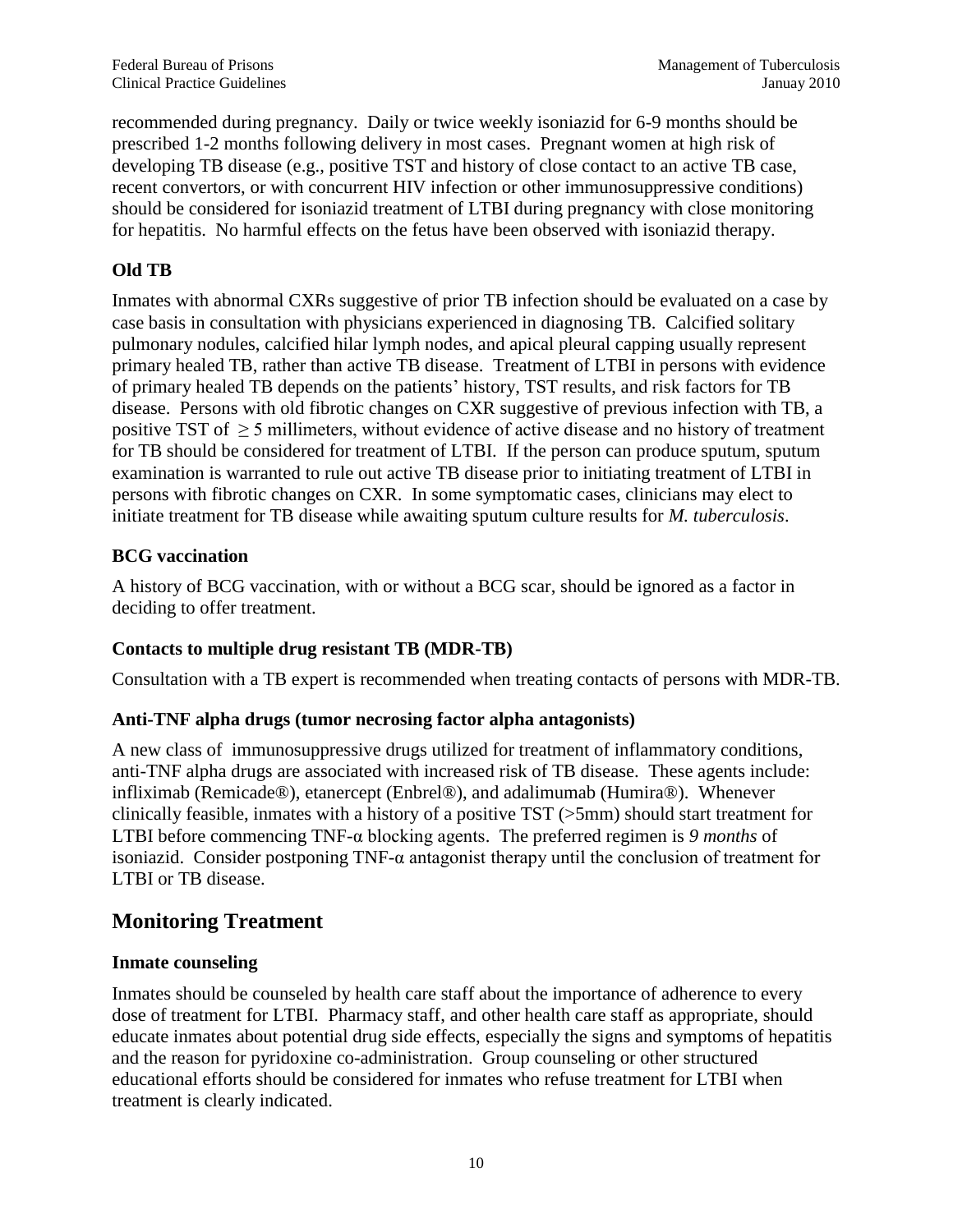### <span id="page-15-0"></span>**Monitoring drug side effects**

The risk of hepatitis from isoniazid is low, but may be increased in older persons (>50 years of age), and for women during the third trimester of pregnancy and postpartum. Inmates should be interviewed monthly by a health care provider for symptoms of anorexia, nausea, vomiting, dark urine, icterus, rash, persistent paresthesias of the hands and feet, fatigue or weakness lasting 3 or more days, abdominal pain, easy bruising or bleeding, and arthralgias. Inmates who are nonadherent to treatment, or who report symptoms suggestive of an adverse drug reaction or a serious drug side effect, should have medications held and be immediately referred to a clinician for further evaluation.

All inmates should have baseline liver transaminases measured and should be subsequently monitored for signs and symptoms of hepatitis and other medication side effects. Monitoring liver transaminases is not routinely recommended during treatment of LTBI. However, liver transaminases, and liver function tests as indicated, should be monitored periodically for inmates with the following indications:

- Significant elevations in baseline liver transaminases.
- Chronic liver disease from alcohol, viral hepatitis or other etiologies.
- Other potentially hepatotoxic drugs concurrently prescribed.
- History of previous adverse reactions to the medications used in treating LTBI.
- Pregnancy.

Treatment for LTBI should ordinarily be discontinued if liver transaminases exceed 3 times the upper limit of normal, if associated with symptoms of hepatitis, and 5 times the upper limit of normal, if the inmate is asymptomatic.

### **The most important measure for preventing severe hepatitis is to** *stop* **TB medications as soon as signs and symptoms of hepatoxicity occur.**

Evaluation of drug side effects for inmates receiving treatment for LTBI should be documented using the *Federal Bureau of Prisons Side Effect Interview and Monitoring Form for LTBI*  (available in both English and Spanish). The form requires the inmate's signature upon the initiation of treatment. Health care staff should read the form to illiterate inmates. The form should ordinarily be maintained by pharmacy or nursing staff, made available to clinicians for review, and a copy placed in the inmate's medical record at the completion or discontinuation of treatment.

### <span id="page-15-1"></span>**Clinician follow-up care**

Routine follow-up clinician evaluations during treatment of LTBI should be scheduled on a case by case basis as determined by the responsible physician. Inmates with baseline elevations of liver transaminases or other complicating medical conditions should be followed closely. CXRs, other than baseline, are not indicated during treatment of LTBI unless symptoms of TB disease develop during treatment.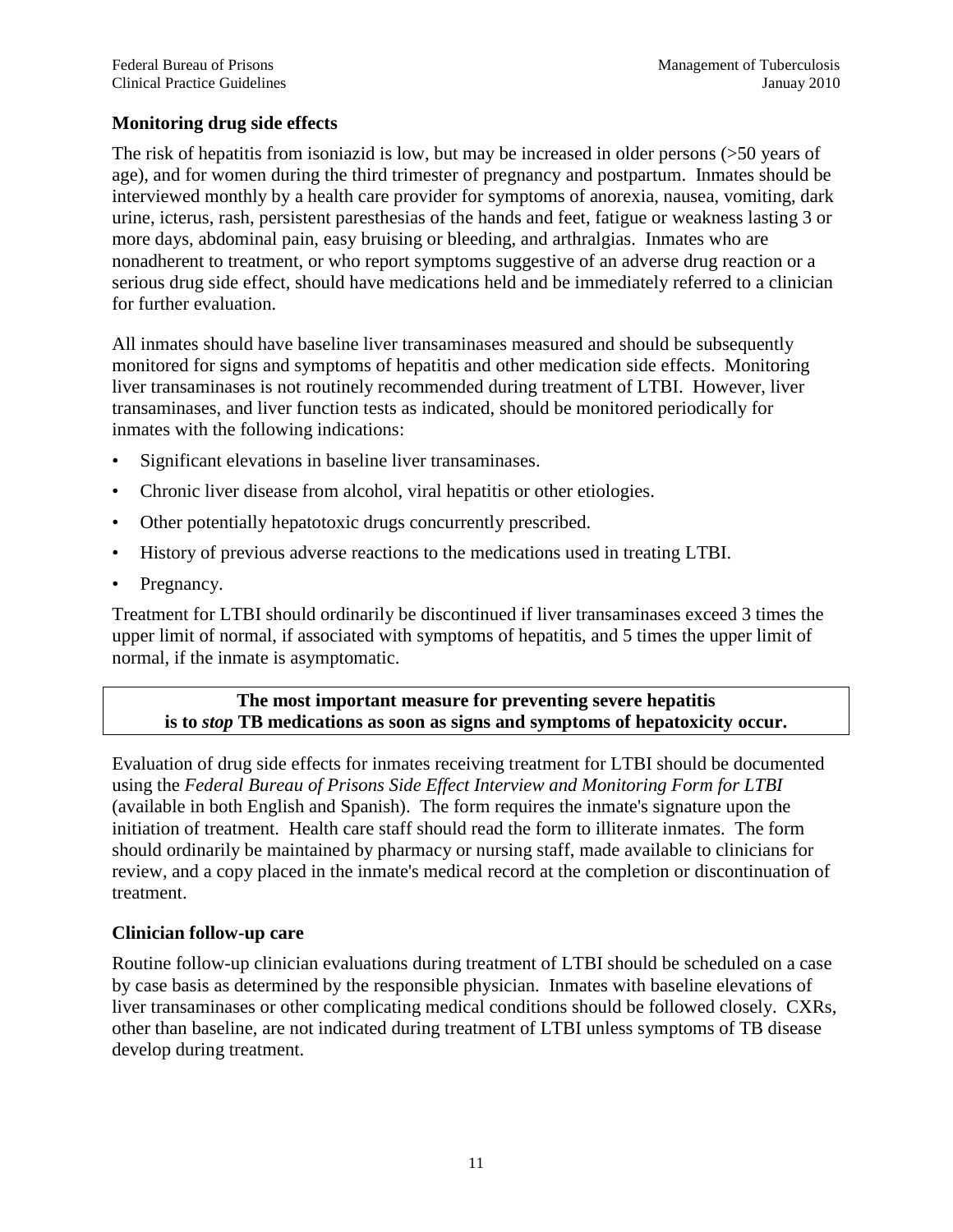#### <span id="page-16-0"></span>**Interruption or discontinuation of treatment**

Inmates failing to complete a treatment regimen for LTBI on 2 or more occasions should be evaluated to determine if additional retreatment efforts are clinically prudent, based on the inmates' risk factors for TB disease, previous cumulative doses of administered treatment, and anticipated adherence to therapy.

The following practical decision rule should be applied when reinstituting therapy for inmates who have stopped taking their medications for LTBI or who have had therapy interrupted for medical reasons:

- *If 50% or fewer of doses have been missed within the intended treatment period, then add doses onto the end of treatment.*
- *If greater than 50% of doses have been missed within the intended treatment period, then restart therapy.*

In either situation, when therapy is reinstituted after an interruption of more than 2 months, a medical examination to rule out active TB is indicated.

#### <span id="page-16-1"></span>**Documentation of treatment regimen**

Treatment of LTBI should be documented by the responsible physician and other health care staff as appropriate, using the *Federal Bureau of Prisons Treatment Record for Latent Tuberculosis.* The form should be maintained in the inmate's medical record and documentation updated as follows:

- At the baseline evaluation and initiation of treatment.
- Whenever treatment is interrupted or discontinued.
- At the completion of treatment.

Inmates who refuse treatment for LTBI should sign a refusal form to be kept in their medical record, documenting their declination of treatment.

## <span id="page-16-2"></span>**5. Diagnosis of Active Tuberculosis Disease**

The expedient diagnosis of contagious TB is critical for providing effective treatment and for preventing TB transmission in the correctional setting. Diagnosis of active TB disease is summarized in *[Appendix 4](#page-42-0) (Components of a Tuberculosis Diagnostic Work-Up)* and includes a medical history, physical exam, TST (unless prior positive TST or TB is already culture confirmed), CXR, and bacteriology.

## <span id="page-16-3"></span>**Diagnostic Issues**

Although many inmates with active TB disease are symptomatic with a positive TST and characteristic abnormal CXRs (upper lobe/cavitary lesions), correctional health care providers should maintain a high index of diagnostic suspicion for TB and be alerted to the following: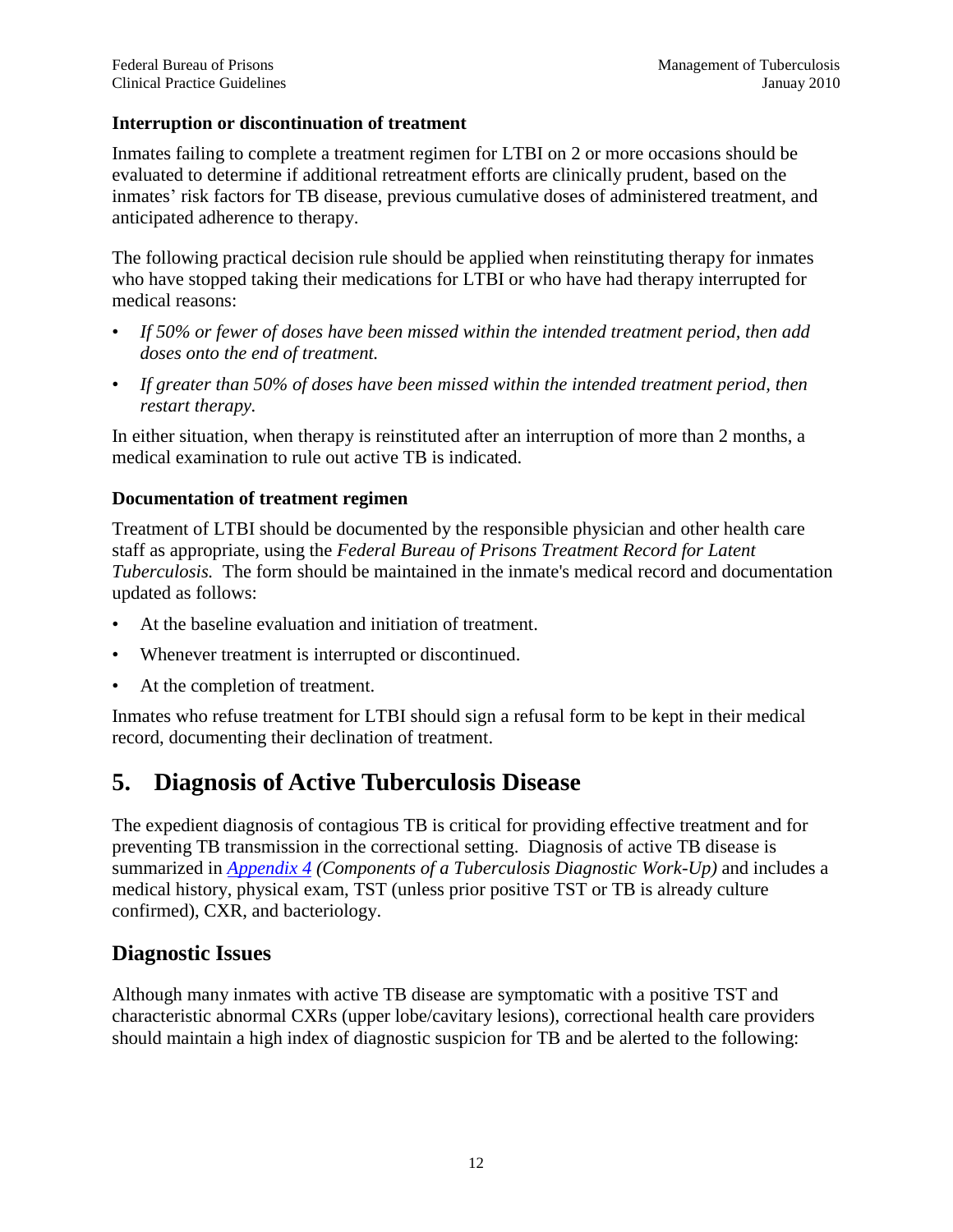- **A negative TST does not rule out active TB:** The TST is not a sensitive test for detecting TB disease. An estimated 25% of patients with active TB disease will have a negative (0 millimeter) TST, particularly if immunocompromised.
- **Inmates with active TB disease may appear healthy and deny symptoms.**
- **Culture-negative pulmonary TB:** Negative AFB smears and cultures do not rule out a diagnosis of pulmonary TB. Patients with abnormal CXRs and symptoms compatible with TB should be treated presumptively and observed for radiographic and symptomatic improvement. Individuals on anti-tuberculosis treatment with CXR improvement and negative cultures are considered to have culture-negative TB.
- **Important risk factors for TB** are foreign birth, HIV infection, alcoholism, chronic renal failure, diabetes mellitus, neoplastic diseases, anti-TNF alpha drugs, and drug abuse.
- **Extrapulmonary TB** can occur in nearly any organ of the body and should always be considered when an inmate presents with a fever or infection of unknown etiology that does not respond to routine antibiotic therapy. Extrapulmonary TB is usually more difficult to diagnose than pulmonary TB. Presentations may include lymphadenitis (painless swelling of one or more lymph nodes), pleuritis, pericarditis, renal disease (mild dysuria/hematuria/flank pain/sterile pyuria), skeletal disease (arthritis/bone pain/bone deformities), meningitis, peritonitis, and epididymitis.

**At any site, evidence of necrotizing or caseating granuloma on pathology report is presumed to be indicative of TB** unless proven otherwise. Co-existent pulmonary disease should be ruled out in all cases of extrapulmonary disease.

## <span id="page-17-0"></span>**Medical History and Physical Exam**

- **Medical history** should focus on history of TB exposure, prior TST results, and prior TB infection or disease. Demographic information should include country of origin, occupation, incarceration history, and other factors that might increase the persons' risk of TB. Evaluating health care providers should assess medical conditions that increase the risk for developing TB, if infected (see *[Appendix 1](#page-39-0)*), and assess patients for TB symptoms such as fever, weight loss, cough for greater than 3 weeks, hemoptysis, and chest pain.
- **Physical examination** is not useful for confirming or ruling out a TB diagnosis but can provide valuable information on the extent of TB disease and presence of relevant co-morbid conditions.

## <span id="page-17-1"></span>**Chest Radiograph Manifestations of TB**

Below are listed typical radiographic features of pulmonary TB:

- **Location:** apical and/or posterior segment of right upper lobe, apico-posterior segment of left upper lobe, or superior segment of either lobe. (Reactivation pulmonary TB commonly presents with cavitary upper lobe disease.)
- **Infiltrate:** fibronodular, variable coalescence and, cavitation.
- **Cavities:** thick, moderately irregular walls; air-fluid levels uncommon.
- **Volume:** progressive, often rapid loss of volume with the involved segment(s) or lobe(s).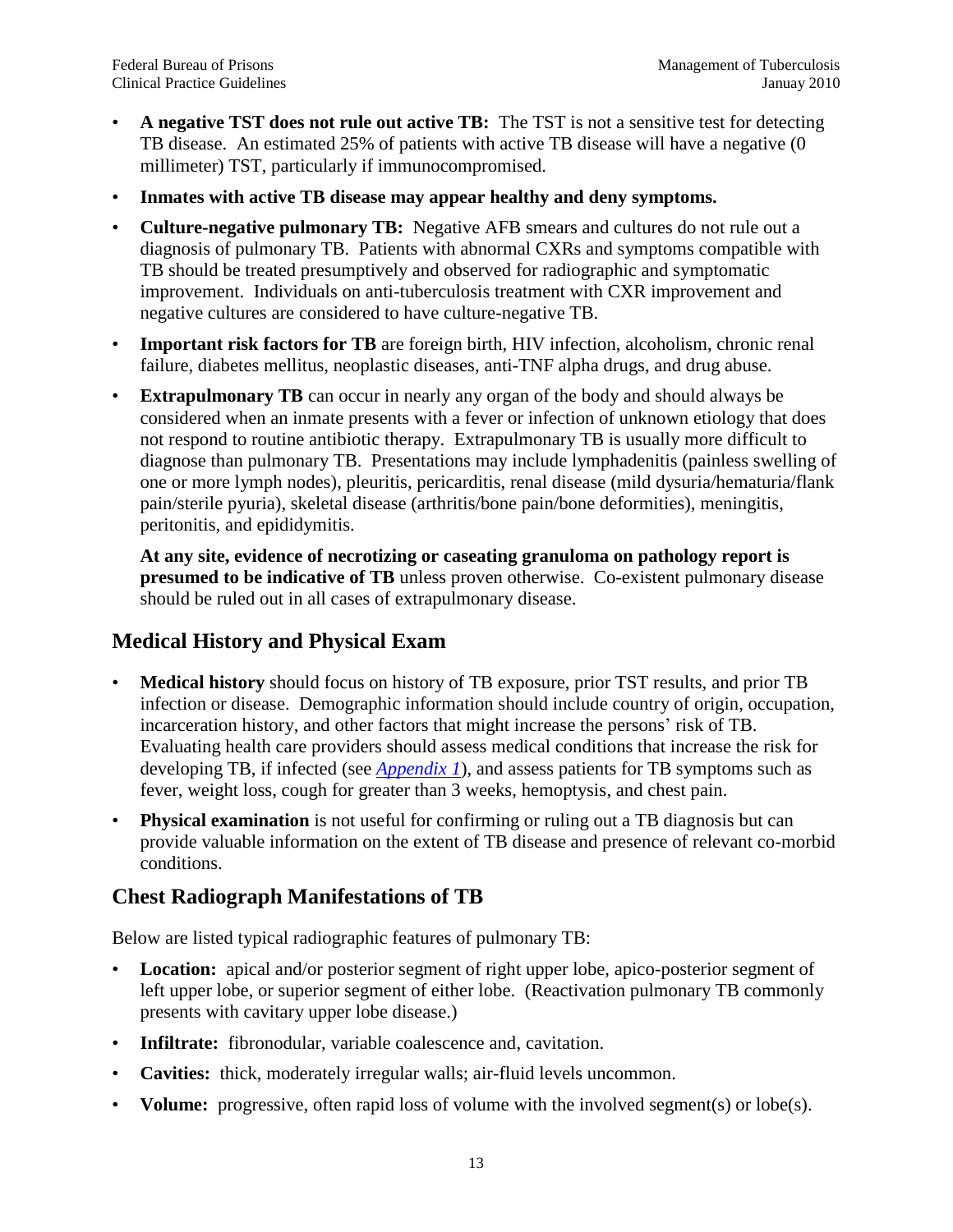Adenopathy: hilar adenopathy common in HIV infected persons and young children.

*Note: Pulmonary TB, however, may exist even when the CXR is completely normal or mildly abnormal, particularly with HIV co-infection. With advanced HIV infection, other atypical presentations of active TB disease are common, including lower lung zone infiltrates without cavities, and intrathoracic lymphadenopathy without pulmonary infiltrates.*

## <span id="page-18-0"></span>**Diagnostic Microbiology**

#### <span id="page-18-1"></span>**Specimen collection**

Self-induced sputum specimens collected from TB suspects should be obtained in a sputum induction booth or in an airborne infection isolation (AII) room by health care providers wearing adequate personal respiratory protection. Inmates should be instructed prior to coughing that nasopharyngeal discharge and saliva are not sputum; rather the specimen material sought is brought up from the lungs after a deep productive cough. Watery specimens are acceptable. A series of at least 3 specimens should be collected (at least 8 hours apart, including one early morning specimen). Specimens should be transported to the laboratory as soon as possible. A state laboratory or other reliable TB laboratory recommended by the State Health Department should be utilized.

If the patient is unable to produce sputum, sputum induction can be performed utilizing an aerosol of sterile hypertonic saline produced by an ultrasonic nebulizer**. Sputum induction should be performed either in an AII room or in a community-based medical facility where adequate infection control measures can be ensured.** If pulmonary TB disease is suspected, but sputum specimens cannot be obtained, more invasive diagnostic procedures such as bronchoalveolar washes or transbronchial biopsies should be considered.

#### <span id="page-18-2"></span>**Laboratory examination**

- **AFB smears** can be processed and reported within hours of receiving a sputum specimen and thus provide a rapid diagnostic tool for detecting *M. tuberculosis*. An estimated 50-80% of persons with pulmonary TB have positive sputum smears; however, AFB smear positivity does not confirm the diagnosis of pulmonary TB. Furthermore, AFB smears are not specific for *M. tuberculosis*, since the presence of other nontuberculous mycobacteria can also result in AFB smear positive sputums. Negative AFB smears do not rule out active TB disease.
- **AFB cultures:** All clinical specimens suspected of containing *M. tuberculosis* should be inoculated onto culture media. Culturing is more sensitive than microscopy (AFB smear positivity), allows for the precise identification of the mycobacterial species, and permits drug susceptibility testing and genotyping. Laboratory contamination (resulting in false positive *M. tuberculosis* cultures) should be suspected when the specimen is AFB smear negative, has a single positive culture, a low colony count (on conventional media), and a clinical presentation uncharacteristic of TB.
- **Drug susceptibility testing** should be performed on all positive cultures for *M. tuberculosis*. The use of broth systems for culturing mycobacteria should be utilized whenever possible, since this method permits more rapid detection of organisms (1-3 weeks) than solid media (3- 8 weeks).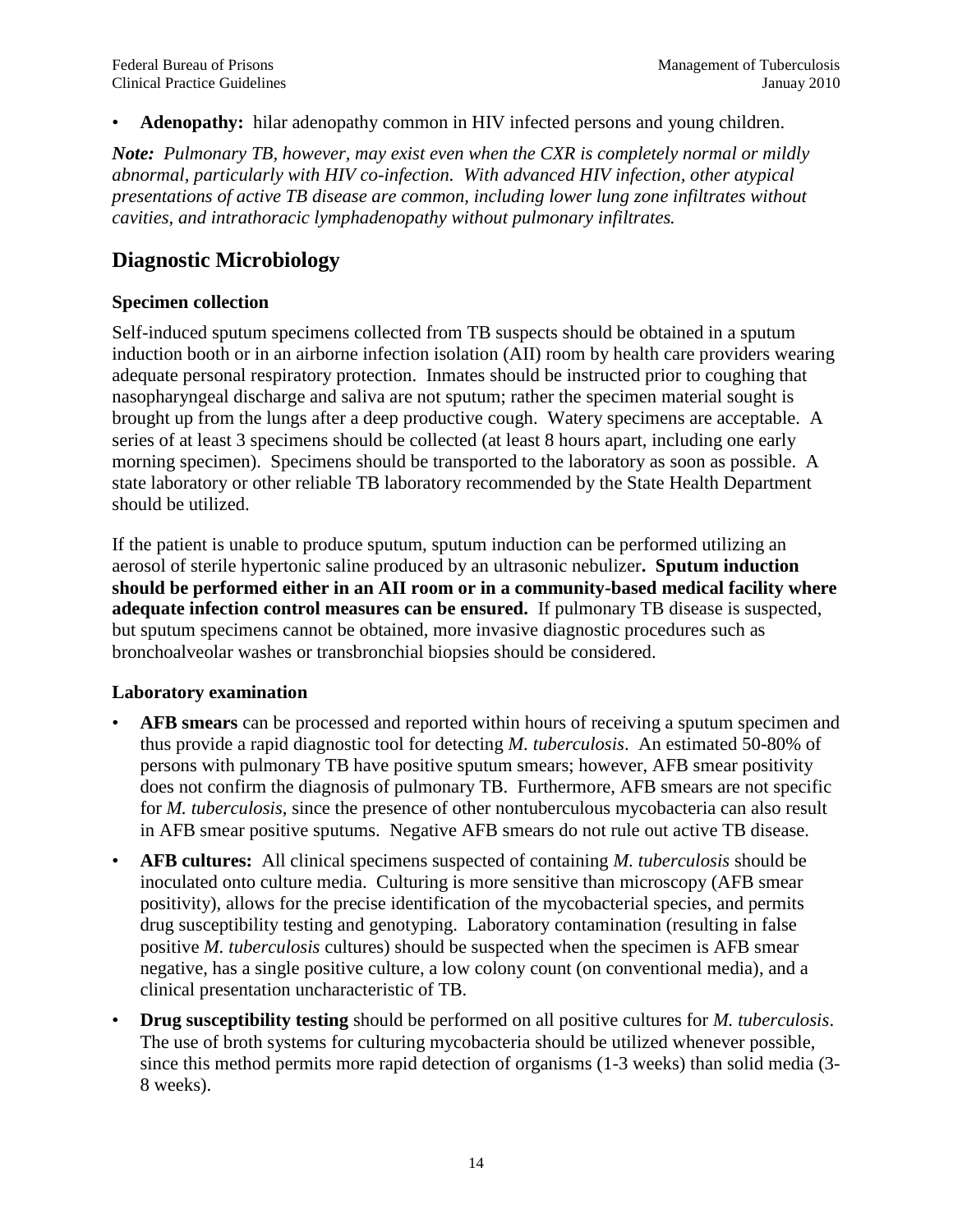• **Nucleic acid amplification tests** can detect *M. tuberculosis* within hours and are useful for the rapid diagnosis of TB disease in certain clinical situations. Confirmatory bacterial cultures and sensitivities should also be obtained regardless of the results of nucleic acid amplification (NAA) testing. Two licensed tests are available: MTD® and Amplicor®.

Interpretation of NAA results: (1) A positive NAA test with either an AFB positive or negative smear is highly predictive of TB disease. (2) A negative NAA test occurring with a positive AFB smear indicates that the AFB are much more likely to be non-tuberculous mycobacteria rather than *M. tuberculosis*; these results may lead the clinician to discontinue isolation, discontinue anti-TB treatment and stop initiation of a contact investigation. The diagnosis in such a case will depend on the overall clinical picture, clinical judgment, and repeat testing by either NAA or other methods of growth and detection. (3) A negative direct NAA test on an AFB smear negative specimen has no clinical relevance.

## <span id="page-19-0"></span>**DNA Fingerprinting**

DNA fingerprinting (genotyping) of the organism is indicated for investigating possible TB outbreaks or laboratory contamination in consultation with state health departments and Central Office HSD.

## <span id="page-19-1"></span>**Reporting Suspected/Confirmed Tuberculosis Cases**

Any inmate diagnosed with suspected or confirmed TB, who is placed on multi-drug TB treatment, should be promptly reported to Regional and Central Office HSD and to the local health department in the jurisdiction where the facility is located. TB suspects should be reported, even if there is no bacteriologic confirmation of the case. If a Witness Security (WITSEC) case is diagnosed with active TB, this should be reported first to the Inmate Monitoring Section of the Correctional Programs Branch *prior* to reporting the case to local health authorities.

## <span id="page-19-2"></span>**6. Treatment of Tuberculosis Disease**

The goal of TB treatment is to interrupt TB transmission, prevent acquisition of drug resistance, and cure the patient. Any deviations to the standard regimen are rarely indicated. Recommended TB treatment regimens and drug doses are outlined in *[Appendix 5](#page-43-0) (Standard Tuberculosis Treatment Regimen), [Appendix 6](#page-44-0) (First-Line Tuberculosis Drug Doses),* and *[Appendix 7](#page-45-0) (Tuberculosis Treatment Regimens - Special Situations).* The following general principles should be adhered to when treating confirmed or suspected TB patients.

## <span id="page-19-3"></span>**General Principles**

- **Four-drug initial therapy** is routinely recommended for all inmates with a clinical or laboratory diagnosis of TB disease. The initial use of 4 drugs is essential to minimize the development of further drug resistance.
- **Never treat active TB with a single drug**.
- **Never add a single drug to a failing TB treatment regimen.**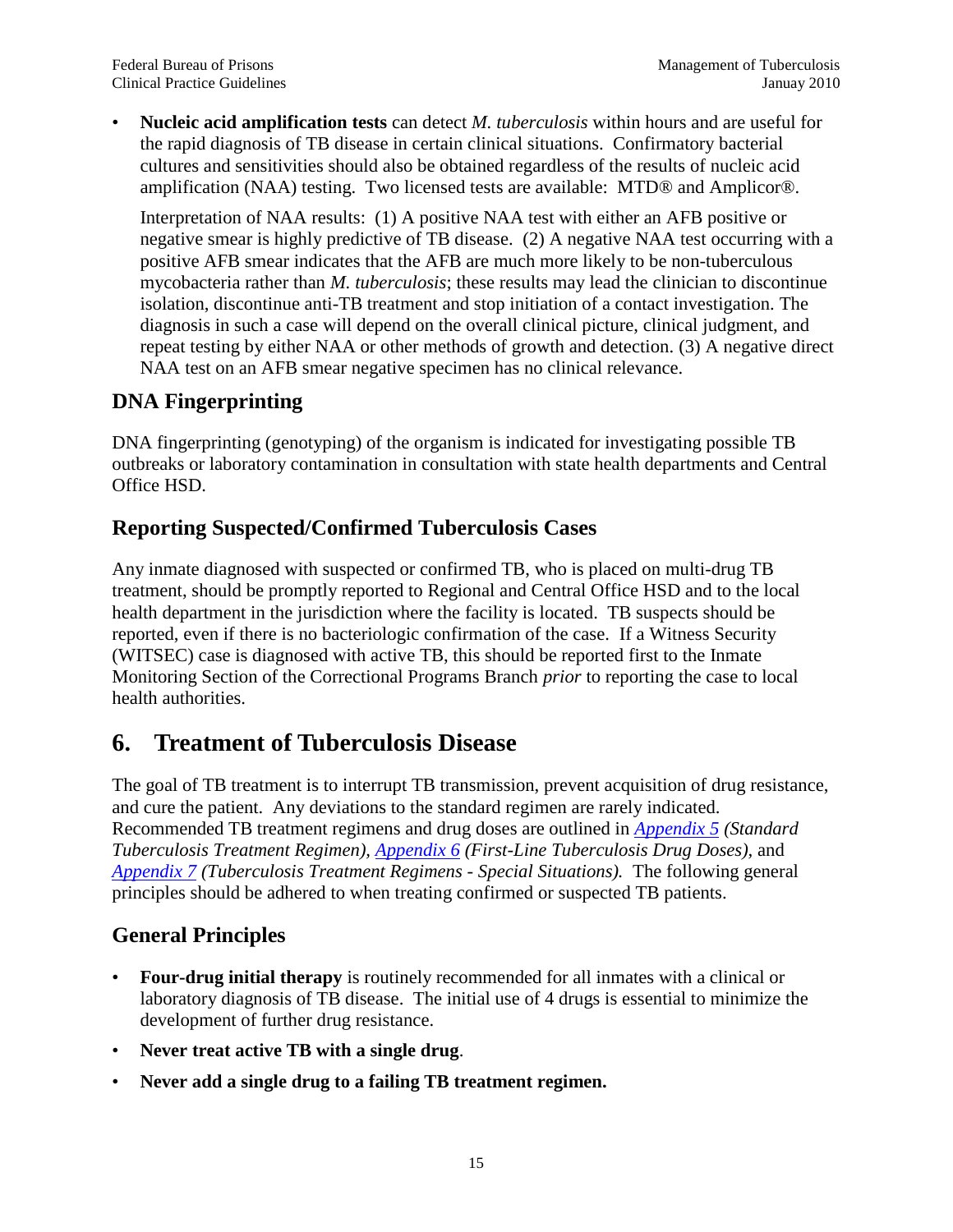- **All TB medications should be administered by directly observed therapy (DOT)** to ensure adherence to the prescribed treatment regimen and reduce the emergence of resistant disease. DOT means watching the inmate swallow each dose of TB medication.
- **Seek consultation:** A physician consultant with expertise in TB treatment and the local or state health department should be consulted for any of the following TB cases:
	- Failure of sputum cultures to convert to negative, following 2 months of therapy.
	- Resistance to rifampin, with or without resistance to other drugs.
	- HIV co-infection, drug intolerance, pregnancy, or other situations requiring deviation from a standard treatment regimen.

## <span id="page-20-0"></span>**Standard Tuberculosis Treatment Regimen**

Standard TB treatment occurs in two phases and is outlined in *[Appendix 5.](#page-43-0)*

- **Initial phase:** The initial phase consists of 8 weeks of isoniazid (INH), rifampin (RIF), pyrazinamide (PZA), and ethambutol (EMB) and is administered *daily for 2 weeks*; then, therapy is switched to *twice weekly for an additional 6 weeks*.
- **Continuation phase:** The continuation phase consists of 18 weeks of INH and RIF administered twice weekly.

### *Never switch to a 2-drug regimen of isoniazid and rifampin before drug sensitivities confirm non-resistant TB.*

All TB medications should be prescribed according to the inmate's weight (see *[Appendix 6](#page-44-0)*) and adjusted appropriately with weight changes. In certain cases in which MDR-TB is suspected, alternative treatments with 4 or more drugs may be indicated, but should be prescribed only in consultation with a TB expert and the local or state health departments. TB treatment regimens may require adjustments once drug susceptibility tests become available. Modifications to the standard treatment regimen are necessary in the special situations outlined below.

## <span id="page-20-1"></span>**Special Situations**

### <span id="page-20-2"></span>**Culture-negative, pulmonary TB**

Clinical and/or radiographic improvement following empiric treatment for pulmonary TB, with negative cultures, is strongly suggestive of culture-negative pulmonary TB. Medications should be continued. If the clinical response to treatment is satisfactory, treatment for culture-negative TB can be usually be discontinued after a total of 16 weeks. HIV infected persons and those with cavitation should be treated with a full 6 months of therapy.

### <span id="page-20-3"></span>**Extrapulmonary TB**

<span id="page-20-4"></span>Extrapulmonary TB is generally treated using the same drug regimens as pulmonary TB. Treatment is generally extended for bone and joint disease (6 to 9 months) and TB meningitis (9 to 12 months) with the duration of treatment determined individually based upon clinical response. Serial bacteriologic evaluations may be limited by disease location; therefore, treatment response must be judged on the basis of clinical, and/or radiologic findings.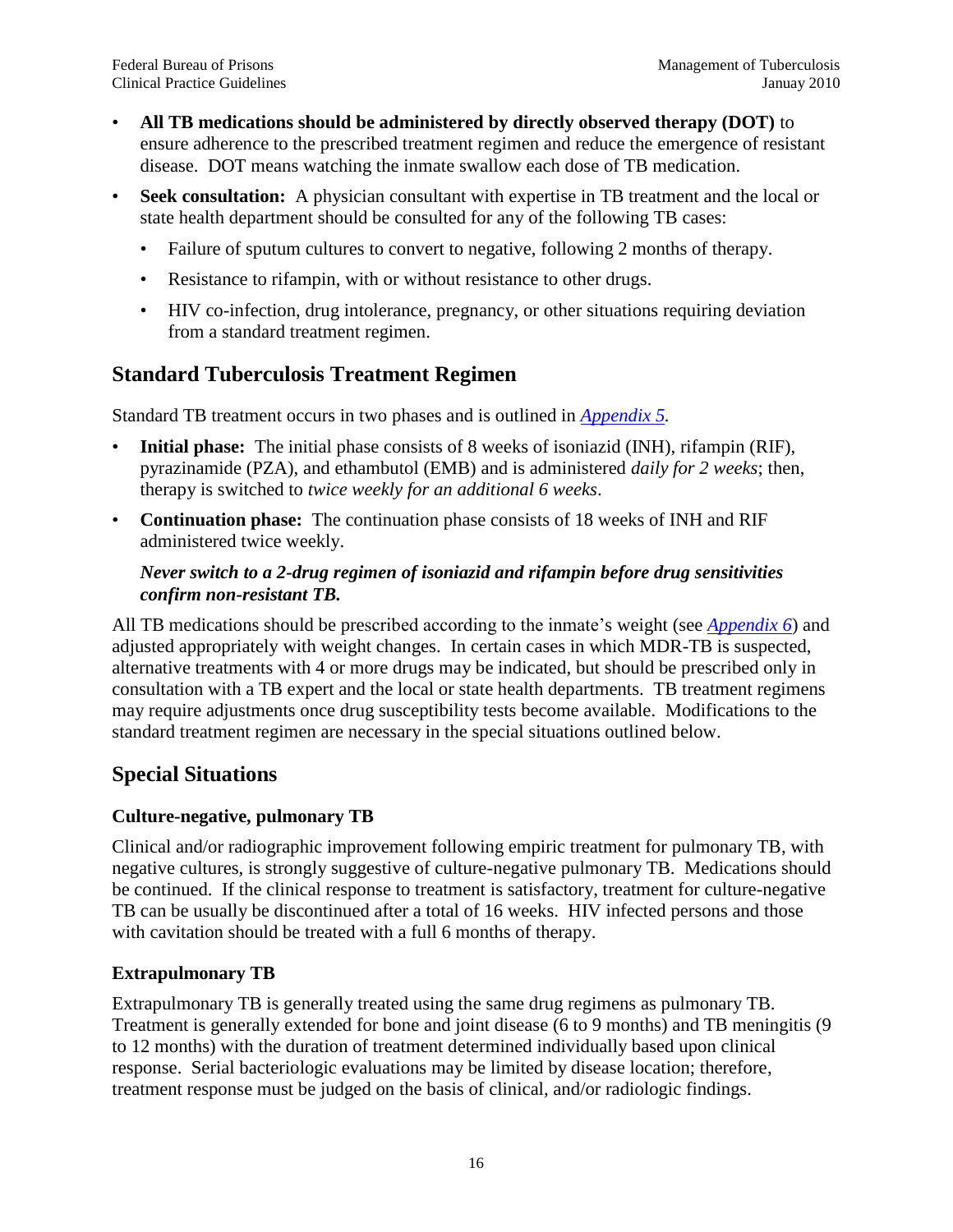### **HIV co-infection**

Management of HIV-related tuberculosis is complex and requires consultation from experts in the management of both HIV disease and tuberculosis. Persons with TB complicated by HIV coinfection usually respond adequately to the standard, recommended 6-month TB treatment regimen. However, drug side effects are more frequent and bacteriologic response may be less sustained, necessitating careful monitoring and, when necessary, extended treatment.

- **CD4+ T-cells <100/mm<sup>3</sup> :** An alternative, more intensive regimen is specifically recommended for patients with HIV infection and a low CD4+ T-cell count, because persons in this category have experienced higher than expected rates of relapse with acquired rifampin-resistant TB during treatment. Standard TB drugs should be prescribed (INH, RIF, PZA, and EMB for 2 months, followed by INH and RIF for 2 months), but they should be administered either *daily* or *thrice (3x) weekly*.
- **Anti-retroviral therapy:** Treatment of TB patients with HIV infection already taking antiretroviral medications is particularly complicated and warrants consultation with an HIV/TB expert. In general, HIV co-infected persons who are taking antiretrovirals when diagnosed with TB should continue them. When anti-retrovirals are medically indicated, their initiation generally should be postponed for 2 to 3 months after starting TB treatment, due to pill burden and potential side effects. Protease inhibitors and non-nucleoside reverse transcriptase inhibitors interact with rifamycins (rifampin and rifabutin), potentially affecting drug selection and dosing for both TB and HIV medications. Treatment recommendations for the treatment of HIV co-infected TB patients on anti-retroviral therapy change rapidly. Consult the CDC website for regularly updated information about TB/HIV drug interactions, regimen options, and dosage adjustments at:

[www.cdc.gov/nchstp/tb/TB\\_HIV\\_Drugs/Table1.htm](http://www.cdc.gov/nchstp/tb/TB_HIV_Drugs/Table1.htm) and [www.cdc.gov/nchstp/tb/TB\\_HIV\\_Drugs/Table2.htm](http://www.cdc.gov/nchstp/tb/TB_HIV_Drugs/Table2.htm)

**Immune reconstitution:** TB disease and its associated systemic symptoms may be paradoxically exacerbated when persons with HIV co-infection are simultaneously treated with highly effective antiretroviral regimens that result in immune reconstitution with increased T-lymphocytes and enhanced cytotoxic activity against *M. tuberculosis*. If signs of clinical worsening on treatment occur, such findings should be attributed to a paradoxical reaction *only* after a thorough evaluation has excluded other possible causes. Changes in anti-TB or antiretroviral therapy are rarely necessary in persons with paradoxical reactions.

### <span id="page-21-0"></span>**Cavitary TB with positive cultures at 2 months**

Very high rates of relapse have been reported in patients who present with initially with cavitation on chest radiograph and whose sputum cultures remain positive after 2 months of treatment. Therefore, it is recommended that the continuation phase (INH and RIF) in such patients be extended an additional 3 months for a total of 9 months of treatment.

### <span id="page-21-1"></span>**Renal insufficiency and end-stage renal disease**

Renal insufficiency complicates the management of TB because some anti-tuberculosis medications are cleared by the kidneys. Management may be further complicated by the removal of some anti-tuberculosis agents via hemodialysis. For patients with a creatinine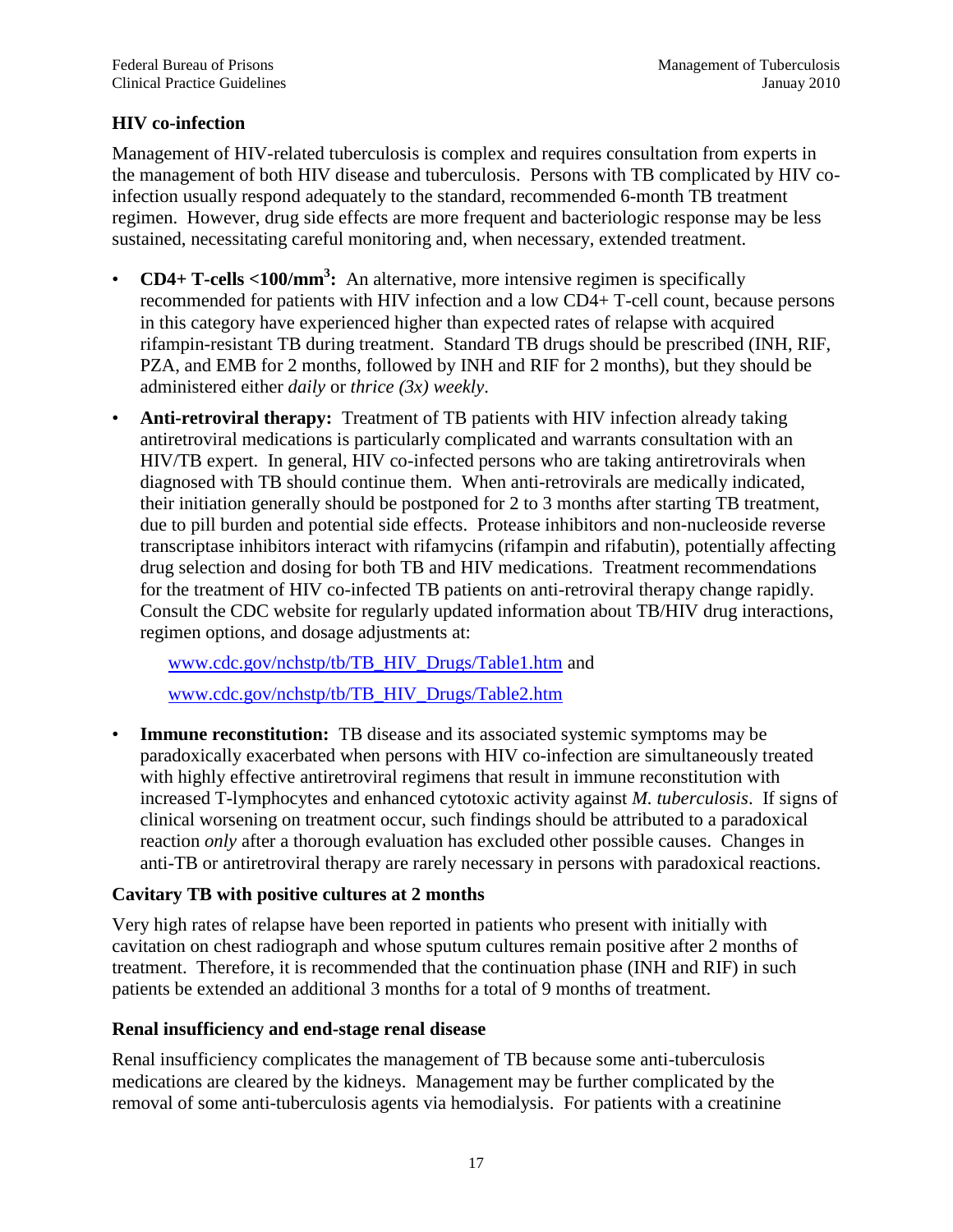clearance of <30 ml/minute or who are on renal dialysis, the alterations in dosing and frequency outlined in *[Appendix 6](#page-44-0)* should be utilized. For patients on hemodialysis, medications should be given 3 times per week *after* dialysis.

#### <span id="page-22-0"></span>**Drug resistance and intolerance**

Consultation with a TB expert should be sought when treating TB that is complicated by either drug resistance or intolerance. Generally recommended treatment regimens for drug resistance or intolerance are outlined in *[Appendix 7.](#page-45-0)*

Multiple drug resistant TB (MDR-TB), defined as resistance to at least isoniazid and rifampin, can generally be treated successfully with a prolonged treatment regimen if managed appropriately. There have been recent reports of extensively drug resistant TB (XDR-TB) which is defined as resistance to isoniazid and rifampin *plus* resistance to any fluoroquinolone *and* at least one of 3 injectable second-line drugs (i.e., amikacin, kanamycin, or capreomycin). XDR-TB is an emerging global pathogen associated with very poor treatment outcomes which requires expert consultation.

## <span id="page-22-1"></span>**Monitoring Treatment**

All inmates with active TB disease should be monitored at least monthly by a physician to evaluate the clinical response to therapy and to monitor side effects of medications. Baseline laboratory studies, TB medication regimens, and monitoring of adverse reactions should be in accordance with the parameters outlined in *Appendix 8 (Monitoring for Tuberculosis Treatment Response and Adverse Reactions)* and the following guidelines:

- **Bacteriologic conversion:** Inmates with sputum cultures positive for *M. tuberculosis* should have **3 adequate morning sputum cultures obtained every month until sputum cultures convert to negative**. Inmates who cannot voluntarily provide a sputum sample at a BOP facility should have sputum induction performed in an AII room or should be sent to an appropriate community health care facility. **A final sputum culture should be obtained at the completion of successful treatment as a reference culture (if the patient can produce sputum). Sputum cultures positive for** *M. tuberculosis* **after 2 months of drug treatment may indicate ineffective therapy.** For those failing to convert sputum cultures within 2 months, repeat drug sensitivities should be obtained. Inmates with TB disease who do not respond to standard drug therapy by 2 months of treatment may be nonadherent to their medication regimen or may have malabsorption, drug interactions, or other problems resulting in subtherapeutic serum drug levels. Persons with chronic gastrointestinal disease (e.g., Crohn's disease or HIV-related diarrhea) are particularly at risk for drug treatment failure. Serum drug levels should be obtained to document the adequacy of medication delivery for inmates with known malabsorption or who fail to respond to TB treatment.
- **Radiographic monitoring:** CXRs should be obtained at baseline, at the completion of therapy, and during treatment (when clinically indicated). Patients with suspected pulmonary TB and negative sputum cultures at 2 months should have a repeat CXR at that time. CXR improvement on treatment is indicative of culture-negative TB.
- **Monitoring for drug-induced hepatitis:** Three of the first-line TB medications (INH, RIF, and PZA) can cause drug-induced liver injury. Liver transaminases should be obtained at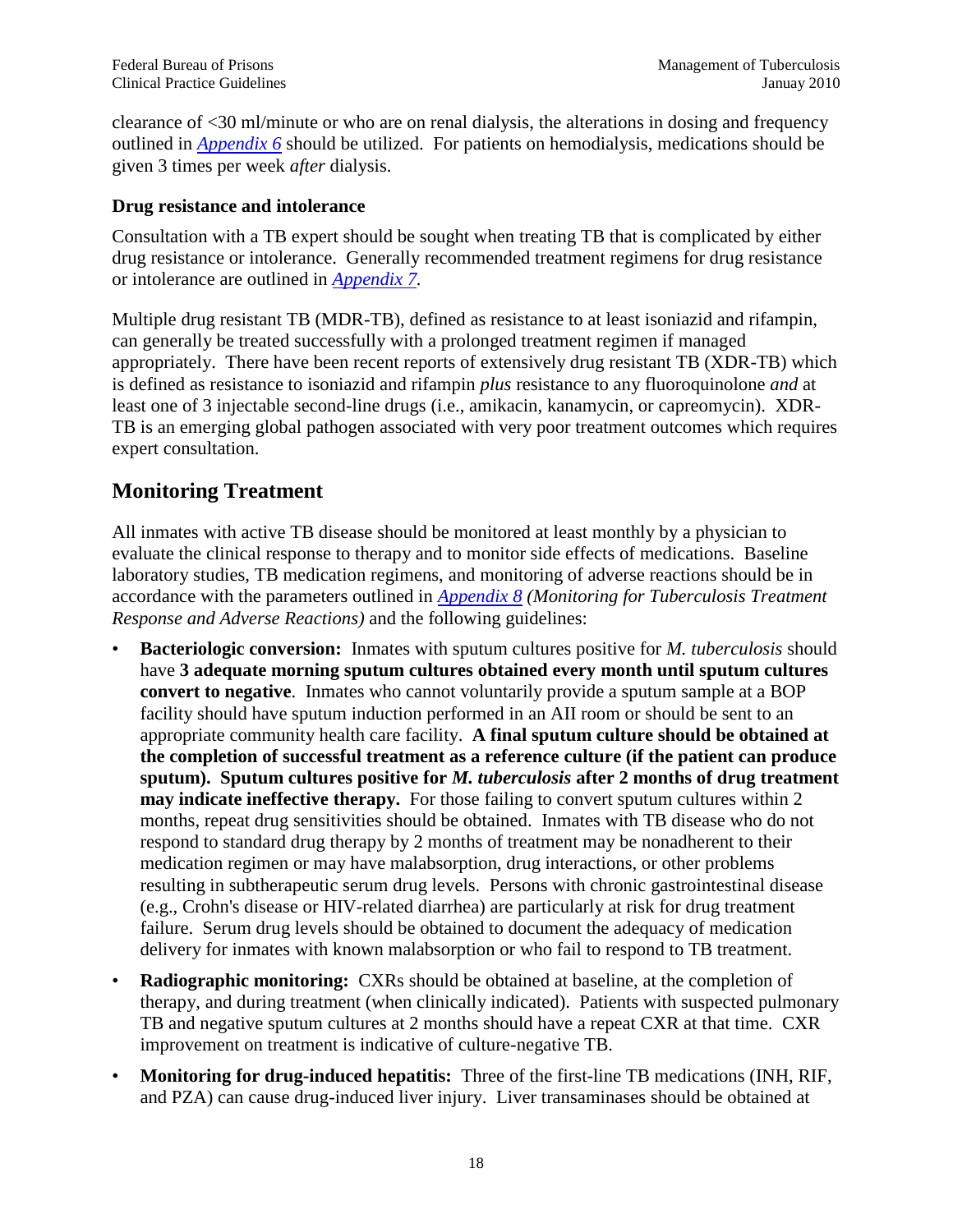baseline. Symptom screening for hepatitis (nausea, vomiting, abdominal pain, fatigue) should be reviewed at least monthly, and medications generally should be stopped if they occur. Monthly monitoring of liver enzymes should be considered for inmates with the following conditions:

- Baseline liver transaminases greater than the upper limit of normal.
- Chronic liver disease from alcohol, viral hepatitis or other etiologies.
- Other potentially hepatotoxic drugs prescribed. And
- Pregnancy.

Moderate asymptomatic increases in AST or ALT levels occur in nearly 20% of patients treated with the standard 4-drug regimen and do not indicate hepatic injury. In the absence of symptoms, therapy should *not* be altered because of these modest asymptomatic AST or ALT elevations, but the frequency of clinical and laboratory monitoring should be increased. However, if at any point liver transaminases are greater than 3 times normal (with symptoms) or greater than 5 times normal (without symptoms), hepatotoxic drugs should be stopped immediately and the patient should be evaluated carefully. Liver function studies should be measured. Screening tests for HAV, HBV, and HCV infections should be obtained in nonimmune patients. Once the liver enzymes return to normal, the person should be rechallenged with TB medications, after consultation with a TB expert.

• **Monitoring for other TB drug toxicities:** Baseline complete blood count, platelets, and uric acid should be obtained in addition to LFTs. Thrombocytopenia is a rare toxicity associated with rifampin. Elevated uric acid can occur with pyrazinamide, but rarely necessitates a change in regimen. For patients treated with ethambutol, visual acuity (Snellen) and red-green color vision (Isihara) should be assessed at baseline, and monthly thereafter because of the risk of optic neuritis. For patients on prolonged treatment with ethambutol, optometry or ophthalmology evaluations are indicated every 3 months. Baseline and monthly creatinine and audiograms are indicated for inmates receiving streptomycin or other aminoglycosides, due to the risk of nephrotoxicity and ototoxicity.

## <span id="page-23-0"></span>**7. Contact Investigations**

The goal of a TB contact investigation is both to identify other active cases of TB (rare) and to identify and completely treat individuals with new latent TB infection, particularly those at high risk for developing the disease. The identification of a potentially infectious TB case in a correctional facility should always provoke a rapid response because of the potential for widespread TB transmission. Numerous outbreaks of TB have been reported in prisons and jails, especially among HIV-infected inmates. A prompt public health response can prevent a TB outbreak.

The decisions involved in planning and prioritizing contact investigations in correctional facilities are seldom clear cut and benefit from multi-disciplinary team input. Shortly after the case is diagnosed, the Clinical Director and the Health Services Administrator should convene a team of professionals who will plan the contact investigation. Ideally, the team should include staff from infection control, medical, nursing and custody. Contact investigations should also involve Regional and Central Office HSD staff. Generally, the local health department should also be consulted while conducting contact investigations, in accordance with pre-established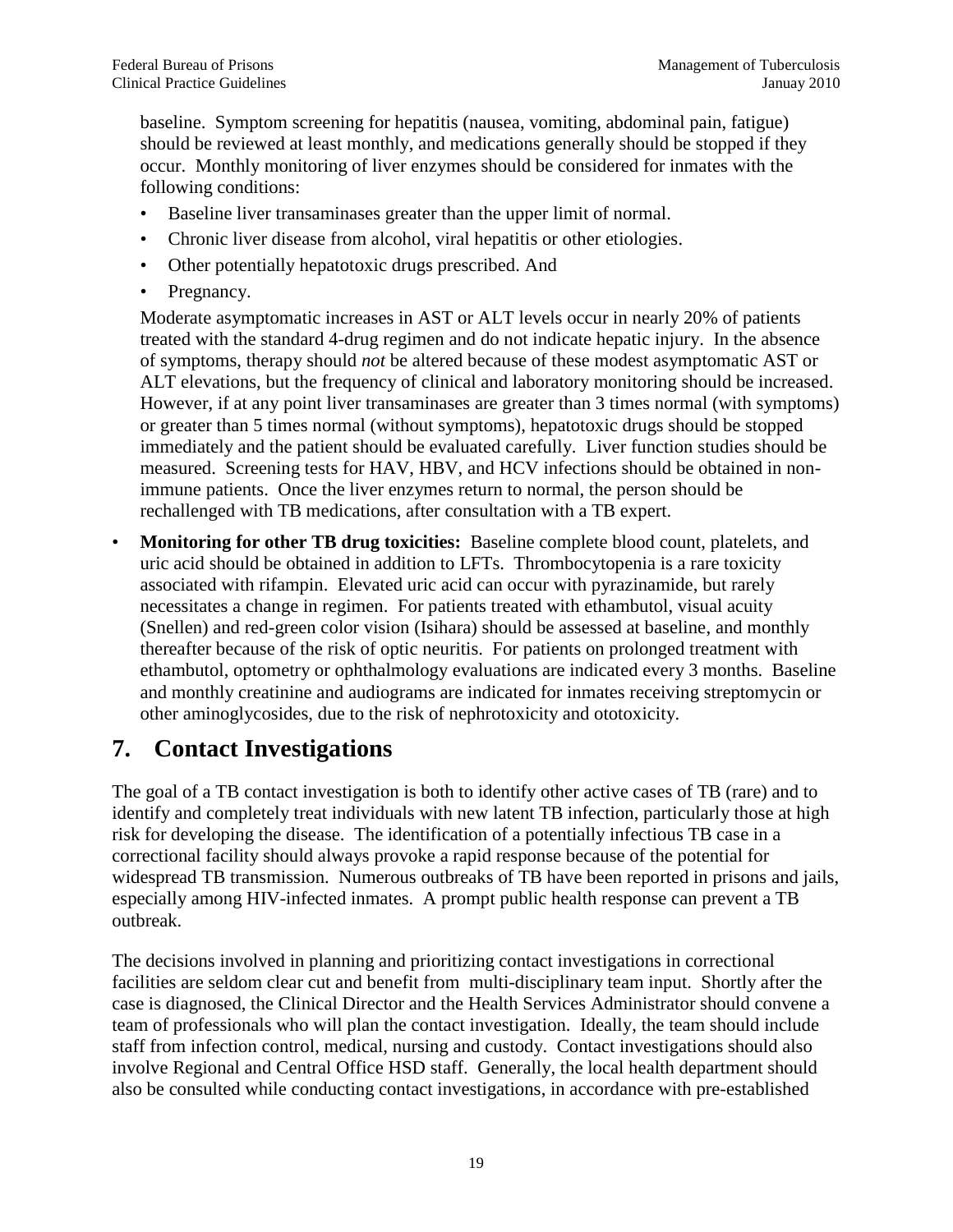bilateral arrangements.

## <span id="page-24-0"></span>**Transmission Factors**

The following characteristics of the index case, the contacts and the exposure all influence the likelihood that TB transmission will occur.

- **Index case characteristics:** When an index case has either cavitation on CXR or AFB smear positive respiratory specimens, there is a much higher risk of TB transmission than if neither of those characteristics are present.
- **Contact characteristics:** 
	- **Immunosuppression:** HIV infection is the greatest single risk factor for progression to TB disease in infected persons. Therefore, HIV-infected contacts should receive the highest priority for evaluation, even if they had shorter duration of exposure than other contacts. Persons receiving prolonged therapy with corticosteroids or other immunosuppressive agents should also be considered high priority for investigation.
	- **Age:** Young children (age ≤ 4) are at high risk for development of active TB disease and should be evaluated promptly. When an inmate identifies a young child (age  $\leq$  4) as a community contact, a health department referral should be made immediately.
- **Characteristics of the exposure:**
	- **Air volume:** The volume of air shared between an infectious TB patient and susceptible contacts is an important determinant in the risk of TB transmission. The larger the air space, the more infectious particles are distributed and the less likely they are to be inhaled.
	- **Ventilation:** Ventilation is an important factor in the risk of airborne transmission of disease. Exposures in confined air systems with little or no ventilation have been associated with increased TB transmission. The space where airborne infection spreads includes all space sharing the same air. Thus, if air circulates from the room occupied by an infectious patient into other rooms, the occupants of these rooms will also be exposed.
	- **Duration of exposure:** Even though transmission of TB can occur following a brief exposure, the likelihood of infection following exposure to an infectious patient is related to the frequency and duration of exposure. It is impossible to know what constitutes a significant duration of exposure for a given contact in a given environment before conducting contact screening. Priority should be given to inmates and employees who sustained the most exposure to the index case.

## <span id="page-24-1"></span>**Decision to Initiate a Contact Investigation**

The decision to initiate a contact investigation should be based upon the characteristics of the presenting case of TB. Contact investigations should be conducted in the following circumstances: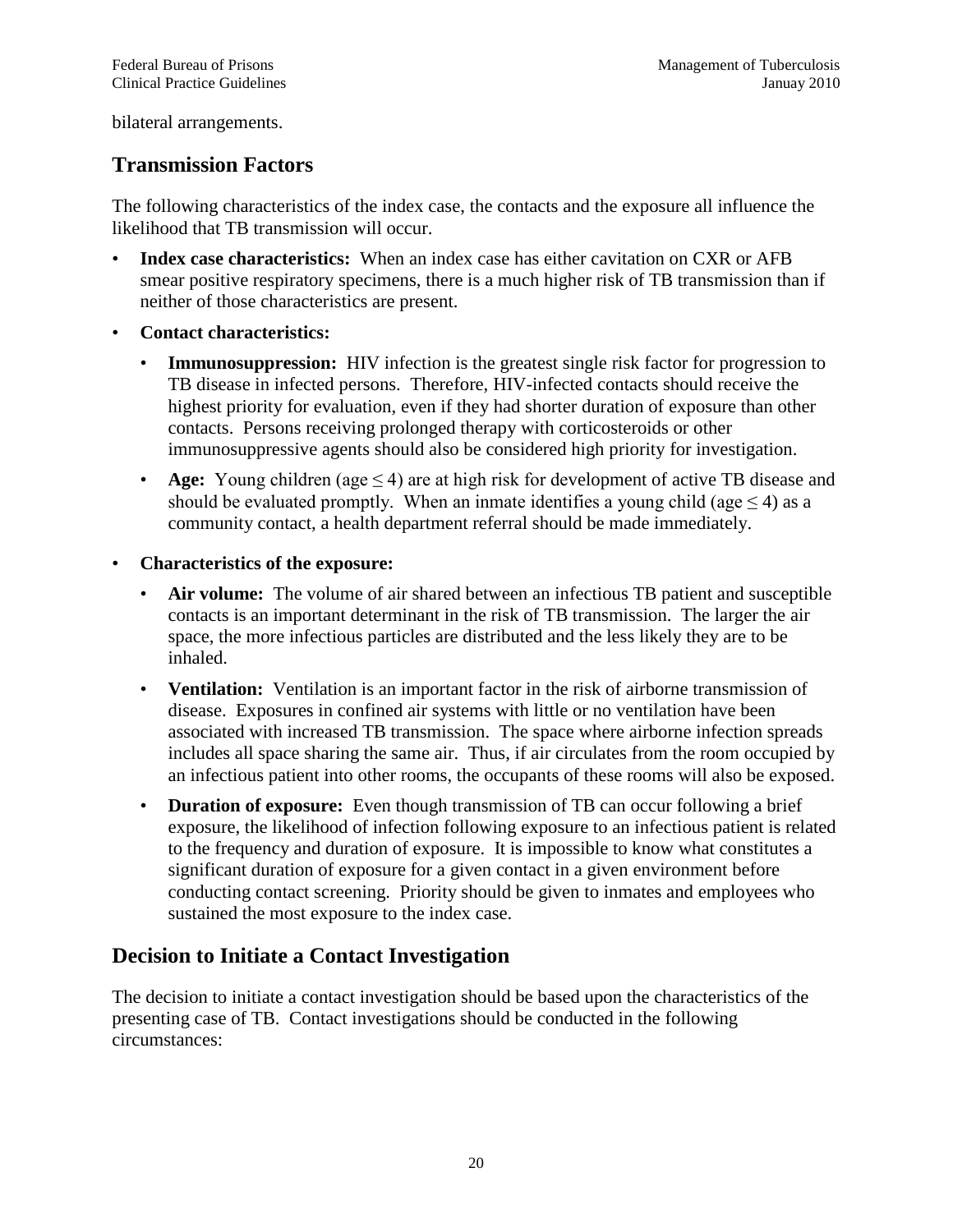- **Individuals with suspected or confirmed pulmonary, laryngeal or pleural TB** *and*
	- **Cavitary disease on CXR** *or*
	- **Positive AFB smears** (sputum or other respiratory specimens).

*Note: If the sputum smear is positive and a nucleic acid amplification test is negative, then TB is unlikely and a contact investigation may not be necessary.*

• **Individuals with suspected or confirmed pulmonary (non-cavitary) or pleural TB who have AFB negative smears** (sputum or other respiratory specimens): A more limited investigation should be conducted for AFB smear negative cases.

Contact investigations are generally not indicated for extrapulmonary TB cases (except for laryngeal and pleural) without pulmonary involvement.

*Note: In some patients with pulmonary TB, it may not be possible to collect sputum samples, and other types of respiratory specimens (e.g., those from bronchoscopy) may be collected. In this situation, the AFB smear and the mycobacterial culture results from the bronchoscopy, or other respiratory specimen, should be used as a surrogate for sputum in determining the need for and priority of the contact investigation. However, if the patient can produce sputum, it should always be collected, the result being used to guide the investigation.* 

## <span id="page-25-0"></span>**Prioritizing and Structuring the Contact Investigation**

Unfortunately, there is no simple formula for deciding which contacts to screen in a correctional facility contact investigation. However, there are several basic principles to guide the contact investigation team in making decisions about structuring the investigation.

- **Promptly screen and initiate treatment for LTBI for all contacts with HIV infection** (regardless of duration/intensity of exposure).
- **Screen an identified group of contacts who are at highest risk for infection** (i.e., greatest duration of exposure or concentrated exposure in a confined space).
- **Calculate the infection rate** individually for each group of exposed persons, i.e., cell-mates, dorm-mates, co-workers, or exposed employees working in a dorm.
- **Decide how to structure investigation based upon the infection rates.**

If there is no evidence of transmission, then generally the investigation should stopped. If there is evidence of transmission, the investigation generally is expanded incrementally to groups with less exposure, until there is a group screened with minimal or no evidence of transmission.

There is no magic formula for determining if an infection rate is "significant" and therefore merits expansion of the investigation. The unique circumstances surrounding an investigation must be taken into account and evaluated in relation to calculated infection rates. Ideally, decisions about structuring the contact investigation should be made by the contact investigation team as a whole, seeking expert opinion from the state or local health department, as needed.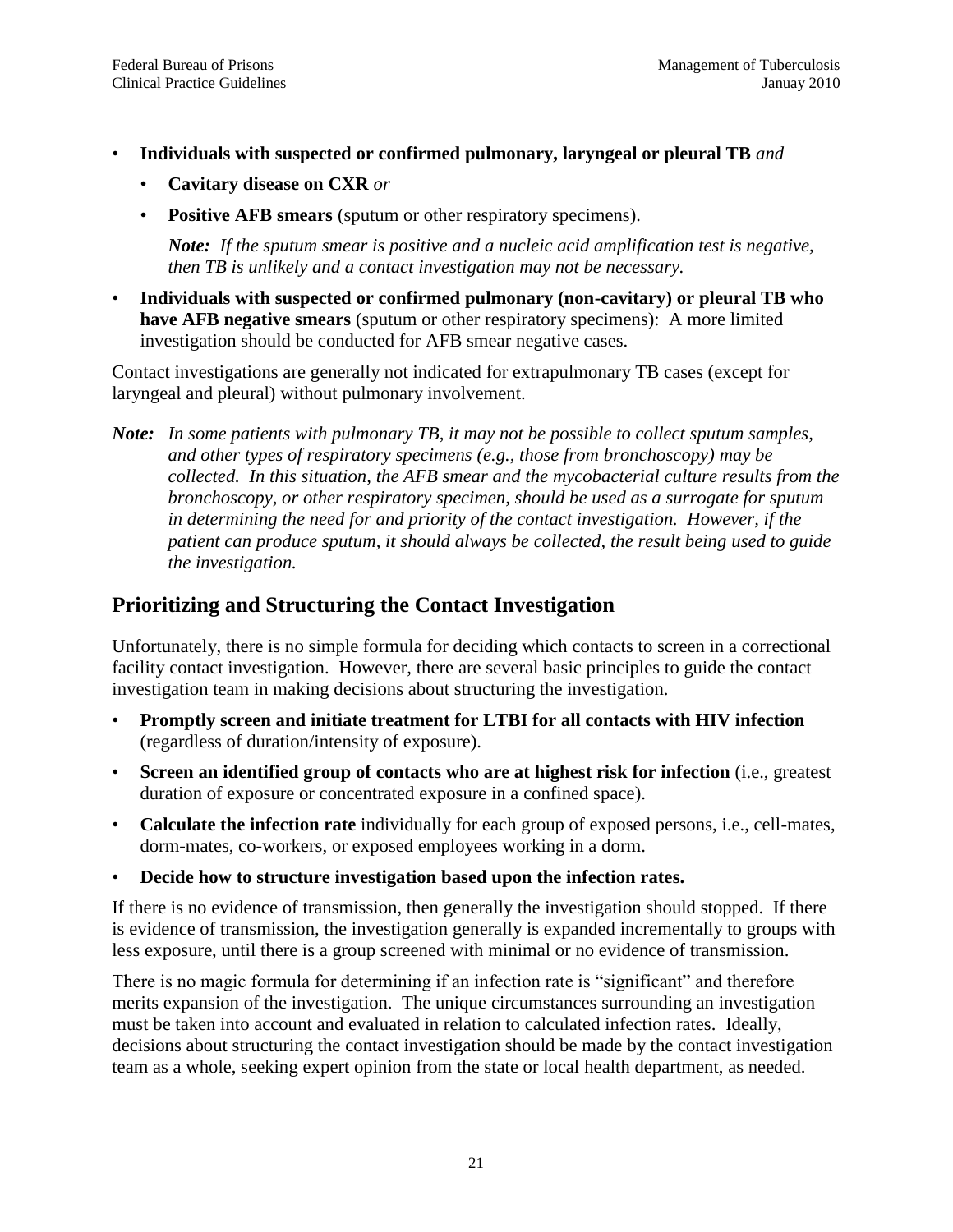Sometimes, it is necessary to screen a 'convenience sample' first. For example, in jail investigations, many contacts may have been already released, and the only accessible contacts available to screen are those who remain incarcerated. If a significant number of high priority contacts cannot be fully evaluated, then a wider contact investigation may be indicated.

Focus should be placed on identifying the highest risk contacts, completely screening them *and* providing a full course of treatment of LTBI for those who are infected. **In general, avoid mass screening of everyone who has had any contact with the index case.** Such wide-scale investigations divert attention away from the high priority activities necessary to interrupt TB transmission in the facility, i.e., complete screening and appropriate treatment of the contacts who are most likely to have become infected. Very rarely is an index case so infectious that wide-scale expansion of the contact investigation is necessary.

## <span id="page-26-0"></span>**Medical Evaluation of Contacts**

The medical evaluation required depends upon both the HIV status of the contact and prior TST results.

- **All contacts** should be personally interviewed for symptoms of active TB and to encourage HIV testing (if status unknown). Symptomatic inmates should receive a CXR and complete medical evaluation by a physician, regardless of TST status, and should be isolated in an AII room if contagious TB is suspected from CXR or clinical findings. Asymptomatic inmate contacts do not require isolation. HIV testing should be recommended for all inmate contacts with unknown HIV status.
- **Inmates with a prior positive TST,** but who are HIV seronegative or unknown and asymptomatic, require no further follow-up. If HIV status is unknown, inmates should be tested for HIV infection.
- **All HIV seropositive contacts** should initiate a complete course of treatment for LTBI after ruling out active TB (by symptom review and CXR). Treatment should be initiated regardless of TST result, even for those with a history of prior treatment for LTBI or active disease, because of the possibility of re-infection. Those with a history of a negative TST should have a TST placed at baseline and again in 8 to 10 weeks. The results of the TST, while not affecting treatment decisions, provides important information for the whole contact investigation.
- **Prior TST negative inmates** (HIV seronegative): Mandatory tuberculin skin testing of all previously TST negative inmate contacts should be conducted at baseline (unless previously tested within 1 to 3 months of exposure) and repeated 8 to 10 weeks from the last contact with the source case. TST convertors (TST  $\geq$  5 mm) should be prescribed treatment for LTBI unless medically contraindicated. If inmate contacts refuse medically indicated isoniazid prophylaxis, they should be monitored by CXRs every 6 months for 2 years, if HIV seronegative, and every 6 months indefinitely, if HIV seropositive.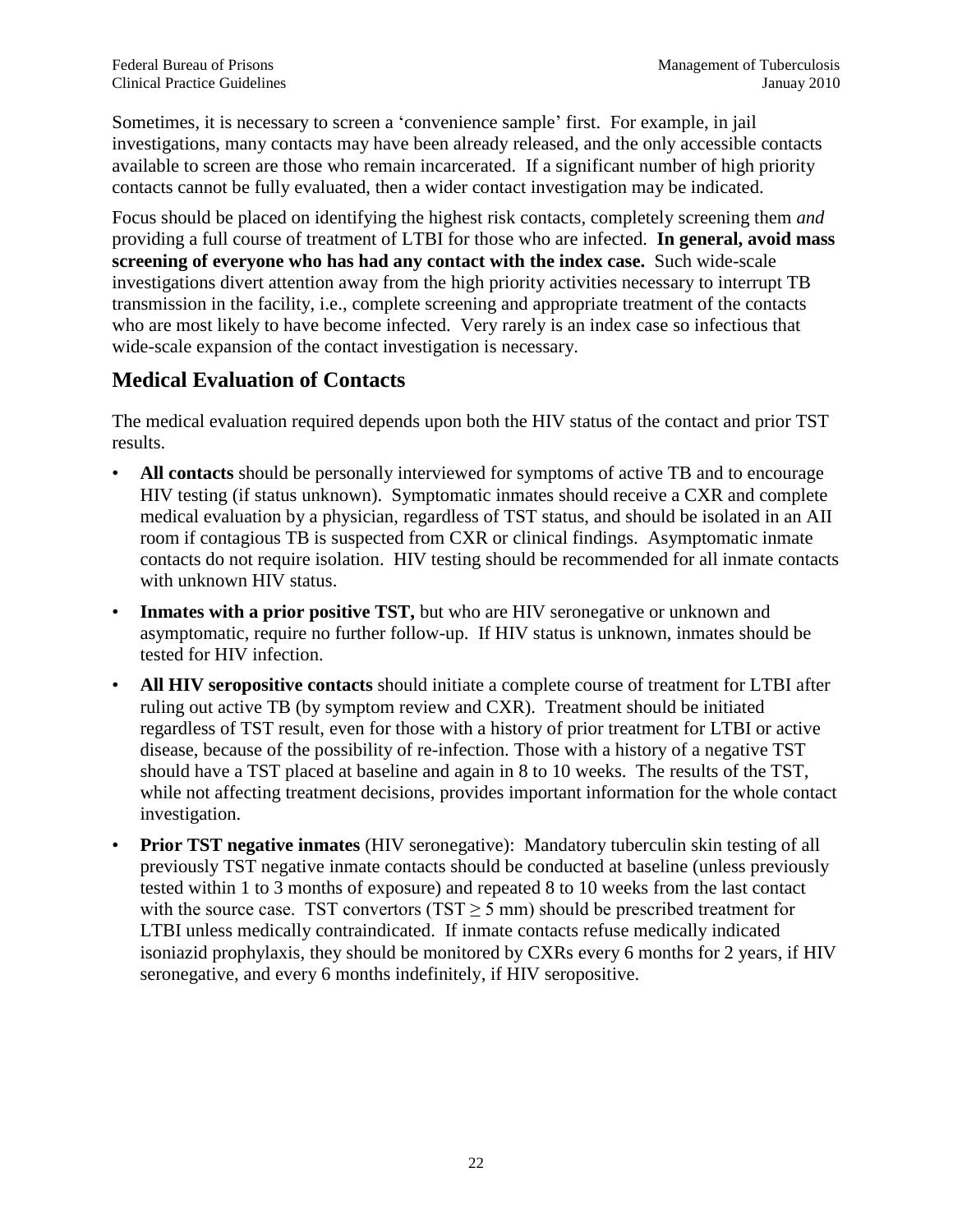## <span id="page-27-0"></span>**Contact Investigation Stepwise Procedures**

*Note: See [Appendix 10](#page-48-0) (Tuberculosis Contact Investigation Checklist).*

- **(1) Notify correctional management officials:** Identification of a TB case in a correctional setting can be alarming for inmates, correctional staff, and the community. Promptly notify the Warden through appropriate chains of command that a TB case has been identified in the institution, so that briefing and educational efforts can begin. Subsequently notify Regional and Central Office HSD staff.
- **(2) Clinical assessment of case:** A clinical assessment of the case and case interview should be accomplished within one working day for inmates with AFB smear positive respiratory specimens or cavitary CXRs, and within 3 days for all others. The assessment should include a medical evaluation and retrospective chart review to help establish duration of symptoms. The following available data should be collected: history of previous exposure to TB, onset and history of TB symptoms (cough, fever, night sweats, weight history, i.e., documented weight loss), CXR reports, prior TST results, bacteriology results (AFB smears, cultures, susceptibilities), nucleic acid amplification tests, HIV status, and other medical risk factors *[\(Appendix 1\)](#page-39-0).*
- **(3) Case interview:** The case should be interviewed as soon as possible, probing about TB symptom history with a particular focus on duration of cough. Prompt with questions associating cough with particular holidays and events. Also interview the patient regarding common places of daily activity to identify groups of exposed contacts, beyond those in the housing unit. Ask about friends or close associates. Those who were incarcerated during the infectious period should also be interviewed to identify community contacts. Specifically question the inmate about any contact with HIV-infected persons or young children (age  $\leq$  4). Obtain locating information for community contacts. The case should be re-interviewed for contacts within 7 to 14 days.
- **(4) Determine the infectious period:** The infectious period is determined to identify how far back in time the investigation of contacts should go. The infectious period should be determined as follows:
	- **Generally:** onset of cough or 12 weeks prior to TB diagnosis (whichever is longer).
	- **Exception:** 4 weeks prior to date of suspected TB diagnosis if no TB symptoms, with AFB smear negative and non-cavitary CXR.
- **(5) Convene a contact investigation team:** Clearly identify a team leader, as well as the roles and responsibilities of each team member; establish a schedule of regular meetings with written minutes. Develop a communication plan and a plan for handling contact investigation data.
- **(6) Update correctional management officials**, including the Warden, Regional staff, and Central Office HSD staff, regarding the strategy for beginning the contact investigation.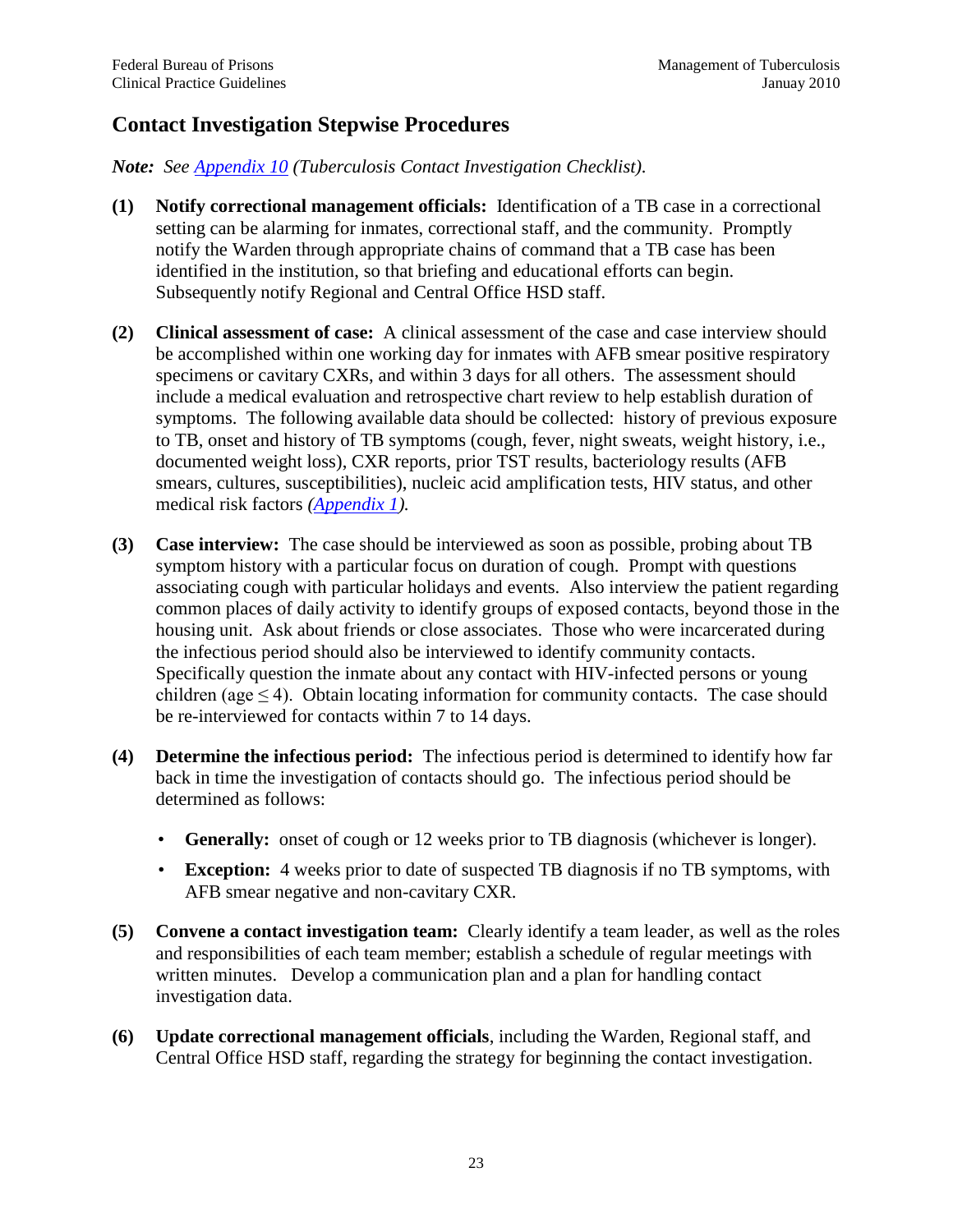- **(7) Obtain index case inmate traffic history:** Obtain the dates and locations of where the TB case was housed during the infectious period. Also obtain work and education assignment history.
- **(8) Tour exposure sites:** Conduct a tour of each place where the suspect TB case lived, worked or spent time during the infectious period. The assistance of a facility engineer is often necessary to help characterize the ventilation system. The following information should be collected for each site: the number of inmates housed together, the housing arrangement (e.g., cells vs. dorms), the general size of the air space, the basics of the ventilation system (e.g., recirculated air), the pattern of daily inmate movement (eating, working, recreating), and the availability of data on potential inmate contacts.
- **(9) Prioritize contacts:** Group contacts based upon duration/intensity of exposure. Those with the most exposure and those who are HIV infected or immunosuppressed (regardless of duration of exposure) are considered highest priority. Make urgent referrals to the local health department for community contacts who are HIV infected or young children.
- **(10) Develop contact lists:** Obtain rosters of inmate and employee contacts from each location and research their current location. Generate lists of exposed contacts grouped by their current location, i.e., remaining incarcerated, transferred, or released.
- **(11) Conduct a medical record review on each high priority contact:** Record TST history, CXR history, history of treatment for latent TB infection, HIV status, and other high risk medical conditions, reported respiratory symptoms, and country of origin.
- **(12) Initiate medical evaluation of contacts** by first evaluating contacts who are HIV-infected. Both inmates and employees who are considered high priority contacts should be evaluated.
- **(13) Referral for contact evaluation** should be made to the local health department for inmate contacts who have been released or transferred to another facility.
- **(14) Determine the infection rate by exposure site:** The infection rate is calculated by dividing the number of inmates with TST conversions by the total number of skin tested inmates. If the initial contact investigation indicates that significant transmission of TB infection has occurred to other inmates or correctional staff, the contact investigation should be expanded to contacts with less exposure to the index case. The decision about whether or not to expand the investigation should be guided by the contact investigation team, in consultation with state or local health department investigators and the Central Office HSD.
- **(15) Follow-up TSTs** on contacts to tuberculosis cases can be placed as soon as 8 weeks, and generally less than 12 weeks, after exposure to the index case ended. A record search should be done to determine current location of inmate contacts. Testing should be conducted for inmates and employees, and referrals made for those in need of a follow-up TST who have been either released or transferred.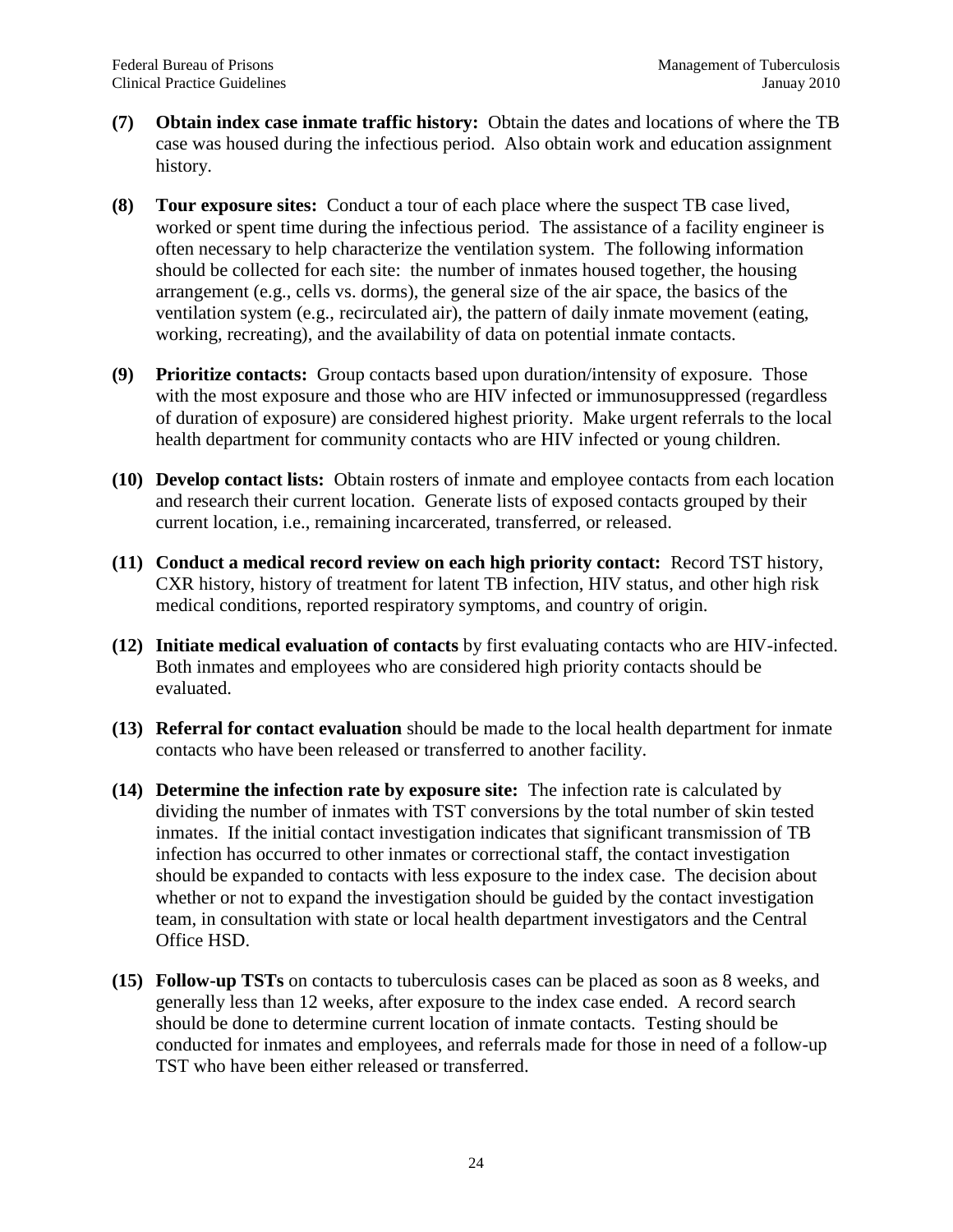- **(16) Determine the infection rate** from the second round of testing. Decide if the investigation needs to be expanded.
- **(17) Write a summary report:** Briefly summarize the circumstances of the investigation, what occurred, and the results of the investigation including associated cases and infection rates; forward the report through the Warden to the Regional and Central Offices HSD.

## <span id="page-29-0"></span>**8. Infection Control Measures**

## <span id="page-29-1"></span>**Early Detection**

The most important measure to prevent TB transmission in a correctional facility is to maintain a high index of suspicion for TB. Early identification and isolation of TB cases is critical to prevent further TB transmission. Most TB outbreaks reported from correctional facilities have involved a highly infectious case who remained undetected for a prolonged period.

All inmates should be screened for TB symptoms at intake. They should be counseled during orientation to the institution and, when appropriate, during clinical evaluations to recognize and promptly report symptoms of TB disease, as well as to participate in baseline and annual skintesting to screen for TB infection. Inmates should be advised of the importance of completing treatment for either TB disease or LTBI if diagnosed. Inmates should be counseled that certain risks and conditions such as HIV infection, taking anti-TNF alpha drugs, diabetes, chronic renal failure, injection drug use history, and close contact with someone who is sick with infectious TB, all pose a greater risk for getting TB disease.

## <span id="page-29-2"></span>**Airborne Infection Isolation (AII)**

- **Initiation:** Inmates with suspected TB should be promptly isolated in an AII room (formerly known as a negative pressure isolation room–NPIR). See *[Appendix 13](#page-53-0) (Airborne Infection Isolation Guidelines)* for specific information about AII rooms and their maintenance. Inmates with suspected or confirmed active TB disease should be managed while incarcerated in accordance with BOP policy. If AFB smears are negative, but TB is suspected based on the clinical presentation and CXR findings, the inmate should be housed in an AII room during initial diagnosis and treatment. The inmate should be instructed to cover his or her mouth when coughing or sneezing.
- **Respiratory protection:** Inmates should be managed using airborne precautions and, personal respiratory protection, designed to prevent transmission of *M. tuberculosis*. All persons entering an AII room or transporting an infectious patient in a closed space should wear appropriate respiratory protection, in accordance with BOP policy and OSHA recommendations. The minimal acceptable form of respiratory protection to protect against TB transmission is an N-95 respirator. Respirators should only be utilized in the context of an OSHA-compatible respiratory protection program, including medical evaluation, fittesting and training.
- **Maintenance of airborne infection isolation:** Inmates should be managed in an AII room in accordance with BOP policy and current CDC recommendations on ventilation and air change rates per hour for TB isolation (see *[Appendix 13](#page-53-0)*).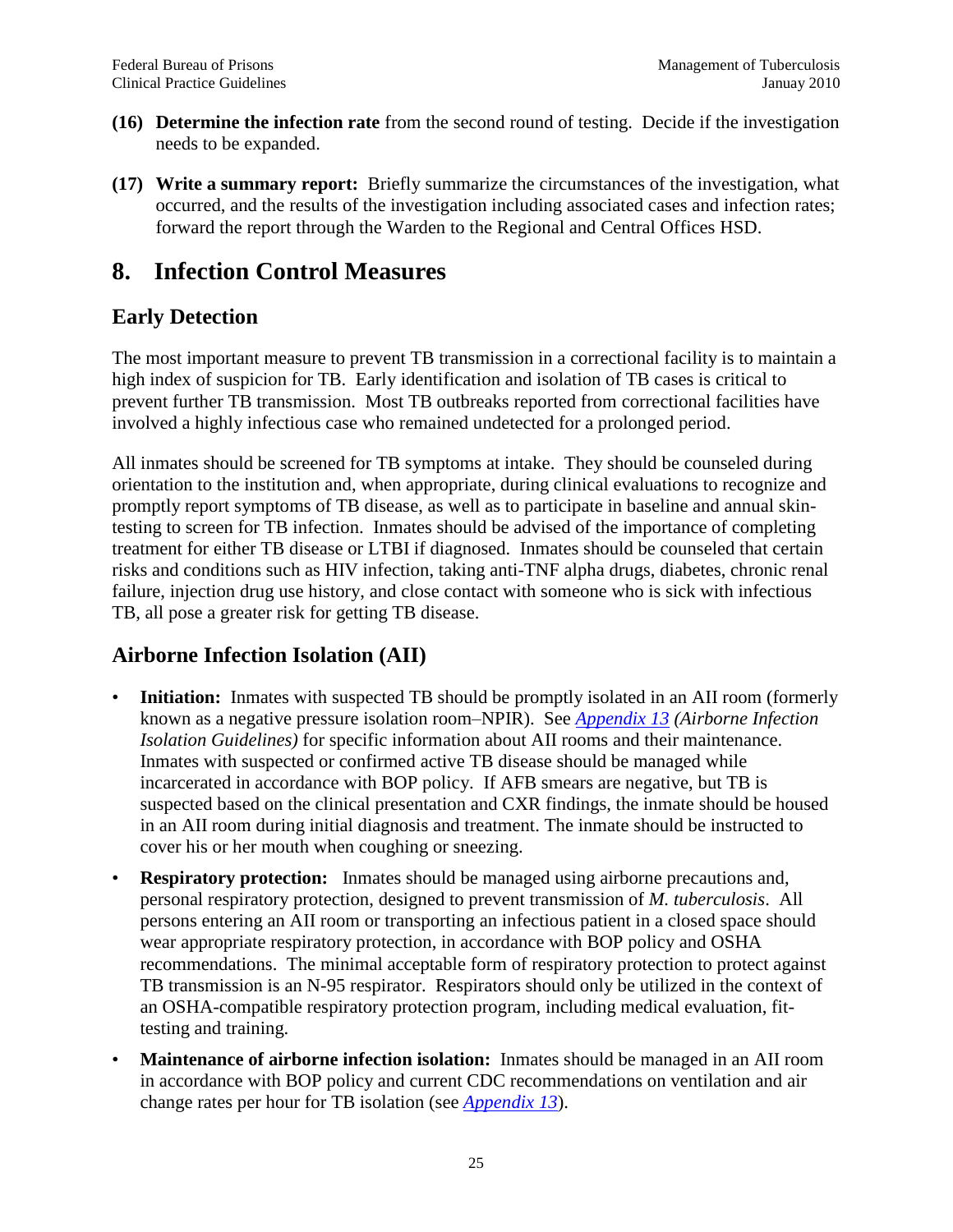## <span id="page-30-0"></span>**Transport**

During transport, a potentially infectious inmate should be instructed to wear a surgical mask (*without* an exhalation valve). Movement of the inmate should be limited to those situations where movement is required for medical or security purposes. If the TB suspect is in a confined space (e.g., emergency vehicle), others in the vehicle should wear respiratory protection.

## <span id="page-30-1"></span>**Discontinuation of Isolation**

Inmates with contagious TB disease should be assigned to an AII room until no longer infectious. Isolation is ordinarily maintained until all three of the following parameters are achieved:

- Treatment with a 4-drug regimen per these treatment guidelines, or another equally effective regimen, has been administered for at least 2 weeks by DOT; *and*
- The inmate shows clinical evidence of improvement; *and*
- Three consecutive sputum smears are negative (which have been obtained at least 8 hours apart, including one early morning specimen).

## <span id="page-30-2"></span>**Special Situations**

- **AFB smear negative TB suspects:** If sputum smears are all initially negative without cavitary disease, and the inmate is clinically improving, isolation in an AII room can be discontinued after 7 days of TB treatment on a case by case basis, in consultation with the Medical Director.
- **Suspected or confirmed drug resistance:** If drug resistance is suspected, isolation should be continued until drug sensitivities are documented, appropriate treatment has been initiated (based upon the pattern of drug resistance identified), the patient has had 3 negative AFB smears, and there is evidence of clinical improvement. It may take several weeks to obtain drug sensitivities. If multi-drug resistance is identified (defined as resistance to at least isoniazid and rifampin), then isolation should be continued until reports of 3 negative cultures are obtained. For XDR-TB, isolation should only be discontinued in consultation with the Central Office.
- <span id="page-30-3"></span>• **TB suspects discharged from a community hospital:** When TB suspects have been isolated in a community hospital and are being discharged back to a correctional facility, they should not be accepted back into general population until they meet all 3 of the standard criteria for discontinuing isolation: 3 negative AFB smears (obtained at least 8 hours apart including one early morning specimen), on an appropriate treatment regimen for at least 2 weeks, and evidence of clinical improvement. If the patient is initially AFB smear negative and TB is suspected, the inmate can be accepted back into general population after 7 days of TB treatment, on a case by case basis.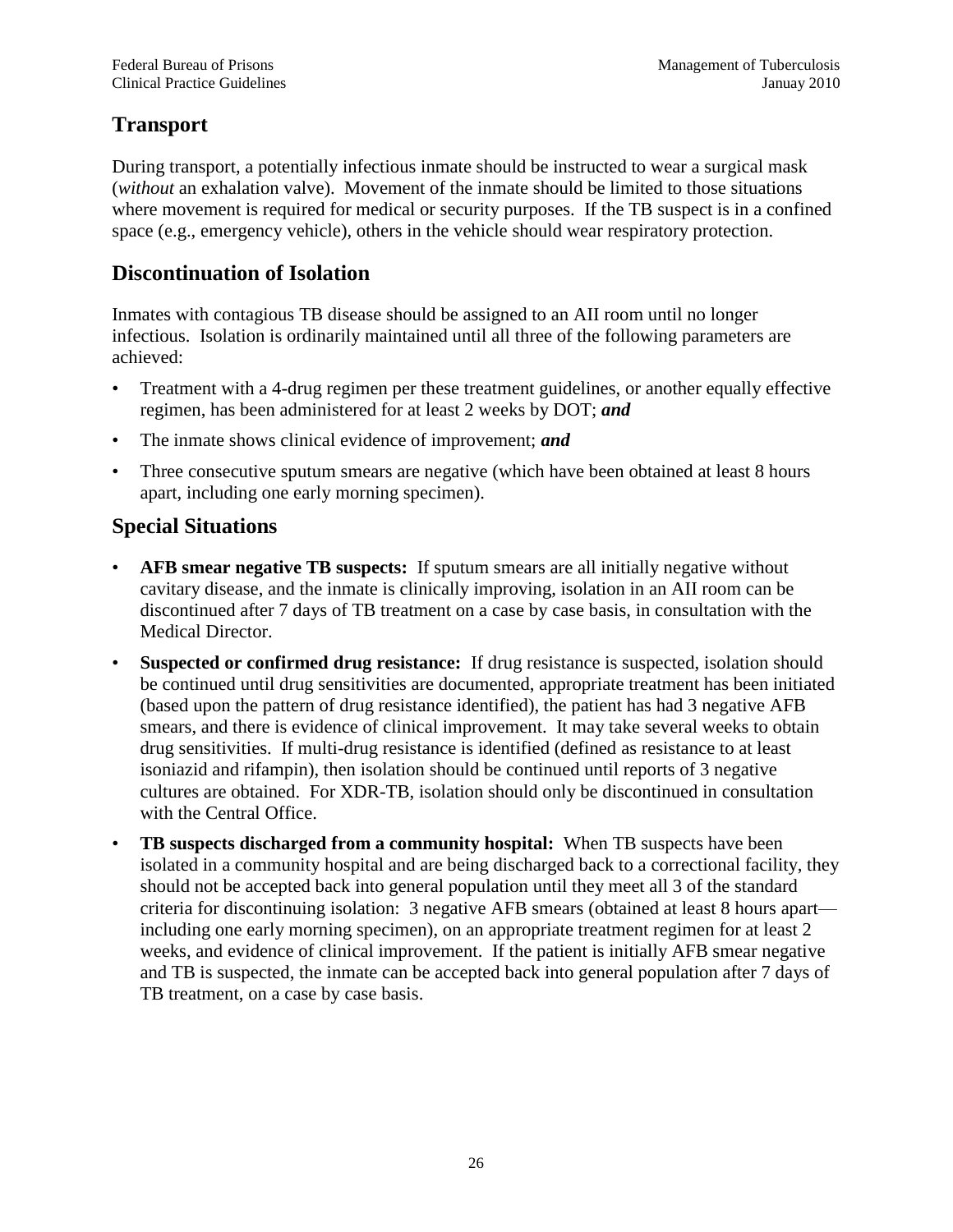## **Clearance Time for AII Rooms**

The room should be appropriately purged of airborne contaminants before the room is used to house another inmate or is occupied without the use of protective respiratory protection. BOP AII rooms should not be entered without respiratory protection, for two hours after they have been exited by a patient with an airborne infectious disease.

## <span id="page-31-0"></span>**9. Discharge Planning**

Inmates receiving treatment for LTBI or TB disease should have their treatment plan coordinated with community providers by the time of release to help ensure continuity of care and to maintain public health. All inmates with active TB disease should have a specific plan for continuing treatment with the receiving state health department and local community public health providers. Specific referrals for community-based treatment of LTBI should be coordinated and secured when feasible. The treating physician and other health care providers can improve continuity of care for inmates upon release by initiating the following:

- Coordinating release planning with case managers and community corrections staff in accordance with BOP policy.
- Providing counseling to ensure the inmate understands importance of adherence to treatment and receives specific instructions for seeking care upon release.
- Securing consent for release of medical information in accordance with BOP policy.
- Supplying TB medications in accordance with BOP policy.

*[Appendix 11](#page-50-0) (Tuberculosis Pre-Release Checklist)* specifies the steps involved in assuring continuity of care. Utilize the National TB Controller Association *Interjurisdictional Tuberculosis Notification* form (obtain at [http://www.ntca-tb.org\)](http://www.ntca-tb.org/) for referring those on treatment for active disease or LTBI or contacts in need of follow-up. State health departments will channel TB referrals to the appropriate local health departments. Links to all the state health departments can be found at the CDC website:

[http://www.cdc.gov/nchstp/tb/pubs/tboffices.htm.](http://www.cdc.gov/nchstp/tb/pubs/tboffices.htm) 

The BOP facility should notify the health department if the inmate is an Immigration and Customs Enforcement (ICE) detainee, providing the date the detainee will be transferred to ICE, Alien (A) number, country of origin and contact information (address, telephone, relative, etc.).

For inmates who are foreign nationals, CURE-TB and TBNet are U.S.-based referral programs that assist mobile patients to access and complete TB treatment. CURE-TB, operated by the San Diego County Health and Human Services Agency TB Control Program, focuses on patients crossing the U.S.-Mexico border. TBNet, operated by the nonprofit Migrant Clinicians Network in Austin, Texas, specializes in migrant populations in the United States, including parolees. The programs are working together and with INS to assist detainees in continuing TB treatment on release from custody. These referral programs can be accessed as follows:

CURE-TB: <http://www2.sdcounty.ca.gov/hhsa/ServiceDetails.asp?ServiceID=437>

TBNet: [www.migrantclinician.org/network/tbnet](http://www.migrantclinician.org/network/tbnet)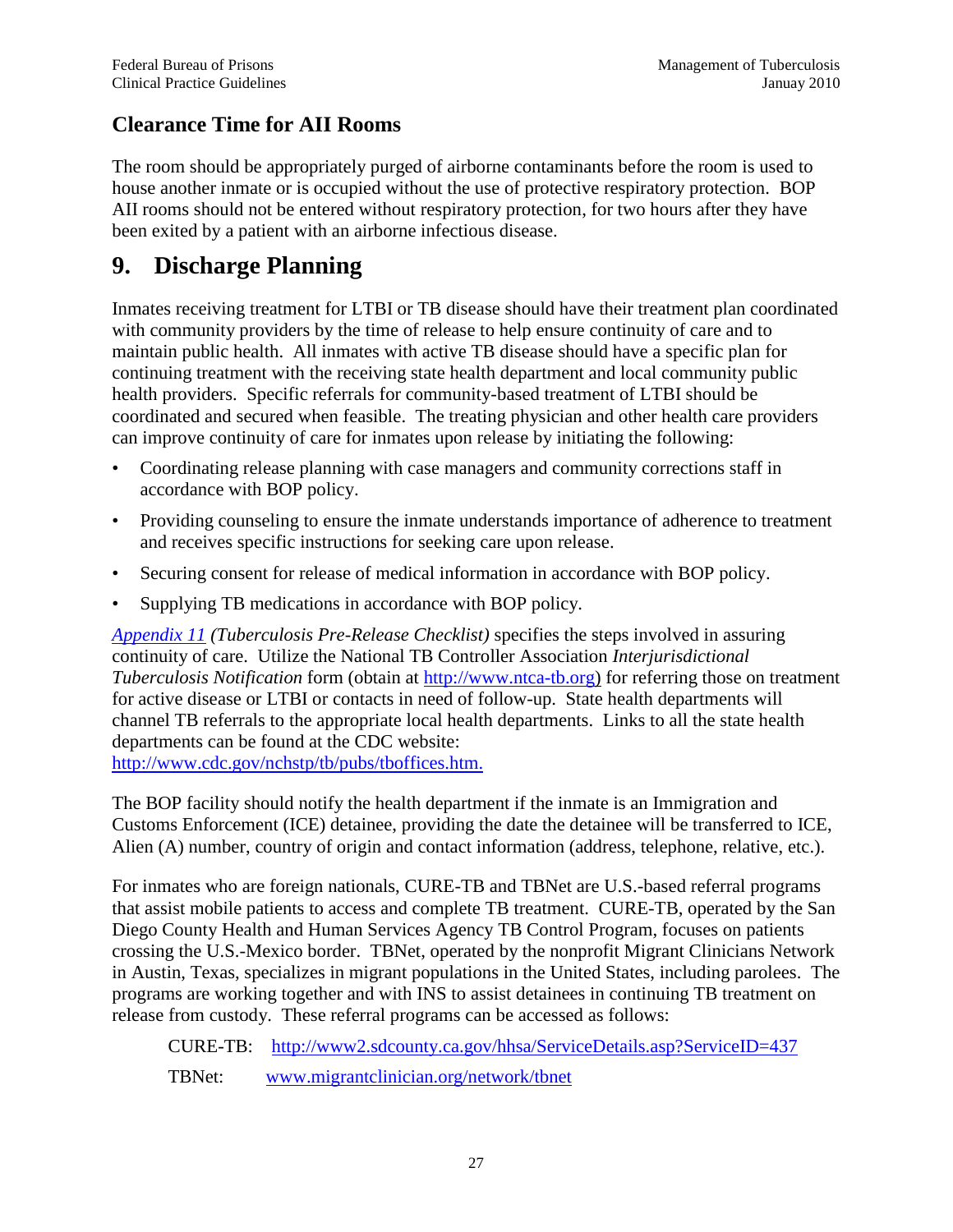## <span id="page-32-0"></span>**10. TB Program Management**

The Clinical Director and Health Services Administrator should work collaboratively to ensure that BOP TB policy and these Management of Tuberculosis Clinical Practice Guidelines are fully implemented. Particular attention should be focused on ensuring the following:

- TB symptom screening at intake is occurring according to BOP policy.
- TB suspects are contained and evaluated for contagious TB.
- All inmates with TB disease are treated in accordance with recommended guidelines.
- Contacts to TB cases receive appropriate evaluation and follow-up.
- Annual tuberculin skin testing of inmates is timely and data are evaluated, to detect unrecognized transmission of *M. tuberculosis*.
- Inmates are treated for LTBI in accordance with recommended guidelines.
- TB case reports and referrals are made to health authorities as appropriate.

Strategic measures should be monitored in order to assess the effectiveness of the TB program, such as the following:

- TST conversion rate.
- Completion of isoniazid (INH) therapy.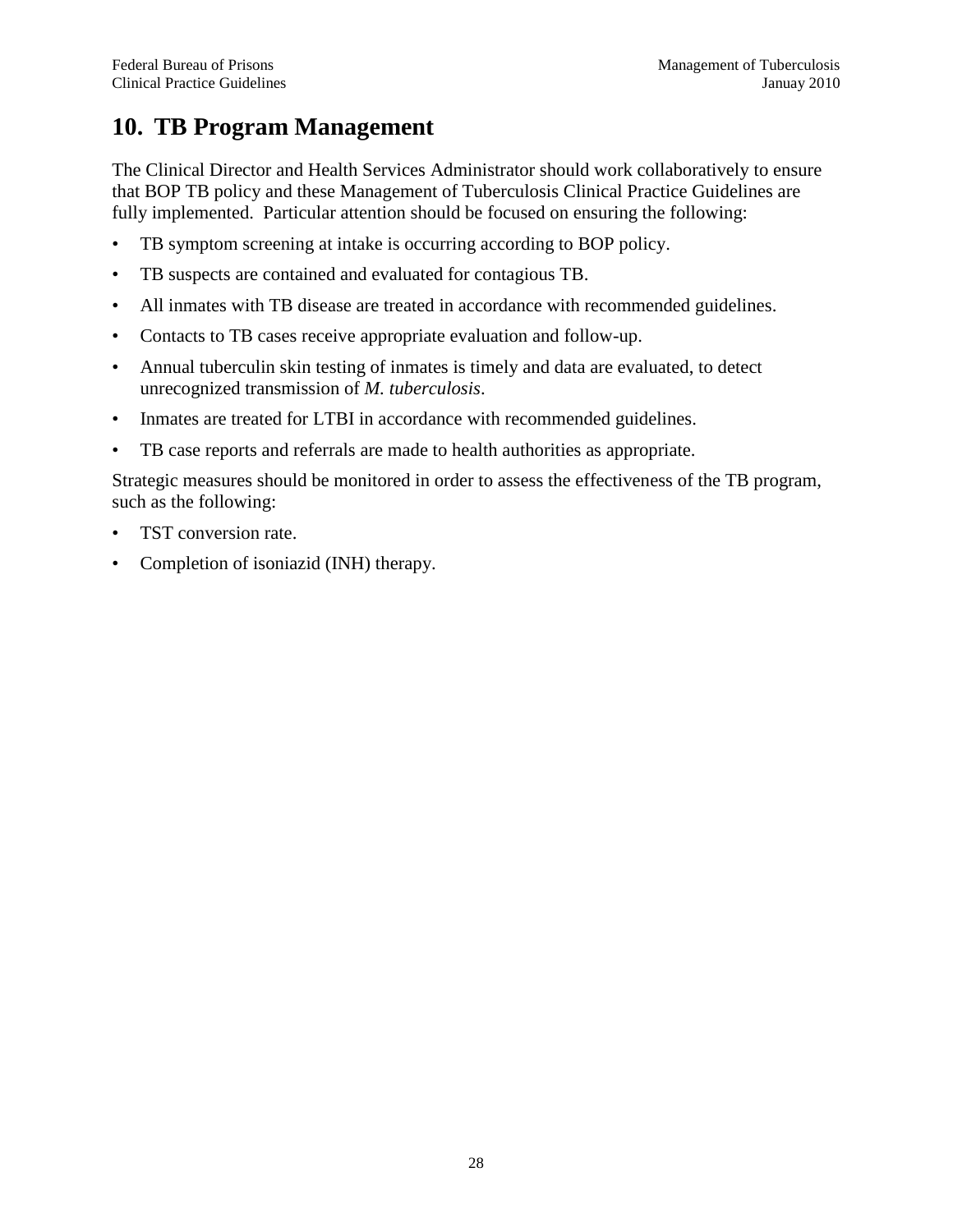# <span id="page-33-0"></span>**Definitions**

**Acid-fast bacilli (AFB)** are bacteria that retain certain dyes after being washed in an acid solution. Most acid-fast bacilli are mycobacteria. When AFB are seen on a stained smear of sputum or other clinical specimen, a diagnosis of TB should be suspected; however, the diagnosis of TB is not confirmed until a culture is grown and identified as *M. tuberculosis*.

**Airborne exposure** is the condition of being subjected to an infectious agent that could have a harmful effect if airborne transmission occurs. A person exposed to *M. tuberculosis* does not necessarily become infected.

**Airborne infection isolation (AII) precautions** are protective measures used for patients/inmates and situations to prevent the spread of infections that can be transmitted by airborne contact with infectious agents that remain suspended in the air when indoors over a period of time. Precautions include the wearing of appropriate personal respiratory protection (i.e., high efficiency particulate air [HEPA] or N-95 respirator) for persons who come in direct contact with infectious airspace; the isolation of infectious patients/inmates in a private room with monitored, negative air pressure; and the implementation of necessary engineering controls to inform, direct, and protect persons entering the isolation rooms.

**Airborne infection isolation rooms** are rooms designed to maintain AII (see *[Appendix 13](#page-53-0)*). Formerly called a negative pressure isolation room (NPIR), an AII room is a single-occupancy, patient-care room used to isolate persons with suspected or confirmed infectious TB disease. Environmental factors are controlled in AII rooms to minimize the transmission of infectious agents that are usually spread from person-to-person by droplet nuclei associated with coughing or aerosolization of contaminated fluids. AII rooms should provide negative pressure in the room (so that air flows under the door gap into the room), an air flow rate of 6–12 ACH, and direct exhaust of air from the room to the outside of the building or recirculation of air through a HEPA filter.

**Anergy** is the inability of a person to react to skin test antigens (even if the person is infected with the organisms tested) because of immunosuppression.

**Anti-TNF alpha drugs** (tumor necrosing factor alpha antagonists) are immunosuppressive drugs utilized for treatment of inflammatory conditions. They have been demonstrated to increase the likelihood of TB disease in those infected with TB who start on those drugs. These drugs include: infliximab (Remicade®), etanercept (Enbrel®), and adalimumab (Humira®).

**BCG (Bacillus Calmette-Guerin)** are vaccinations used in many parts of the world to prevent development of TB disease.

**Booster phenomenon** occurs when persons (especially older adults) many years after initial infection with *M. tuberculosis* have a negative reaction to an initial skin test, followed by a positive reaction to a subsequent skin test. The second positive reaction is caused by a boosted immune response, indicating latent TB infection.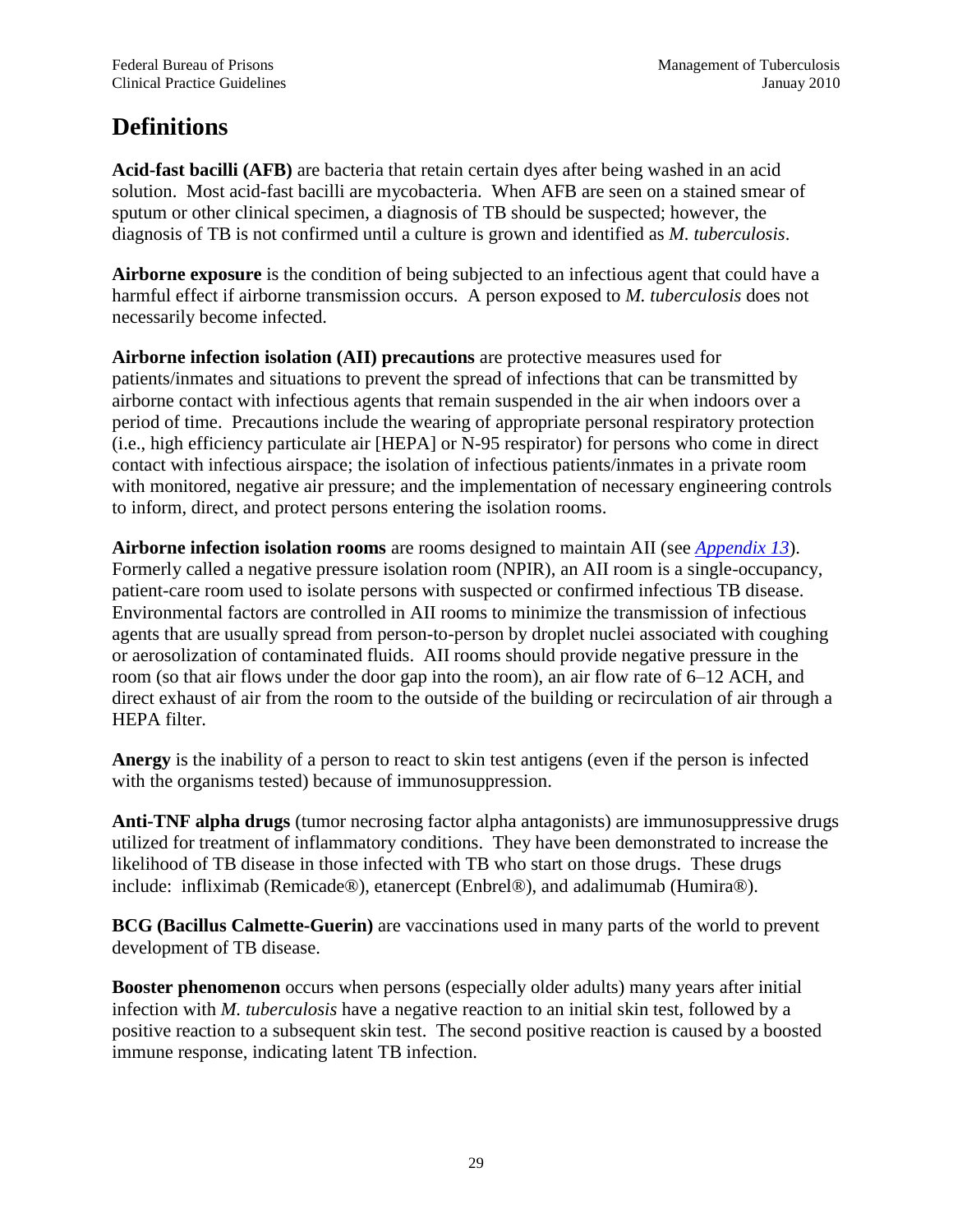**Clearance time** is the time between the discharge of an inmate isolated for TB precautions in a negative pressure isolation room and the arrival of another inmate or other person(s) who will occupy the room without the use of airborne precautions.

**Clinician** is a physician or mid-level provider.

**Contact** is a person who has shared the same air with a person who has infectious TB for a sufficient amount of time to allow possible transmission of *M. tuberculosis*.

**Culture** is the process of growing bacteria in the laboratory so that organisms can be identified.

**Delayed-type hypersensitivity (DTH) reaction** is a cellular immunologic response caused by lymphokines released from T cells that have been sensitized by prior infection with a specific antigen.

**Directly observed therapy (DOT)** of latent TB infection (LTBI) and TB disease is the practice of administering a unit dose of TB medication to an inmate by a clinician, nurse, pharmacist, or specially trained staff member who directly observes ingestion of each dose.

**Drug susceptibility tests** are the laboratory tests that determine whether the TB bacteria cultured from a patient are susceptible or resistant to various anti-tuberculosis drugs.

**Index case** is the initial person with suspected or confirmed infectious TB who may have been in contact with other persons, while sharing the same air space for a sufficient amount of time to allow possible transmission of *M. tuberculosis*.

**Intradermal** is within the layers of skin.

Latent tuberculosis infection (LTBI) is a condition in which a relatively small number of living tubercle bacilli (*M. tuberculosis*) are present in the body, but are not multiplying or causing clinically active disease. Although persons with LTBI usually have positive tuberculin tests, they have no symptoms or other objective evidence of TB disease and are not infectious to others. Persons with LTBI, however, have a lifelong risk for developing active TB disease.

**Mantoux method** is the most reliable method of TST, involving the intradermal injection of PPD-tuberculin into the forearm with a needle and syringe.

**Multi-drug resistant TB (MDR-TB)** is active TB caused by *M. tuberculosis* organisms that are resistant to at least isoniazid and rifampin, with or without resistance to other drugs.

*Mycobacterium tuberculosis* **(***M. tuberculosis)* is the mycobacterial species that is the primary cause of active TB disease in the United States.

**Negative pressure isolation room (NPIR)** was the former nomenclature for a room designated for the isolation of patients with contagious TB disease, with adequate directional airflow, air exchanges, and exhaust. The new name is an airborne infection isolation (AII) room.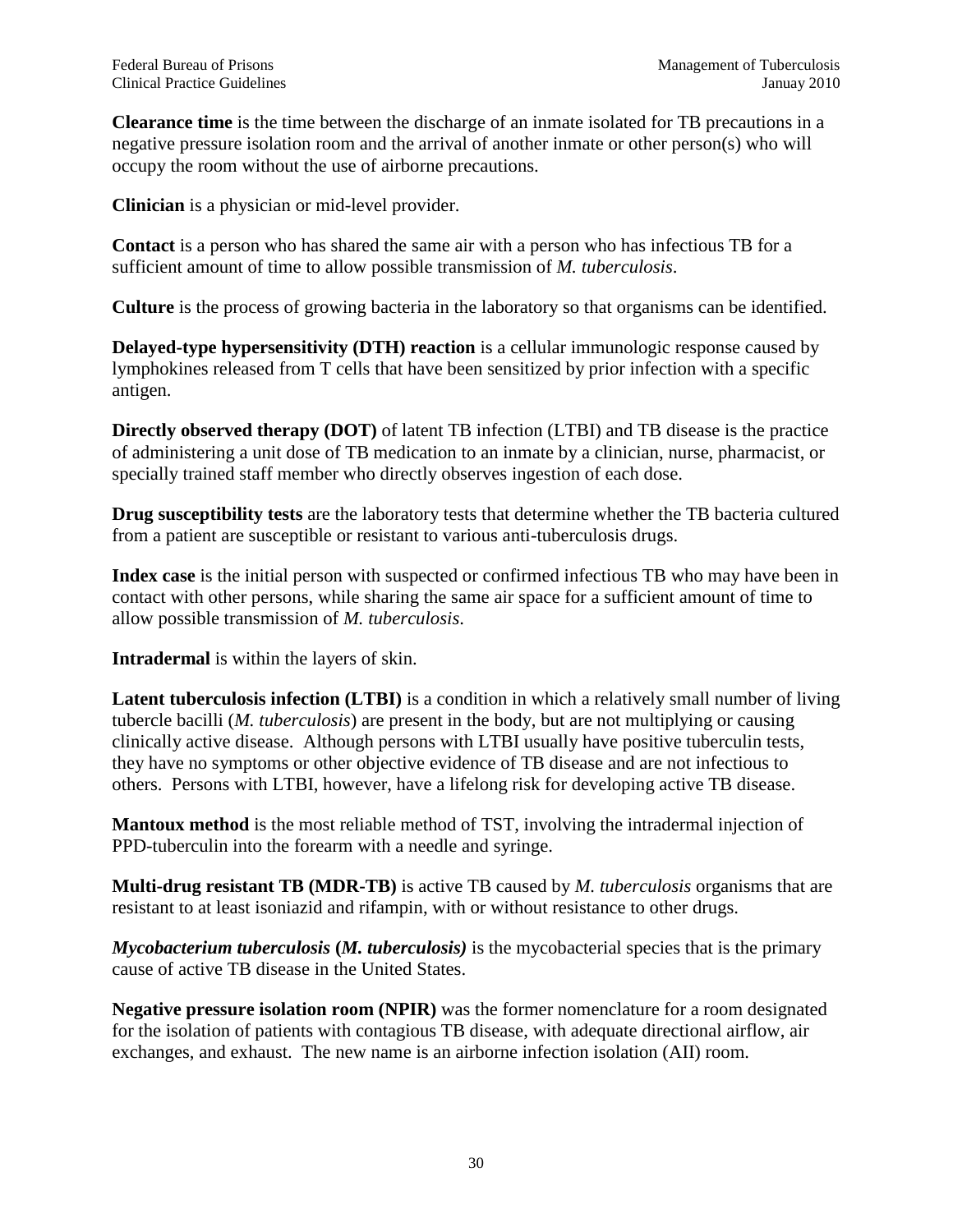**Personal respiratory protection** is the use of respirators to protect a person from the transmission of airborne infectious agents. Particulate respirators indicated for protection against *M. tuberculosis* are selected and worn, based on recommendations from the Centers for Disease Control and Prevention and certification criteria from the National Institute for Occupational Safety and Health (NIOSH).

**Positive (TST)** is the induration measured in millimeters that develops after the intradermal injection of PPD-tuberculin, indicative of previous infection with *M. tuberculosis*. The extent of induration that determines a positive test depends on the medical history and risk factors of the person being tested in accordance with the following BOP policy:

### **≥5 millimeters is considered positive under the following conditions:**

- Close contact to an active TB case
- HIV co-infection, and HIV risk factors with unknown HIV status
- Other immunocompromised conditions
- Systemic corticosteroids (equal to prednisone 15 mg for 1 month or more)
- History of organ transplantation or other immunosuppressive therapy
- Fibrotic changes on chest radiograph suggestive of inactive pulmonary TB
- Radiographic or clinical findings suggesting active TB
- Persons taking anti-TNF alpha drugs (e.g., infliximab, etanercept, and adalimumab)

### ≥**10 millimeters is considered positive for** all other inmates and correctional staff

**Purified protein derivative (PPD)** tuberculin is the most common agent used for tuberculin skin testing to evaluate the likelihood that a person is infected with *M. tuberculosis*.

**Recent convertor** is an individual who has a negative TST reaction that increases in reaction size by  $>10$  millimeters (mm) within a period of 2 years; this is suggestive of recent infection with *M. tuberculosis*.

**Smear (AFB smear)** is the laboratory technique for visualizing mycobacteria. The specimen is smeared onto a slide and stained, then examined using a microscope. A large number of mycobacteria seen on an AFB smear from a person with TB usually indicates infectiousness. However, a positive smear is not diagnostic of TB because acid-fast organisms other than *M. tuberculosis* may be seen on an AFB smear.

**Surgical mask** is a disposable paper type mask used to prevent respiratory secretions from the person wearing the mask from entering into the air. Surgical masks should be worn by known or suspected infectious TB patients during transport.

**Tuberculosis disease** is a clinically active disease caused by organisms of the *Mycobacterium tuberculosis* complex, which are sometimes referred to as tubercle bacilli. Symptoms of TB disease depend on the site of active disease. Pulmonary TB, the most common form of TB, is characterized by chronic cough, hemoptysis, and chest pain. General symptoms of TB include fever, chills, night sweats, malaise, loss of appetite, and weight loss.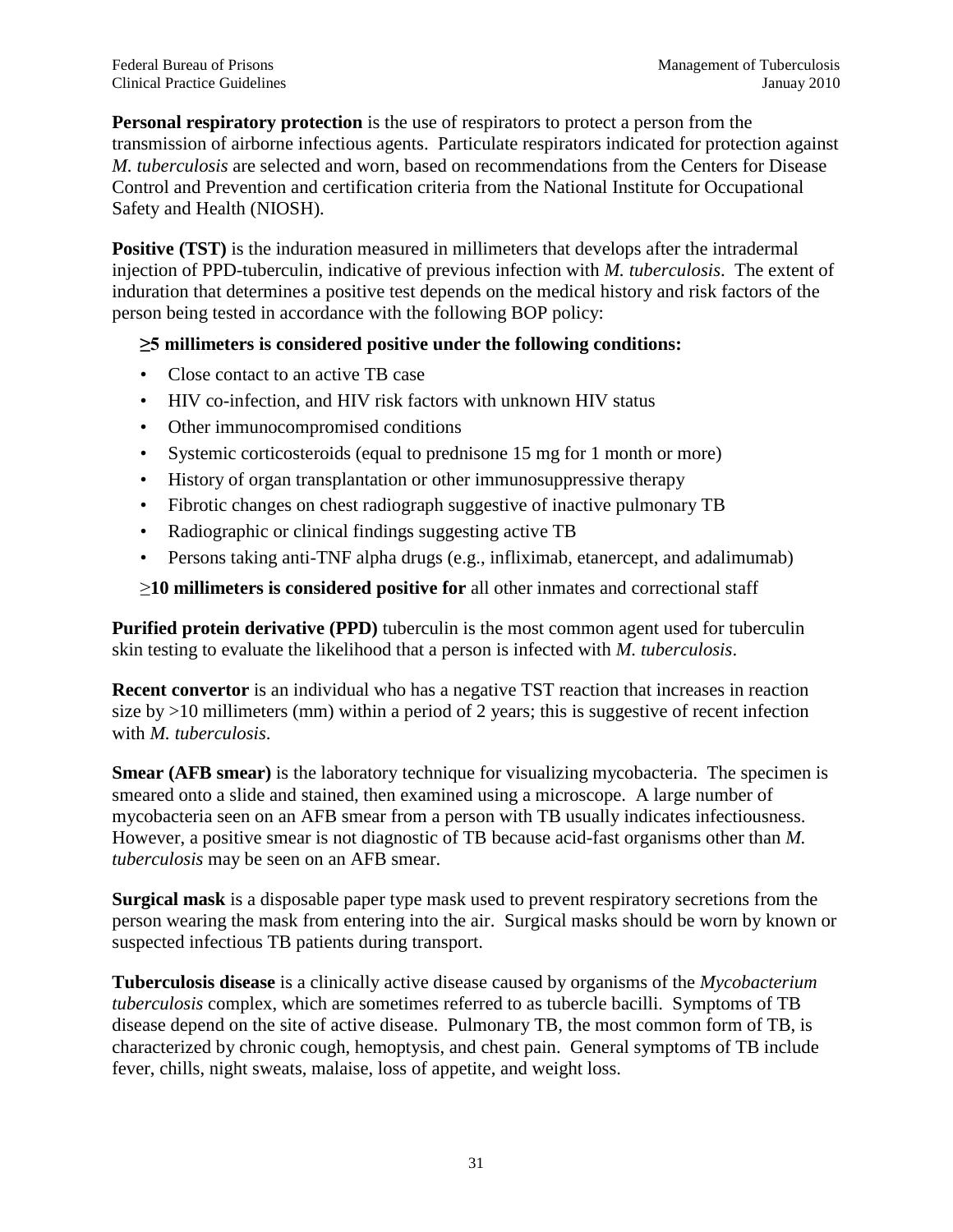**Two-step testing** is baseline tuberculin testing that, if negative, is repeated to reduce the future likelihood of mistaking a boosted reaction for a new infection with *M. tuberculosis*. If the initial baseline TST result is classified as negative, a second test is repeated 1 to 3 weeks later. If the reaction to the second test is positive, it represents a boosted reaction indicating old latent TB infection. If the second test result is also negative, the person is classified as not infected with *M. tuberculosis*.

**XDR-TB** (extensively drug resistant TB) is defined as TB resistant to isoniazid and rifampin *plus* resistance to a flouroquinolone *and* resistance to at least one of three second-line injectable drugs, i.e., capreomycin, kanamycin or amikacin. It is an emerging global pathogen associated with very poor treatment outcomes.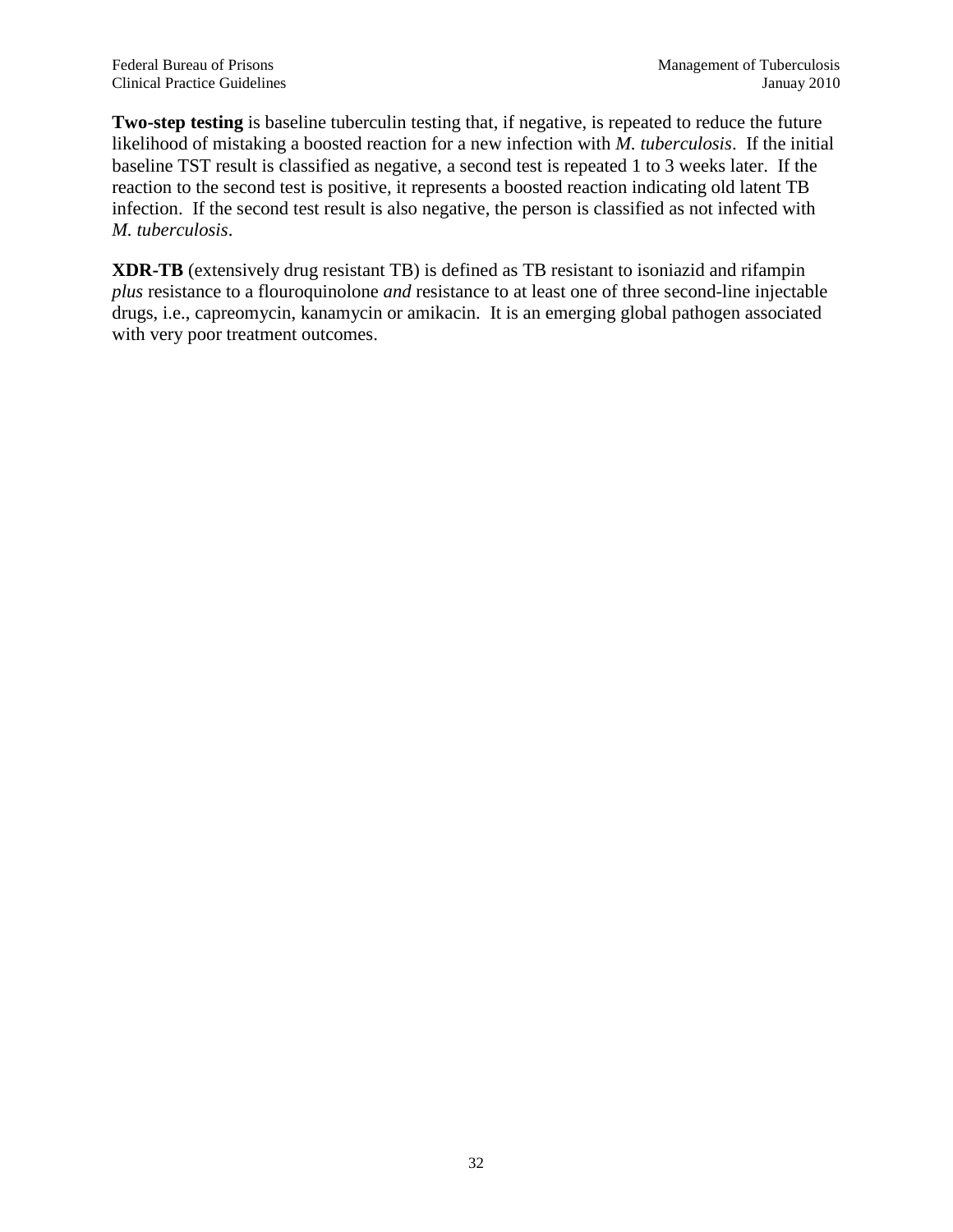# <span id="page-37-0"></span>**References**

## *TB and Corrections*

CDC. Prevention and control of tuberculosis in correctional and detention facilities: recommendations from CDC. *MMWR* 2006;55 (RR–09). Available from: <http://www.cdc.gov/mmwr/PDF/rr/rr5509.pdf>

## *Epidemiology*

Centers for Disease Control and Prevention. Trends in tuberculosis — United States, 2004. *MMWR* 2005;54:245-249.

Available from: <http://www.cdc.gov/mmwr/preview/mmwrhtml/mm5410a2.htm>

World Health Organization (home page on the internet). Global TB database. Estimated TB incidence. Available from: [http://www.who.int/tb/country/global\\_tb\\_database/en/index.html](http://www.who.int/tb/country/global_tb_database/en/index.html)

Centers for Disease Control and Prevention. Tuberculosis transmission in multiple correctional facilities-Kansas, 2002-2003. *MMWR* 2004;53(32):734-738. Available from: <http://www.cdc.gov/MMWR/preview/mmwrhtml/mm5332a2.htm>

Centers for Disease Control and Prevention. Drug-susceptible tuberculosis outbreak in a state correctional facility housing HIV-infected inmates - South Carolina, 1999-2000. *MMWR* 2000;49(46):1041-1044

Available from: <http://www.cdc.gov/mmwR/preview/mmwrhtml/mm4946a1.htm>

Jones TF, Craig AS, Valway SE, et al. Transmission of tuberculosis in a jail. *Ann Intern Med* 1999;131:557-563.

## *Diagnosis of TB and Latent TB Infection and Treatment of Latent TB Infection*

American Thoracic Society and Centers for Disease Control and Prevention. Diagnostic standards and classification of tuberculosis in adults and children. *Am J Respir Crit Care Med* 2000;161:1376- 1395. Available from: <http://www.cdc.gov/nchstp/tb/pubs/PDF/1376.pdf>

Centers for Disease Control and Prevention. Notice to readers: revised definition of extensively drugresistant tuberculosis. *MMWR* 2006;55(43):1176.

Available from: <http://www.cdc.gov/MMWR/preview/mmwrhtml/mm5543a4.htm>

American Thoracic Society and Centers for Disease Control and Prevention. Targeted tuberculin testing and treatment of latent tuberculosis infection. *Am J Respir Crit Care Med* 2000;161:S221-47. Republished *MMWR* 2000;49(No. RR-6):1-51.

Available from:<http://www.cdc.gov/mmwr/PDF/rr/rr4906.pdf>

Centers for Disease Control and Prevention. Guidelines for using the QuantiFERON–TB Gold test for detecting *Mycobacterium tuberculosis* infection, United States. *MMWR* 2005;54 (RR–15). Available from: <http://www.cdc.gov/mmwr/pdf/rr/rr5415.pdf>

Centers for Disease Control and Prevention. Update: Adverse event data and revised American Thoracic Society/Centers for Disease Control recommendations against the use of rifampin and pyrazinamide for treatment of latent tuberculosis infection-United States, 2003. *MMWR* 2003; 52:735-9. Available from: <http://www.cdc.gov/mmwr/PDF/wk/mm5231.pdf>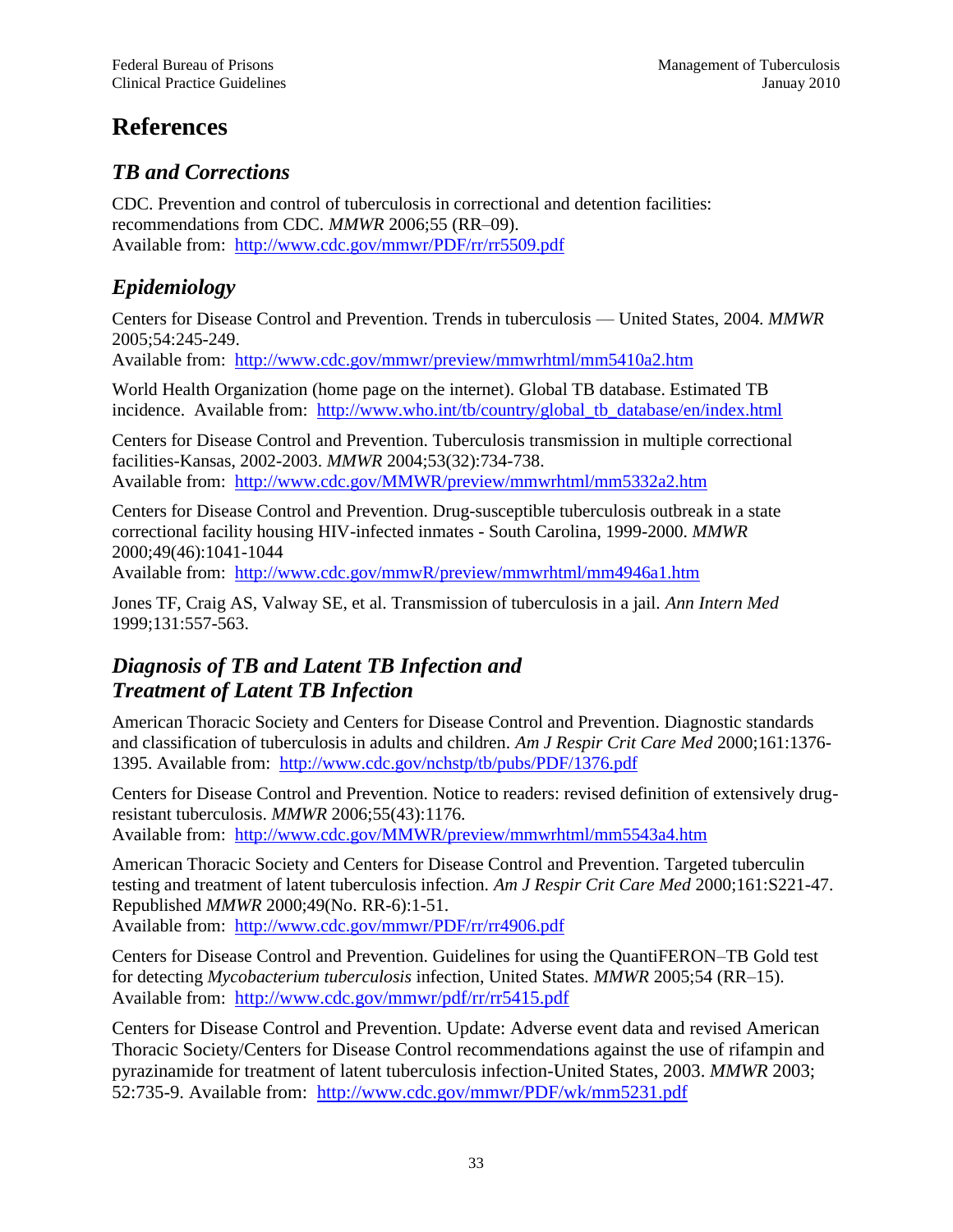Centers for Disease Control and Prevention. Treating opportunistic infections among HIV–infected adults and adolescents. *MMWR* 2004;53(RR15). Available from: <http://www.cdc.gov/mmwr/preview/mmwrhtml/rr5315a1.htm>

## *Treatment of Tuberculosis Disease*

American Thoracic Society and Centers for Disease Control and Prevention and Infectious Disease Society of America. Treatment of tuberculosis. *Am J Respir Crit Care Med* 2003;167:603-662. Available from: <http://www.cdc.gov/mmwr/PDF/rr/rr5211.pdf>

Centers for Disease Control and Prevention. Notice to readers: Updated guidelines for the use of rifamycins for the treatment of tuberculosis among HIV-infected patients taking protease inhibitors or nonnucleoside reverse transcriptase inhibitors. *MMWR* 2004;53(02):37. Available from: <http://www.cdc.gov/MMWR/preview/MMWRhtml/mm5302a6.htm> Updated at: [http://www.cdc.gov/nchstp/tb/TB\\_HIV\\_Drugs/Table1.htm](http://www.cdc.gov/nchstp/tb/TB_HIV_Drugs/Table1.htm) and [www.cdc.gov/nchstp/tb/TB\\_HIV\\_Drugs/Table2.htm](http://www.cdc.gov/nchstp/tb/TB_HIV_Drugs/Table2.htm)

Centers for Disease Control and Prevention. Tuberculosis associated with blocking agents against tumor necrosis factor-alpha - - California, 2002-2003. *MMWR* 2004;53(30):683-686. Available from: <http://www.cdc.gov/mmwr/PDF/wk/mm5330.pdf>

Iseman, MD. A Clinician's Guide to Tuberculosis. Baltimore: Lippincott Williams and Wilkens; 2006.

## *Infection Control and Contact Investigations*

Centers for Disease Control and Prevention. Guidelines for the investigation of contacts of persons with infectious tuberculosis: recommendations from the National Tuberculosis Controllers Association and CDC. *MMWR* 2005; 54 (No. RR–15). Available from: <http://www.cdc.gov/mmwr/pdf/rr/rr5415.pdf>

Centers for Disease Control and Prevention. Guidelines for preventing the transmission of *Mycobacterium tuberculosis* in health-care settings, 2005. *MMWR* 2005;54 (No. RR-17). Available from: <http://www.cdc.gov/mmwr/pdf/rr/rr5417.pdf>

Centers for Disease Control and Prevention. Guidelines for environmental infection control in healthcare facilities: recommendations of CDC and the Healthcare Infection Control Practices Advisory Committee. *MMWR* 2003;52(RR10):1-42.

Available from: <http://www.cdc.gov/MMWR/PDF/rr/rr5210.pdf>

## *Discharge Planning*

Centers for Disease Control and Prevention. Post-detention completion of tuberculosis treatment for persons deported or released from the custody of the Immigration and Naturalization Service-- United States, 2003. *MMWR* 2003;52(19):438-441 Available from: <http://www.cdc.gov/MMWR/preview/mmwrhtml/mm5219a3.htm>

Centers for Disease Control and Prevention. Preventing and controlling tuberculosis along the U.S.- Mexico border. *MMWR* 2001;50(RR-1).

Available from: <http://www.cdc.gov/mmwr/preview/mmwrhtml/rr5001a1.htm>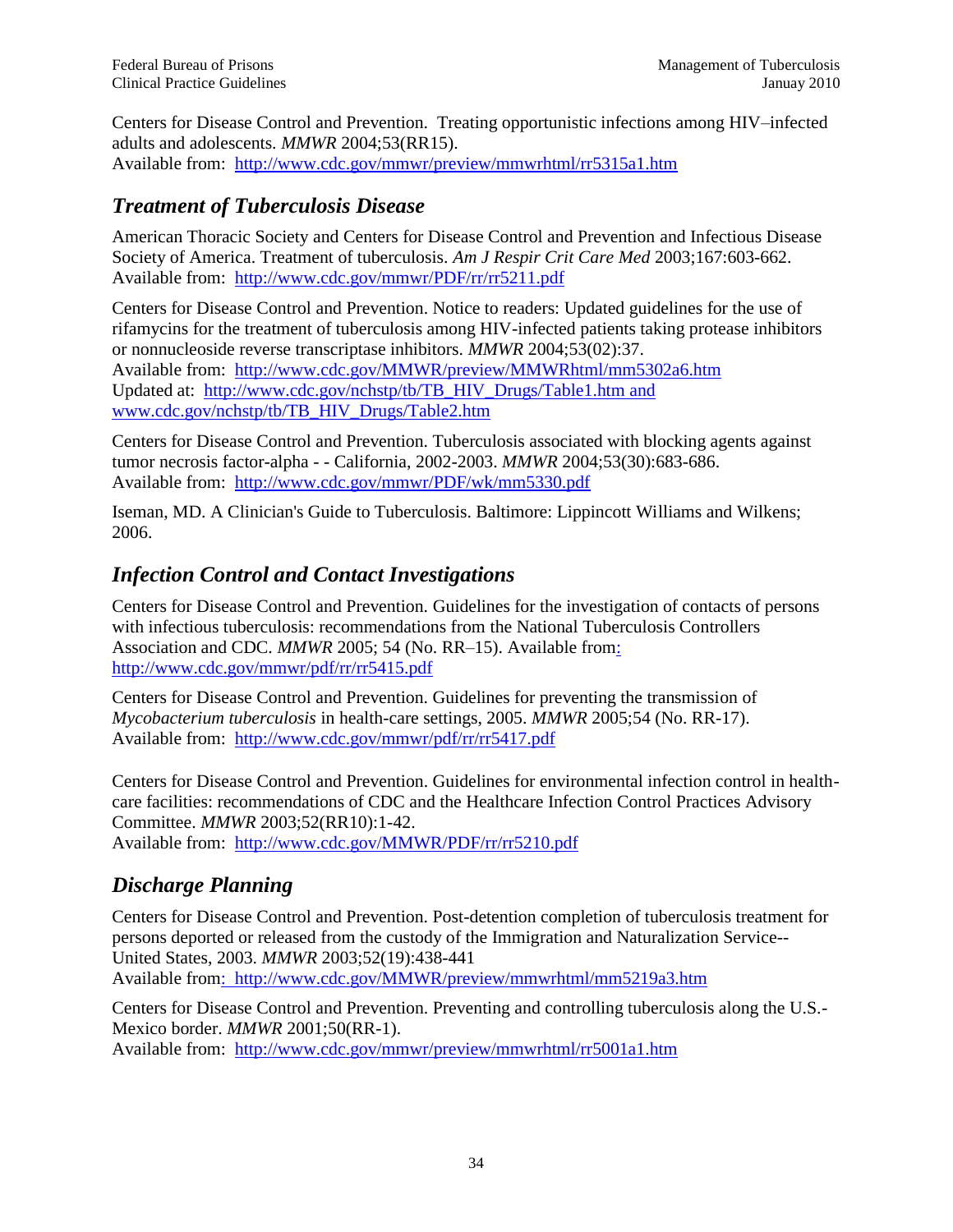# <span id="page-39-0"></span>**Appendix 1. Tuberculosis Risk Factors**

| <b>Risk Factors for TB Infection</b>                                                                                                                                                                                                                                                                                                                 | <b>Risk Factors for TB Disease</b><br>(if infected)                                                                                                                                                                                                                                                                                                                                                                                                                                                                                                                                                                                                 |
|------------------------------------------------------------------------------------------------------------------------------------------------------------------------------------------------------------------------------------------------------------------------------------------------------------------------------------------------------|-----------------------------------------------------------------------------------------------------------------------------------------------------------------------------------------------------------------------------------------------------------------------------------------------------------------------------------------------------------------------------------------------------------------------------------------------------------------------------------------------------------------------------------------------------------------------------------------------------------------------------------------------------|
| • Close contacts to infectious TB cases<br>• Foreign born from high-incidence countries*<br>• Injection drug users<br>• Residents/Employees of:<br>- prisons and jails<br>long term care facilities<br>hospitals and long term care facilities<br>homeless shelters<br>Mycobacteriology laboratory personnel<br>Children exposed to high risk adults | HIV infected persons<br>٠<br>TST convertors/recently infected<br>Fibrotic changes on chest x-ray, consistent<br>$\bullet$<br>with old-healed TB<br>Injection drug users<br>٠<br>Certain clinical conditions:<br>- organ transplant recipient<br>immunosuppressant therapy (equivalent<br>to 15 mg prednisone/day for 1 month)<br>anti-TNF alpha therapy (e.g., infliximab,<br>$\overline{\phantom{a}}$<br>etanercept, and adalimumab)<br>silicosis<br>$\equiv$<br>diabetes mellitus<br>chronic renal failure<br>leukemia/lymphomas<br>carcinomas of head, neck, lung<br>underweight $(>10\%$ under ideal weight)<br>gastrectomy/jejuno-ileal bypass |

incidence. Available from: [http://www.who.int/tb/country/global\\_tb\\_database/en/index.html](http://www.who.int/tb/country/global_tb_database/en/index.html)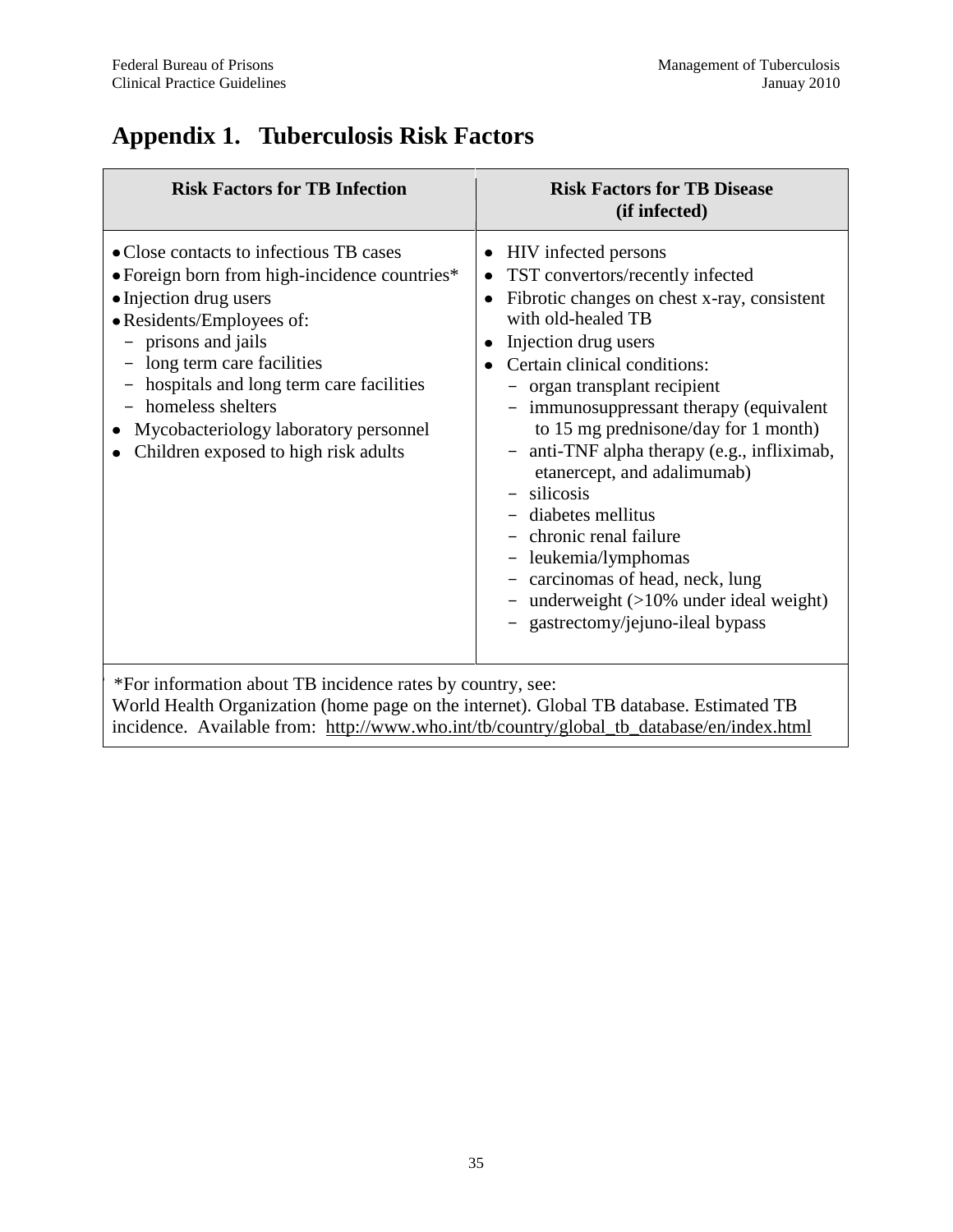# <span id="page-40-0"></span>**Appendix 2. Tuberculin Skin Testing Guidelines**

| <b>Screening</b><br><b>Criteria</b>           | TST negative inmates:<br>Upon incarceration within the BOP*<br>$\overline{\phantom{0}}$<br>Annually<br>$\overline{\phantom{0}}$<br>When TB is suspected<br>As part of TB contact investigation                                                                                                                                                                                                                                                                                                                   |                                                                                                                                                                                                                                                                                                                                                                                                                                                                                                                            |  |
|-----------------------------------------------|------------------------------------------------------------------------------------------------------------------------------------------------------------------------------------------------------------------------------------------------------------------------------------------------------------------------------------------------------------------------------------------------------------------------------------------------------------------------------------------------------------------|----------------------------------------------------------------------------------------------------------------------------------------------------------------------------------------------------------------------------------------------------------------------------------------------------------------------------------------------------------------------------------------------------------------------------------------------------------------------------------------------------------------------------|--|
| <b>Prior</b><br><b>Positive</b><br><b>TST</b> | A baseline tuberculin skin test (TST) should generally be obtained on all new intakes to the<br>BOP—regardless of an inmate's reported history of a prior positive TST—with the following<br>exceptions: prior documentation of a positive TST while the inmate was incarcerated within the<br>BOP; history of a severe reaction to a TST, e.g., swollen, blistering, (vesiculated) reaction;<br>credible history of treatment for latent TB infection.                                                          |                                                                                                                                                                                                                                                                                                                                                                                                                                                                                                                            |  |
| <b>Placement</b>                              | Specific training for placing and reading tests should be obtained.<br>$\overline{\phantom{0}}$<br>Only BOP formulary tuberculin should be used. Keep refrigerated and store in the dark.<br>Skin tests should be administered as soon as possible after syringe is filled.<br>0.1 ml (5 TU) tuberculin should be injected intradermally in the volar or dorsal surface of<br>the forearm.<br>Tense white wheal $( \geq 5$ mm) should appear. If not replace at least 2 inches away.<br>$\overline{\phantom{0}}$ |                                                                                                                                                                                                                                                                                                                                                                                                                                                                                                                            |  |
| <b>Reading</b>                                | Read 48 to 72 hours after placement.<br>$\overline{\phantom{0}}$<br>Read palpated induration (not redness).<br>$\overline{\phantom{0}}$<br>Measure transversely to the long axis of the forearm.<br>$\qquad \qquad -$<br>for no reaction, record "0 mm".                                                                                                                                                                                                                                                         |                                                                                                                                                                                                                                                                                                                                                                                                                                                                                                                            |  |
| <b>TST</b><br><b>Cut-Points</b>               | $\geq 5$ mm                                                                                                                                                                                                                                                                                                                                                                                                                                                                                                      | Close contact to an active TB case.<br>HIV co-infection (HIV risk factors and unknown status) or other<br>immunocompromised condition.<br>Systemic corticosteroids, treatment for organ transplantation, or other<br>immunosuppressive therapy (equivalent to 15 mg prednisone per day for<br>greater than 1 month).<br>Fibrotic chest radiograph changes suggestive of inactive TB.<br>Clinical or radiographic findings suggestive of active TB.<br>Anti-TNF alpha drugs (i.e., infliximab, etanercept, and adalimumab). |  |
|                                               | $\geq 10$ mm                                                                                                                                                                                                                                                                                                                                                                                                                                                                                                     | All other inmates                                                                                                                                                                                                                                                                                                                                                                                                                                                                                                          |  |
| <b>Two-Step</b><br><b>Testing</b>             | Perform two-step testing for newly sentenced, foreign born inmates who have not had a TST in<br>the last year. Procedure: Test as usual. If negative, repeat in 1 to 3 weeks. A positive reaction<br>on the second test is considered a boosted skin test reaction (that is a baseline TST positive) and<br>not a TST conversion.                                                                                                                                                                                |                                                                                                                                                                                                                                                                                                                                                                                                                                                                                                                            |  |
| <b>BCG</b>                                    | BCG vaccine is used in many countries to prevent TB disease in young children and is not a<br>contraindication for a TST. Ignore BCG history when interpreting TST results.                                                                                                                                                                                                                                                                                                                                      |                                                                                                                                                                                                                                                                                                                                                                                                                                                                                                                            |  |
| <b>Pregnancy</b>                              | Not a contraindication for tuberculin skin testing.                                                                                                                                                                                                                                                                                                                                                                                                                                                              |                                                                                                                                                                                                                                                                                                                                                                                                                                                                                                                            |  |
|                                               | * A baseline test should be obtained within the BOP unless there is a unique reason not to repeat a TST (as<br>approved by the Regional Medical Director), i.e., repeated admissions from local detention facilities over a short<br>period of time, or if one of the exceptions listed under "Prior Positive TST" are present.                                                                                                                                                                                  |                                                                                                                                                                                                                                                                                                                                                                                                                                                                                                                            |  |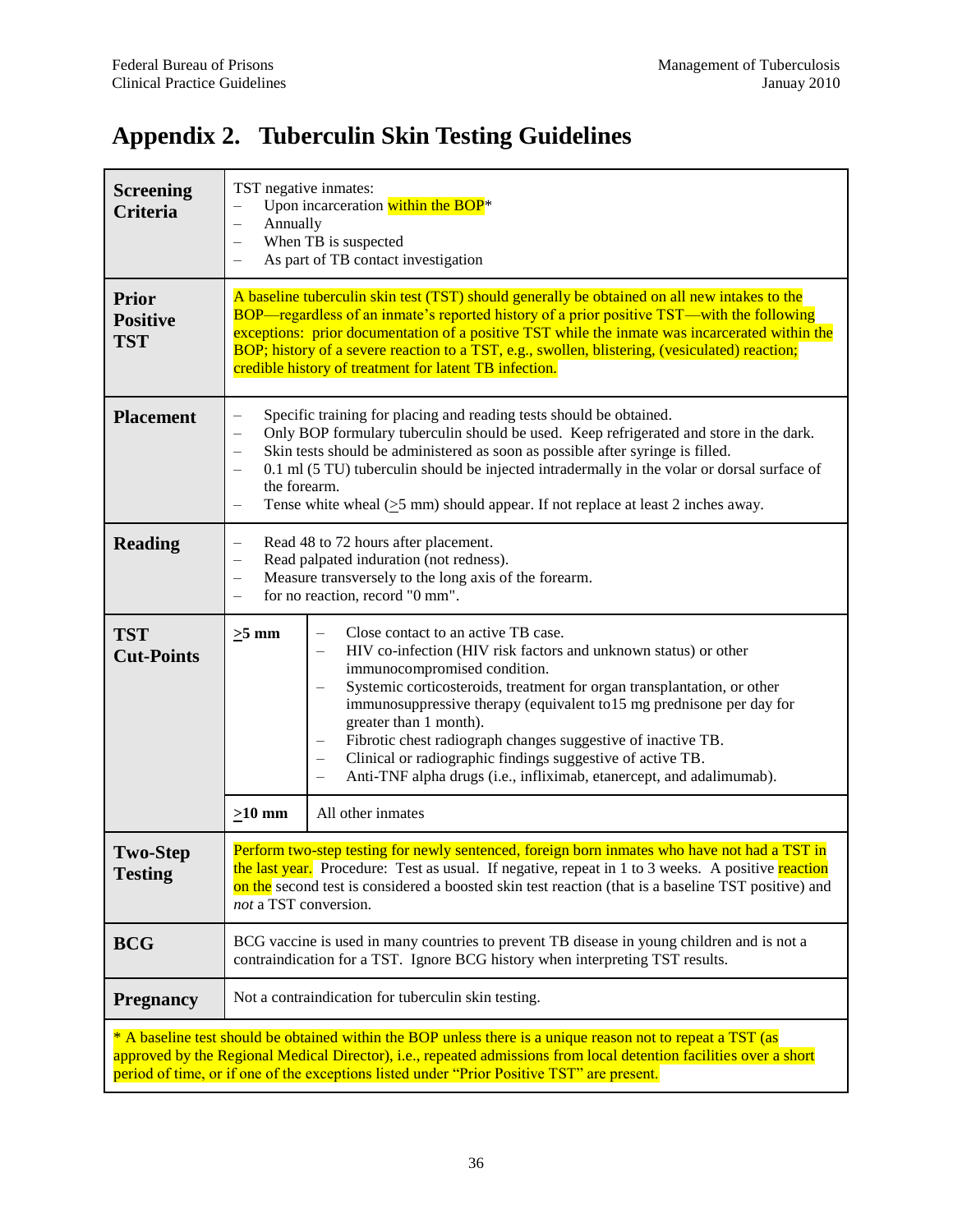# <span id="page-41-0"></span>**Appendix 3. Treatment Regimens for Latent Tuberculosis Infection**

| <b>Regimen</b>                                                                                                                                     | <b>Dosing</b>                                                                                                                                                                                  | <b>Comments / Side Effects</b>                                                                                                                                                                                                                                                                                                                                                                                                                                                 | Monitoring (INH & RIF)                                                                                                                                                                                                                                                                                                                                                       |  |
|----------------------------------------------------------------------------------------------------------------------------------------------------|------------------------------------------------------------------------------------------------------------------------------------------------------------------------------------------------|--------------------------------------------------------------------------------------------------------------------------------------------------------------------------------------------------------------------------------------------------------------------------------------------------------------------------------------------------------------------------------------------------------------------------------------------------------------------------------|------------------------------------------------------------------------------------------------------------------------------------------------------------------------------------------------------------------------------------------------------------------------------------------------------------------------------------------------------------------------------|--|
| <b>Isoniazid</b><br>(INH)<br>6 to 9 months<br>A 9 month<br>regimen is<br>recommended<br>if HIV-<br>infected; it is<br>preferred for<br>all others. | <b>Twice Weekly</b><br>$15 \text{ mg/kg}$<br>(max: 900 mg)<br>6 mos: 52 doses<br>9 mos: 76 doses<br><b>Daily</b><br>$5 \text{ mg/kg}$<br>(max: 300 mg)<br>6 mos: 180 doses<br>9 mos: 270 doses | <b>Comments:</b> Offer 6 months if<br>9 months is not feasible. If 6<br>months is not feasible, consider<br>alternative regimen. Give<br>pyridoxine (B6) 50 mg per dose<br>of INH to prevent INH-<br>associated peripheral neuropathy<br>(may increase pyridoxine if<br>neuropathy occurs).<br><b>Side Effects:</b><br>-anorexia<br>-nausea/vomiting<br>-dark urine<br>$-$ icterus<br>$-rash$<br>-parasthesias (hands or feet)<br>$-fatigue/weakness > 3$ days                 | <b>Baseline:</b> CXR to rule out<br>active TB. If CXR is<br>suggestive of old healed TB,<br>should obtain 3 consecutive<br>sputums (if possible).<br>- Obtain baseline hepatic<br>enzymes (ALT and AST).<br>Bilirubin/LFTs if baseline<br>hepatic enzymes are elevated.<br>- HIV testing is routine for<br>TST positive inmates.<br><b>Ongoing:</b><br>Monitor for signs and |  |
| <b>Rifampin</b><br>(RIF)<br>4 months<br>6 months for<br><b>HIV</b><br>seropositive                                                                 | Daily only<br>$10 \text{ mg/kg}$<br>(max: 600 mg)<br>4 mos: 120 doses                                                                                                                          | <b>Comments:</b> Efficacy data are<br>not as strong as for isoniazid;<br>therefore isoniazid is preferred.<br>Rifampin has numerous drug<br>interactions, including with anti-<br>retroviral drugs and coumadin,<br>and often reduces the<br>effectiveness of other drugs.<br><b>Side Effects:</b><br>hepatitis<br>$\equiv$<br>fever<br>$\equiv$<br>thrombocytopenia<br>$\equiv$<br>GI upset<br>$\equiv$<br>colors body fluids orange<br>$\equiv$<br>and stains contact lenses | symptoms of drug side effects<br>monthly.<br>Monitoring of ALT/AST is<br>not routinely necessary, but is<br>indicated periodically if:<br>baseline LFTs are<br>$\equiv$<br>significantly increased<br>chronic liver disease<br>$\overline{\phantom{0}}$<br>pregnancy<br>$\overline{\phantom{0}}$<br>taking other<br>$\equiv$<br>hepatotoxic drugs                            |  |

### **Clinical Notes:**

- ALWAYS rule out active TB prior to starting treatment for LTBI.<br>– To prevent severe henatitis. STOP the medications immediately if
- To prevent severe hepatitis, STOP the medications immediately if hepatitis symptoms occur.
- Monitor for side effects monthly. Instruct inmates to report any of the following signs of hepatotoxicity: anorexia, nausea, vomiting, GI upset, or dark urine.
- Consult a TB expert for treatment of contacts to multi-drug resistant TB.
- Refer to clinical guidelines: 'Indications for LTBI treatment' and 'Special Considerations' related to Old TB, HIV Co-infection, and Pregnancy.
- For interruptions in therapy: *If ≤50% of doses are missed during the intended treatment period, continue therapy. If >50% of doses are missed during the intended treatment period, restart therapy.*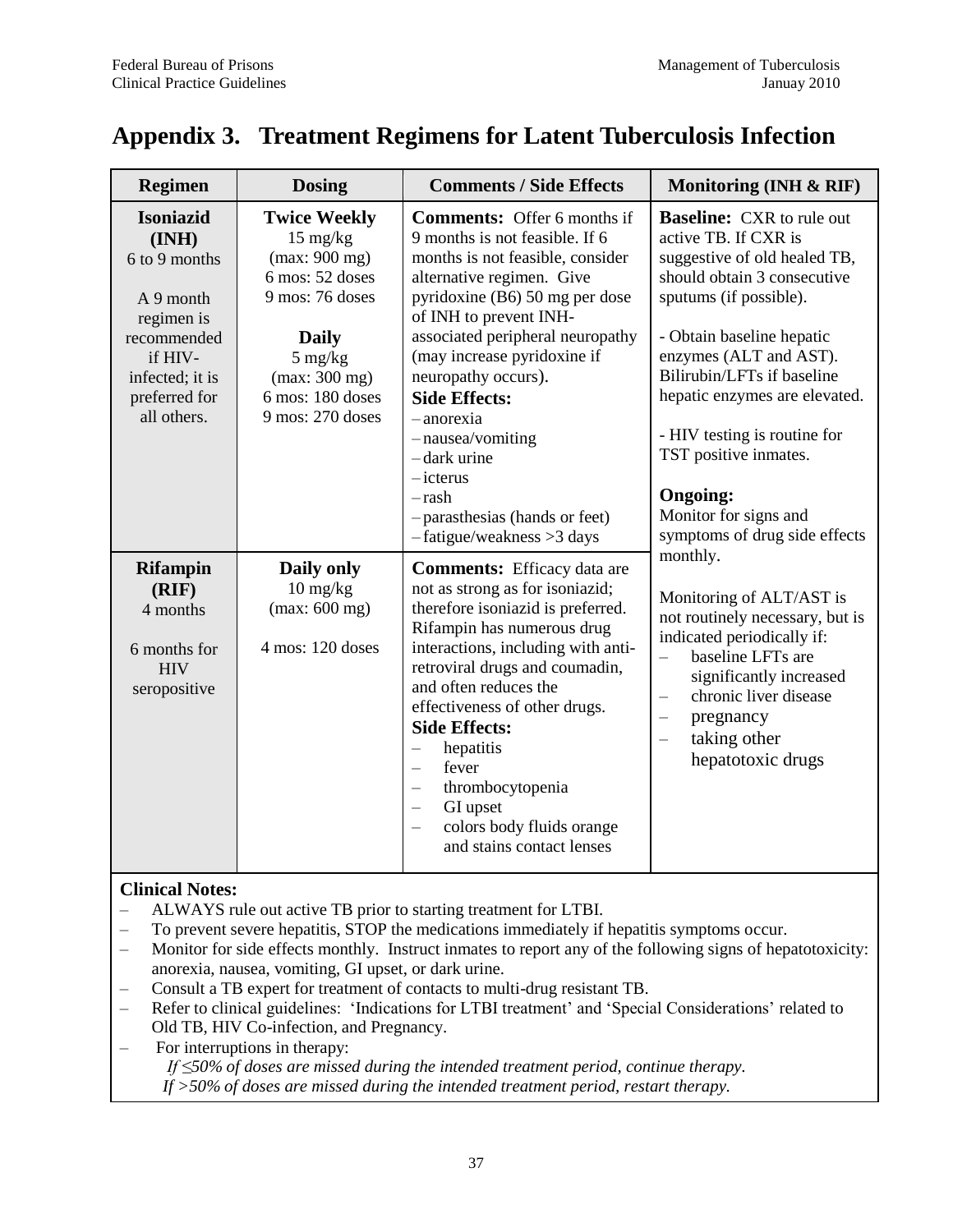# <span id="page-42-0"></span>**Appendix 4. Components of a Tuberculosis Diagnostic Work-Up**

| <b>Medical</b><br><b>History</b>      | TB history: History of TB exposure, prior TSTs, prior TB infection or<br>disease, risk factors for drug resistant TB (history of incomplete treatment,<br>foreign birth, incarceration).<br>Demographics: Country of origin, occupation, incarceration history, and<br>other factors which might increase the persons' risk of TB<br>Medical conditions: Conditions that increase risk for developing TB if<br>infected $(\underline{Appendix 1})$ or that may affect ability to tolerate TB treatment.<br><b>TB symptom history:</b> Fever, weight loss, cough $>3$ weeks duration,<br>hemoptysis, chest pain.                                                                                                                                                                                                            |
|---------------------------------------|----------------------------------------------------------------------------------------------------------------------------------------------------------------------------------------------------------------------------------------------------------------------------------------------------------------------------------------------------------------------------------------------------------------------------------------------------------------------------------------------------------------------------------------------------------------------------------------------------------------------------------------------------------------------------------------------------------------------------------------------------------------------------------------------------------------------------|
| <b>Physical</b><br><b>Exam</b>        | Cannot be used to confirm or rule out a TB diagnosis, but can provide<br>valuable information about the persons' overall health status                                                                                                                                                                                                                                                                                                                                                                                                                                                                                                                                                                                                                                                                                     |
| <b>Tuberculin</b><br><b>Skin Test</b> | Tests can be negative in the presence of active disease or HIV infection.<br>TST not needed if disease is already confirmed with a positive culture.                                                                                                                                                                                                                                                                                                                                                                                                                                                                                                                                                                                                                                                                       |
| <b>Chest</b><br>Radiograph            | Posterior/anterior view initially; others as appropriate.                                                                                                                                                                                                                                                                                                                                                                                                                                                                                                                                                                                                                                                                                                                                                                  |
| <b>HIV</b>                            | Test for HIV infection and, if infected, obtain CD4+ T-cell count and viral<br>load.                                                                                                                                                                                                                                                                                                                                                                                                                                                                                                                                                                                                                                                                                                                                       |
| <b>Bacteriology</b>                   | AFB smear: Indicates mycobacteria (may or may not be TB).<br>AFB culture: Indicates mycobacterial growth (may or may not be TB).<br>MTB culture: Indicates growth of <i>M.tuberculosis</i> .<br><b>MTB complex:</b> Indicates 1 of 4 mycobacterial organisms, including TB<br>(presume TB).<br>Susceptibility Testing: Should be done on all positive MTB cultures<br><b>Nucleic Acid Amplification:</b><br>- AFB smear positive or negative and NAA positive: Presume TB.<br>- AFB smear positive & NAA negative: Generally presume TB is ruled out.<br>- AFB smear negative & NAA negative: Result is not clinically relevant.<br>- Always confirm with culture.<br><b>DNA fingerprinting (genotyping):</b> Useful in suspected outbreaks to help<br>determine if TB cases are related. Contact local health department. |
| <b>Histology</b>                      | Pathology reports indicating caseating or necrotizing granuloma are<br>presumed to be TB until proven otherwise.                                                                                                                                                                                                                                                                                                                                                                                                                                                                                                                                                                                                                                                                                                           |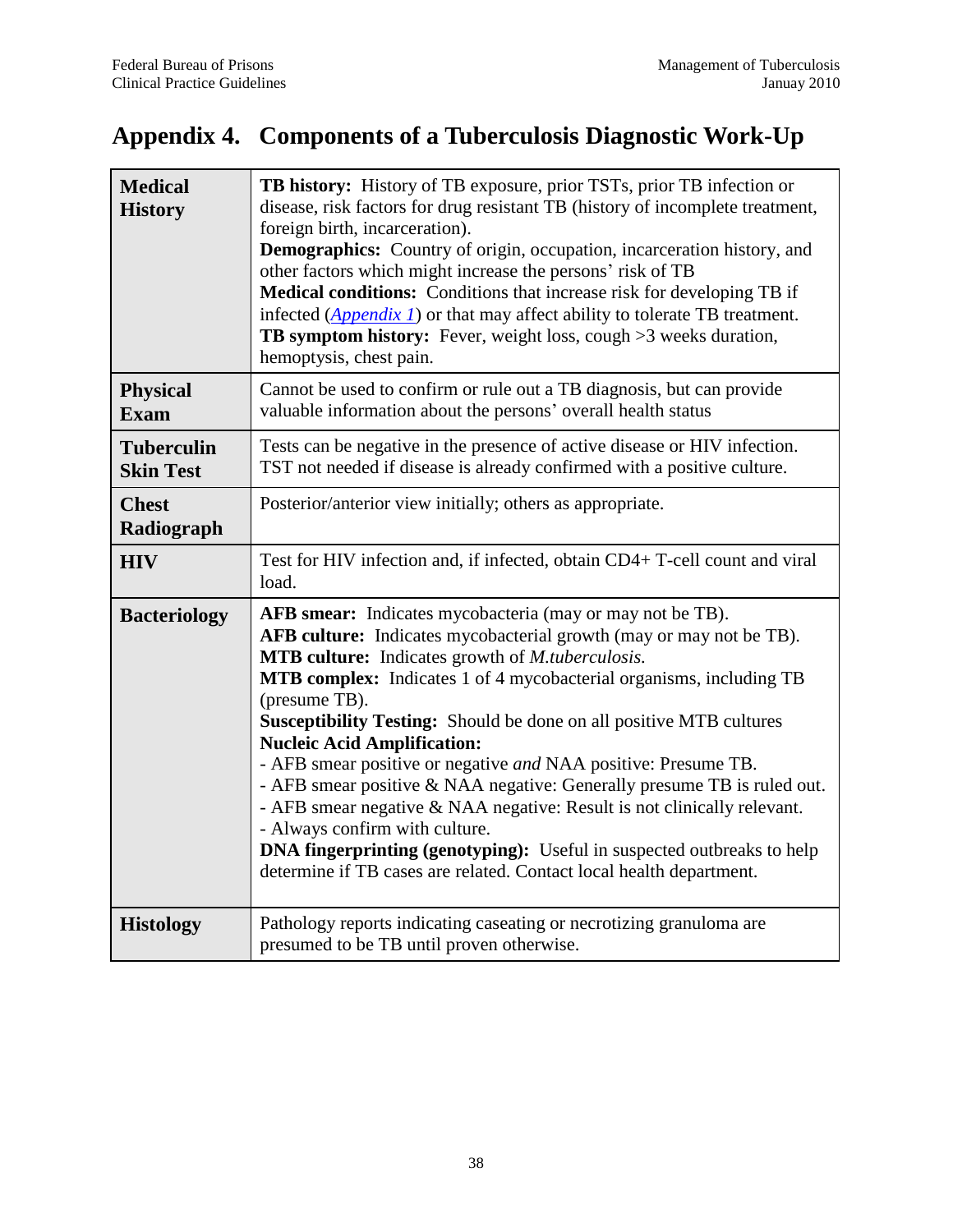# <span id="page-43-0"></span>**Appendix 5. Standard Tuberculosis Treatment Regimen-6 Months\***

| <b>Initial Phase - 2 months</b>                                                                                                                                                                                                                                                                                                                                                                                                                                                                                                                                                                                                                                                                                                                                                                                                                                                        | <b>Continuation Phase - 4 months</b>                                 |
|----------------------------------------------------------------------------------------------------------------------------------------------------------------------------------------------------------------------------------------------------------------------------------------------------------------------------------------------------------------------------------------------------------------------------------------------------------------------------------------------------------------------------------------------------------------------------------------------------------------------------------------------------------------------------------------------------------------------------------------------------------------------------------------------------------------------------------------------------------------------------------------|----------------------------------------------------------------------|
| Drugs: INH, RIF, PZA, EMB<br>2 weeks daily, then 6 weeks twice weekly<br>(14 daily doses, then 12 twice-weekly doses)                                                                                                                                                                                                                                                                                                                                                                                                                                                                                                                                                                                                                                                                                                                                                                  | Drugs: INH, RIF<br>18 weeks, twice weekly<br>(36 twice-weekly doses) |
| INH=isoniazid, RIF=rifampin, PZA=pyrazinamide, EMB=ethambutol                                                                                                                                                                                                                                                                                                                                                                                                                                                                                                                                                                                                                                                                                                                                                                                                                          |                                                                      |
| <b>Clinical Notes:</b><br>- Do not wait for confirmation of TB diagnosis to start treatment.<br>- Report suspected or confirmed cases to local health department.<br>Ingestion of all drug doses should be directly observed by a health care worker.<br>- Pyridoxine $(B_6)$ 50 mg should be administered with each dose of TB medication to<br>prevent INH-associated peripheral neuropathy.<br>- Ethambutol can be discontinued once susceptibilities to INH, RIF, and PZA are known.<br>Do not switch to 2 drugs until susceptibilities to both INH and RIF has been<br>demonstrated (culture positive cases only).<br>- Drugs prescribed twice weekly should be administered 2 to 3 days apart.<br>See $Appendix 8$ for recommended baseline and monthly medical monitoring.<br>Immediately begin discharge planning, particularly if release is anticipated during<br>treatment. |                                                                      |
| * Refer to <i>Appendix</i> 7 for the following exceptions to the standard regimen:<br>- culture-negative TB<br>- HIV infection                                                                                                                                                                                                                                                                                                                                                                                                                                                                                                                                                                                                                                                                                                                                                         |                                                                      |

#### - pregnancy

- drug resistance
- failure to convert sputum cultures in 2 months
- bone/joint TB
- TB meningitis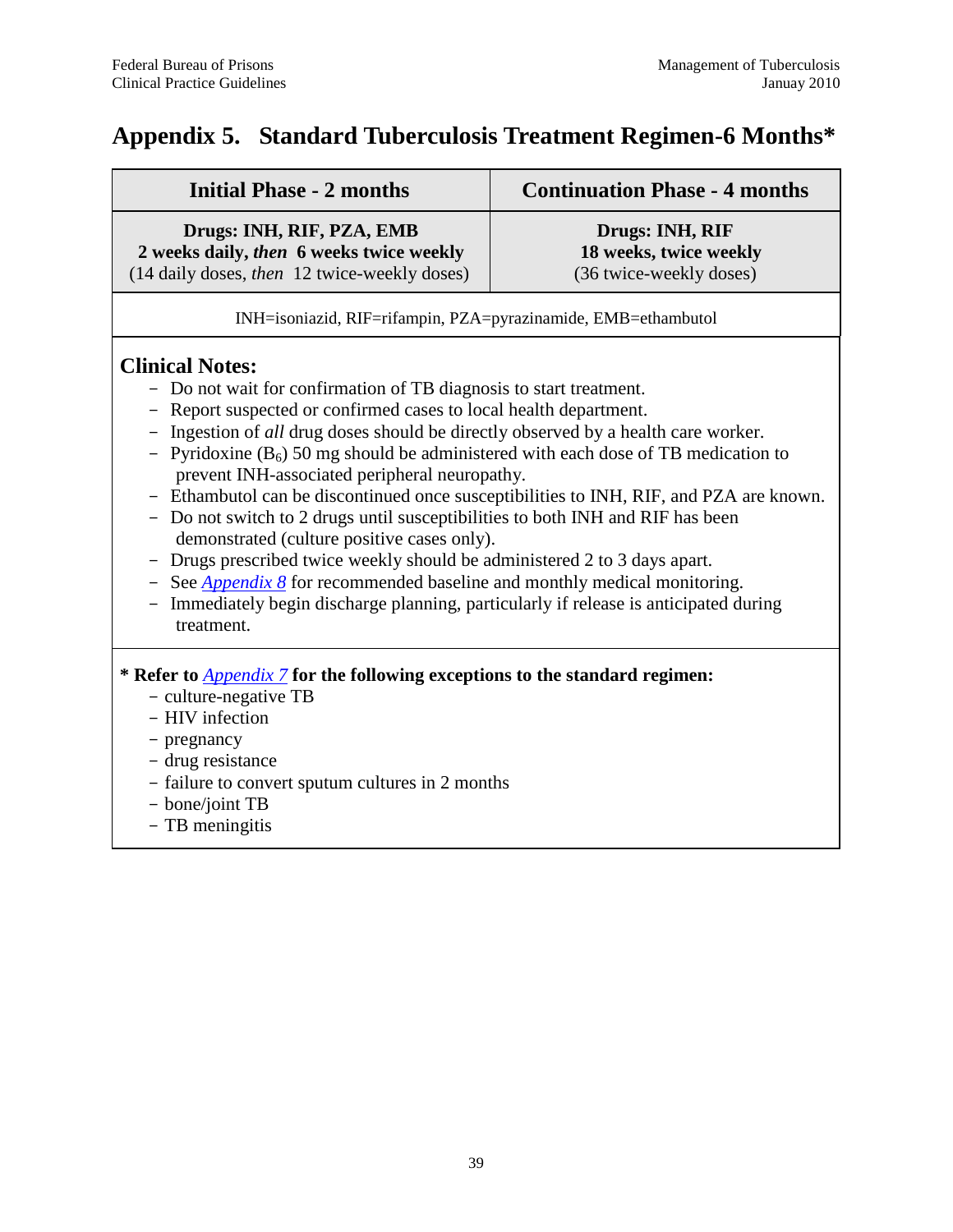# <span id="page-44-0"></span>**Appendix 6. First-Line Tuberculosis Drug Doses**

| <b>Daily</b><br>Drug<br>(maximum dose)                                       |                             | Twice (2x)Weekly<br>(maximum dose) | Thrice (3x) Weekly<br>(maximum dose) |
|------------------------------------------------------------------------------|-----------------------------|------------------------------------|--------------------------------------|
| Isoniazid (INH)                                                              | $5 \text{ mg/kg}$ (300 mg)  | 15 mg/kg (900 mg)                  | $15 \text{ mg/kg} (900 \text{ mg})$  |
| <b>Rifampin (RIF)</b>                                                        | $10 \text{ mg/kg}$ (600 mg) | $10 \text{ mg/kg}$ (600 mg)        | 10 mg/kg (600 mg)                    |
| <b>Rifabutin (RBT)</b>                                                       | $5 \text{ mg/kg}$ (300 mg)  | 5 mg/kg (300 mg)                   | 5 mg/kg (300 mg)                     |
| Pyrazinamide (PZA) <sup>1</sup>                                              | 15-30 mg/kg (2000 mg)       | 50-70 mg/kg (4000mg)               | 50-70 mg/kg (3000 mg)                |
| Ethambutol $(EMB)$ <sup>1,2</sup>                                            | 15-25 mg/kg (1600mg)        | 50 mg/kg (4000 mg)                 | 25-30 mg/kg (2400 mg)                |
| For Renal Insufficiency (creatinine clearance $<$ 30 ml / min.) <sup>3</sup> |                             |                                    |                                      |
| <b>Isoniazid (INH)</b>                                                       | 5 mg/kg (300 mg)            | Do not use                         | $15 \text{ mg/kg} (900 \text{ mg})$  |
| <b>Rifampin (RIF)</b>                                                        | $10 \text{ mg/kg}$ (600 mg) | Do not use                         | $10 \text{ mg/kg}$ (600 mg)          |
| Pyrazinamide $(PZA)^1$                                                       | Do not use                  | Do not use                         | 25-35 mg/kg (3000 mg)                |
| Ethambutol $(EMB)^{1,2}$                                                     | Do not use                  | Do not use                         | 15-25 mg/kg $(2400 \text{ mg})$      |

<sup>1</sup> Dosing for PZA and EMB is based on the 1994 Centers for Disease Control recommendations (ATS/CDC. Treatment of tuberculosis and tuberculosis infection in adults and children. Am J Respir Crit Care Med 1994;149:1359-1374). More recent (2003) CDC recommendations (ATS/CDC. Treatment of tuberculosis. Am J Respir Crit Care Med 2003;167:603-662) base PZA and EMB dosing on calculated "*lean body weight*." To reduce confusion necessitated by needing to separately calculate ―*lean body weight*, ‖ this BOP guideline relies on the 1994 CDC recommendations for PZA and EMB dosing, which were based on *actual weight*. In the end, there is no significant difference between the 1994 and 2003 dosing recommendations.

<sup>2</sup> Start with EMB 15 mg/kg to reduce the risk of ocular toxicity. The use of 25 mg/kg should be reserved for patients requiring retreatment or drug resistant TB.

 $3$  For patients on hemodialysis, administer medication 3 times weekly after dialysis, using renal insufficiency dosing in the lower half of the table above.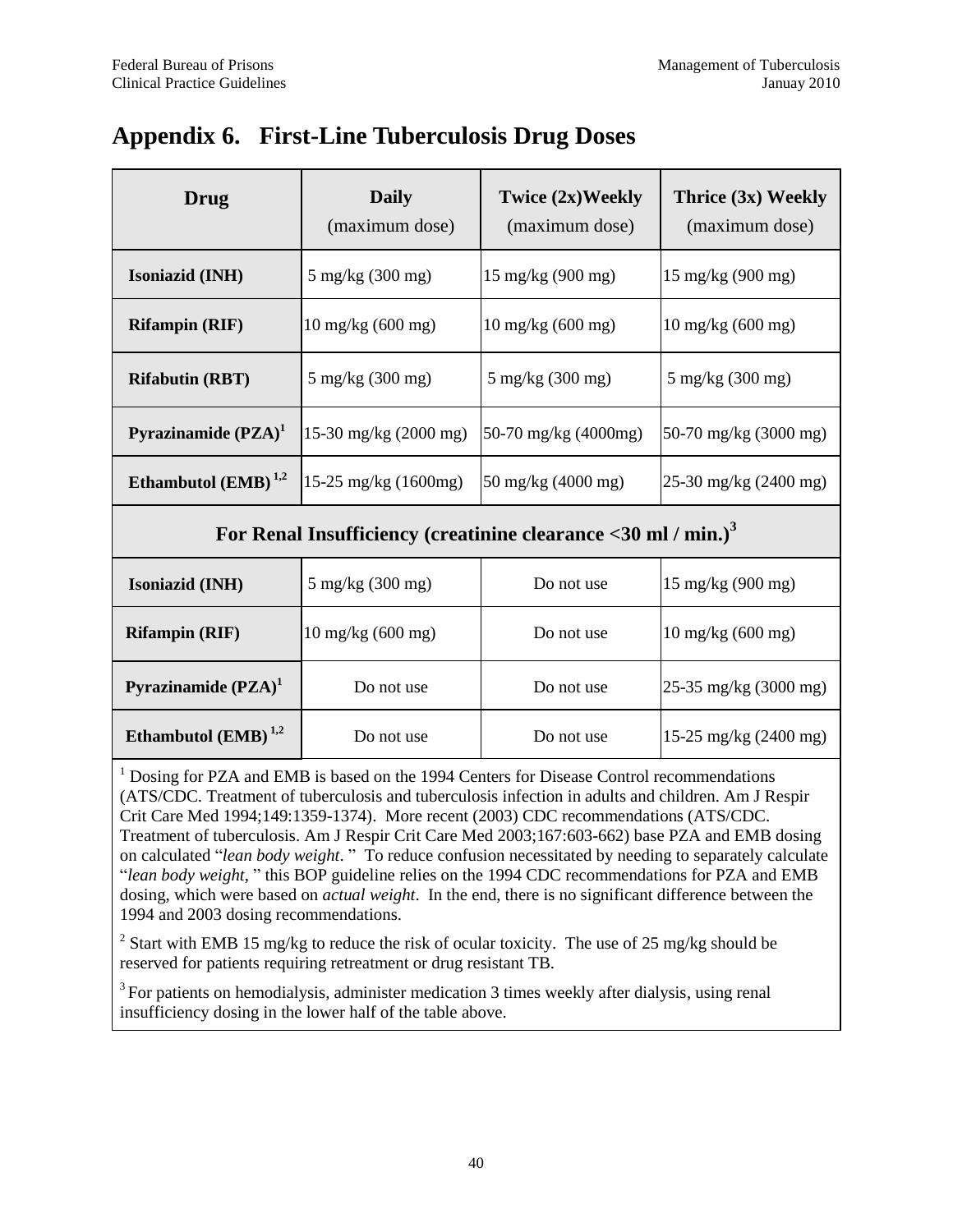# <span id="page-45-0"></span>**Appendix 7. Tuberculosis Treatment Regimens in Special Situations**

| <b>Situation</b>                                   | <b>Months</b><br>of Rx                                                                                                                                                 | <b>Comments</b>                                                                                                                                                                                                                                                                                                                                                                                                                                                                |  |  |
|----------------------------------------------------|------------------------------------------------------------------------------------------------------------------------------------------------------------------------|--------------------------------------------------------------------------------------------------------------------------------------------------------------------------------------------------------------------------------------------------------------------------------------------------------------------------------------------------------------------------------------------------------------------------------------------------------------------------------|--|--|
| Cavitary<br>CXR &<br>Culture $(+)$<br>after 2 mos. | 9                                                                                                                                                                      | If initial CXR shows cavitation and sputums remain culture positive after 2<br>months of TB treatment, the continuation phase (INH and RIF) should be<br>extended an additional 3 months (lasting 7 months instead of 4 months), for a<br>total of 9 months of treatment.                                                                                                                                                                                                      |  |  |
| <b>Culture-</b><br>negative                        | $\overline{4}$                                                                                                                                                         | For persons with suspected pulmonary TB who have negative cultures, but<br>clinical or radiographic improvement, the continuation phase can be shortened<br>to 2 months for a total of 4 months of treatment. Exception: If HIV<br>seropositive or cavitation on CXR, then treat for 6 months total.                                                                                                                                                                           |  |  |
| <b>Bone/Joint TB</b>                               | 9                                                                                                                                                                      | Extend standard therapy to a total of 9 months.                                                                                                                                                                                                                                                                                                                                                                                                                                |  |  |
| <b>CNS TB</b>                                      | 9 to 12                                                                                                                                                                | For TB meningitis, extend standard therapy for a total of 9 to 12 months.<br>Adjunctive dexamethasone use recommended. Consult a TB expert                                                                                                                                                                                                                                                                                                                                     |  |  |
| <b>HIV</b><br>usually<br>6<br><b>Co-Infection</b>  |                                                                                                                                                                        | $CD4+T$ cells <100/mm <sup>3</sup> : Due to increase risk of acquired rifampin resistance,<br>give daily or thrice (3x) weekly.<br>$CD4 + T$ cells $\geq 100$ /mm <sup>3</sup> : Standard dosing.                                                                                                                                                                                                                                                                              |  |  |
|                                                    |                                                                                                                                                                        | Anti-retroviral therapy: If taking anti-retrovirals at TB diagnosis, continue<br>them. When anti-retrovirals are medically indicated, their initiation generally<br>should be postponed for 2 to 3 months after start of TB treatment. Patients on<br>protease inhibitors and non-nucleoside inhibitors may need medication<br>adjustments because of drug interactions with rifampin. Consult an HIV/TB<br>expert. Consult: www.cdc.gov/nchstp/tb/TB_HIV_Drugs/Table1.htm and |  |  |
| <b>Pregnancy</b>                                   | 9                                                                                                                                                                      | www.cdc.gov/nchstp/tb/TB_HIV_Drugs/Table2.htm<br>Treat without delay. Start with INH, RIF, and EMB (not PZA). Discontinue<br>EMB once INH and RIF susceptibility has been demonstrated. Continue INH<br>and RIF. Give equivalent of pyridoxine 50 mg/day (unless already taking the<br>equivalent in a prenatal vitamin).                                                                                                                                                      |  |  |
| <b>Renal Disease</b>                               | If creatinine clearance $<$ 30 ml/min. or on renal dialysis, alter dosing. If on<br>6<br>hemodialysis, give 3 times weekly after dialysis (for dosing see Appendix 6). |                                                                                                                                                                                                                                                                                                                                                                                                                                                                                |  |  |
|                                                    |                                                                                                                                                                        | <b>Treatment Regimens for Drug Resistance or Intolerance</b>                                                                                                                                                                                                                                                                                                                                                                                                                   |  |  |
| <b>INH</b>                                         | 6                                                                                                                                                                      | Once resistance to INH is known or INH intolerance identified, discontinue<br>INH and continue RIF, PZA, and EMB for the duration of therapy.                                                                                                                                                                                                                                                                                                                                  |  |  |
| <b>RIF</b>                                         | 9 to 12                                                                                                                                                                | For rifampin resistance or intolerance, treat for 12 months with INH, PZA,<br>EMB, and a flouroquinolone. An injectable agent (e.g., streptomycin) for the<br>first 2 months should be considered for more extensive disease or if a shorter<br>duration of therapy (9 months) is desired.                                                                                                                                                                                     |  |  |
| <b>PZA</b>                                         | 9                                                                                                                                                                      | For PZA resistance or intolerance, treat for 9 months with INH and RIF.                                                                                                                                                                                                                                                                                                                                                                                                        |  |  |
| <b>INH / RIF</b>                                   | 18 to 24                                                                                                                                                               | Multiple drug resistant (MDR-TB). Must be closely managed in consultation<br>with a TB expert, utilizing multiple drugs to which the organism is sensitive.                                                                                                                                                                                                                                                                                                                    |  |  |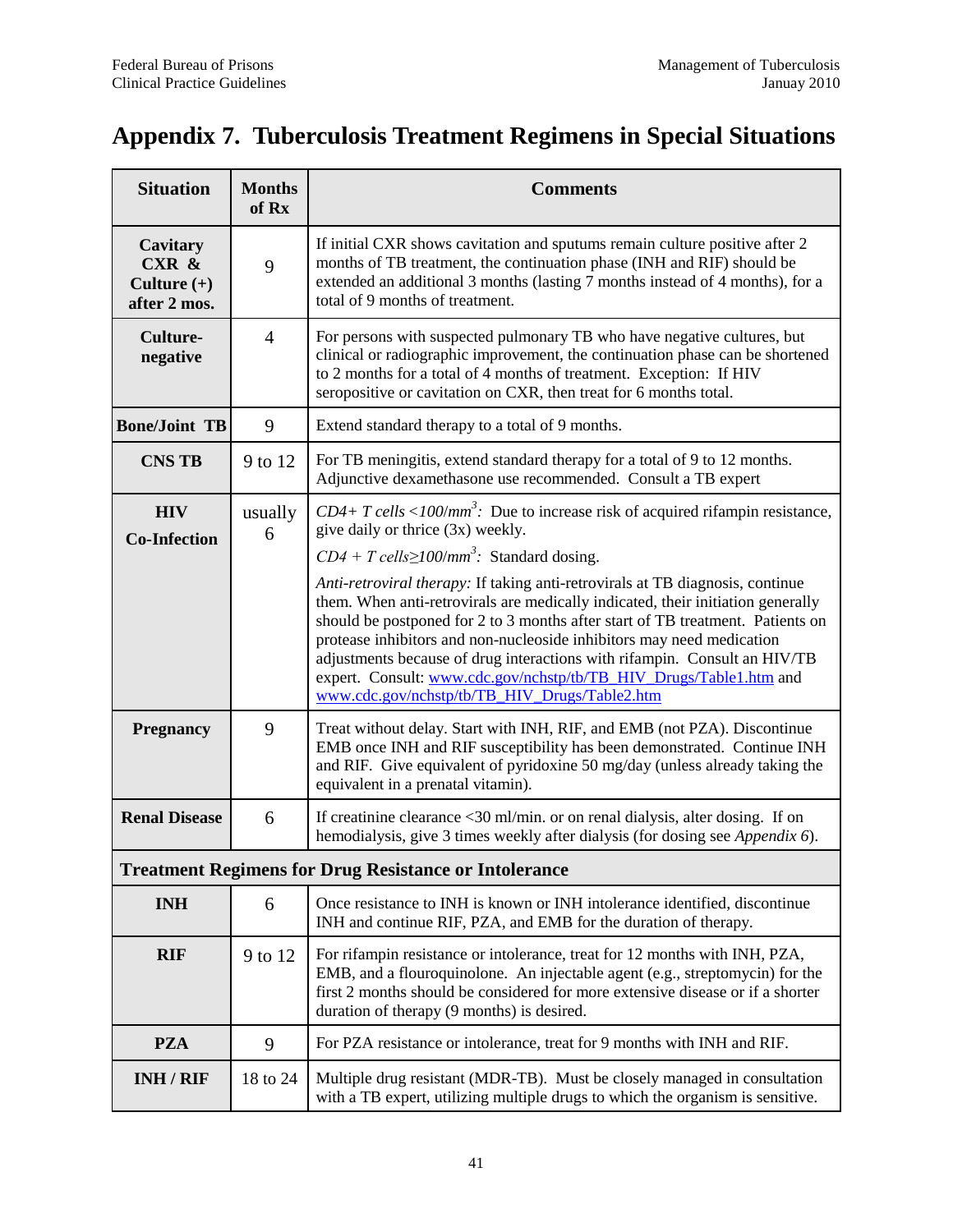# <span id="page-46-0"></span>**Appendix 8. Monitoring TB Treatment Response & Adverse Reactions**

| <b>Monitoring</b>                      | <b>Baseline</b>               | <b>Monthly</b>                                        | <b>Comments</b>                                                                                                                                                                                                                                                                                                                              |  |  |  |  |
|----------------------------------------|-------------------------------|-------------------------------------------------------|----------------------------------------------------------------------------------------------------------------------------------------------------------------------------------------------------------------------------------------------------------------------------------------------------------------------------------------------|--|--|--|--|
| <b>TB Treatment Response</b>           |                               |                                                       |                                                                                                                                                                                                                                                                                                                                              |  |  |  |  |
| <b>Chest</b><br>Radiographs            | PA/<br>Lateral                | Initial<br><b>PRN</b><br>End of Tx                    | After initial CXR, only repeat if clinically indicated.<br>With suspected culture negative TB, perform a CXR<br>at 2 months to evaluate for CXR improvement. For<br>pulmonary cases, a CXR should be obtained when<br>treatment is completed.                                                                                                |  |  |  |  |
| <b>Sputums</b>                         | Daily, on<br>3 consec<br>Days | Obtain 3<br>monthly<br>until<br>culture<br>conversion | Obtain 3 early morning sputums monthly until<br>culture conversion is documented. Extend treatment<br>if culture conversion occurs after 2 months of<br>treatment. If patient can produce sputum at the end<br>of treatment, then obtain sputums.                                                                                            |  |  |  |  |
| <b>Vital Signs/</b><br>Weight          | X                             | X                                                     | Weight and temperature are often a critical measure<br>of treatment response                                                                                                                                                                                                                                                                 |  |  |  |  |
| <b>TB</b> Signs and<br><b>Symptoms</b> | X                             | X                                                     | Check for cough, hemoptysis, chest pain, fever,<br>night sweats, fatigue, and malaise.                                                                                                                                                                                                                                                       |  |  |  |  |
| <b>Adverse Reactions</b>               |                               |                                                       |                                                                                                                                                                                                                                                                                                                                              |  |  |  |  |
| <b>Blood Work</b>                      | X                             | Varies                                                | Baseline liver function tests, uric acid and complete<br>blood count including platelets. Monthly liver<br>function tests should be done only for those with:<br>abnormal baseline liver function tests<br>development of hepatitis symptoms<br><b>HIV</b> infection<br>history of heavy alcohol use, liver disease, or<br>chronic hepatitis |  |  |  |  |
| <b>Vision</b>                          | $\mathbf X$                   | while on<br><b>EMB</b>                                | While on ethambutol, check visual acuity (Snellen)<br>and color vision (Isihara). If on EMB greater than 3<br>months, evaluation by an ophthalmologist is<br>required.                                                                                                                                                                       |  |  |  |  |
| <b>Signs</b><br>and<br><b>Symptoms</b> | X                             | X                                                     | Check for nausea, vomiting, abdominal pain,<br>decreased appetite, jaundice, dark urine, rash/<br>itching, joint pains, and tingling extremities.                                                                                                                                                                                            |  |  |  |  |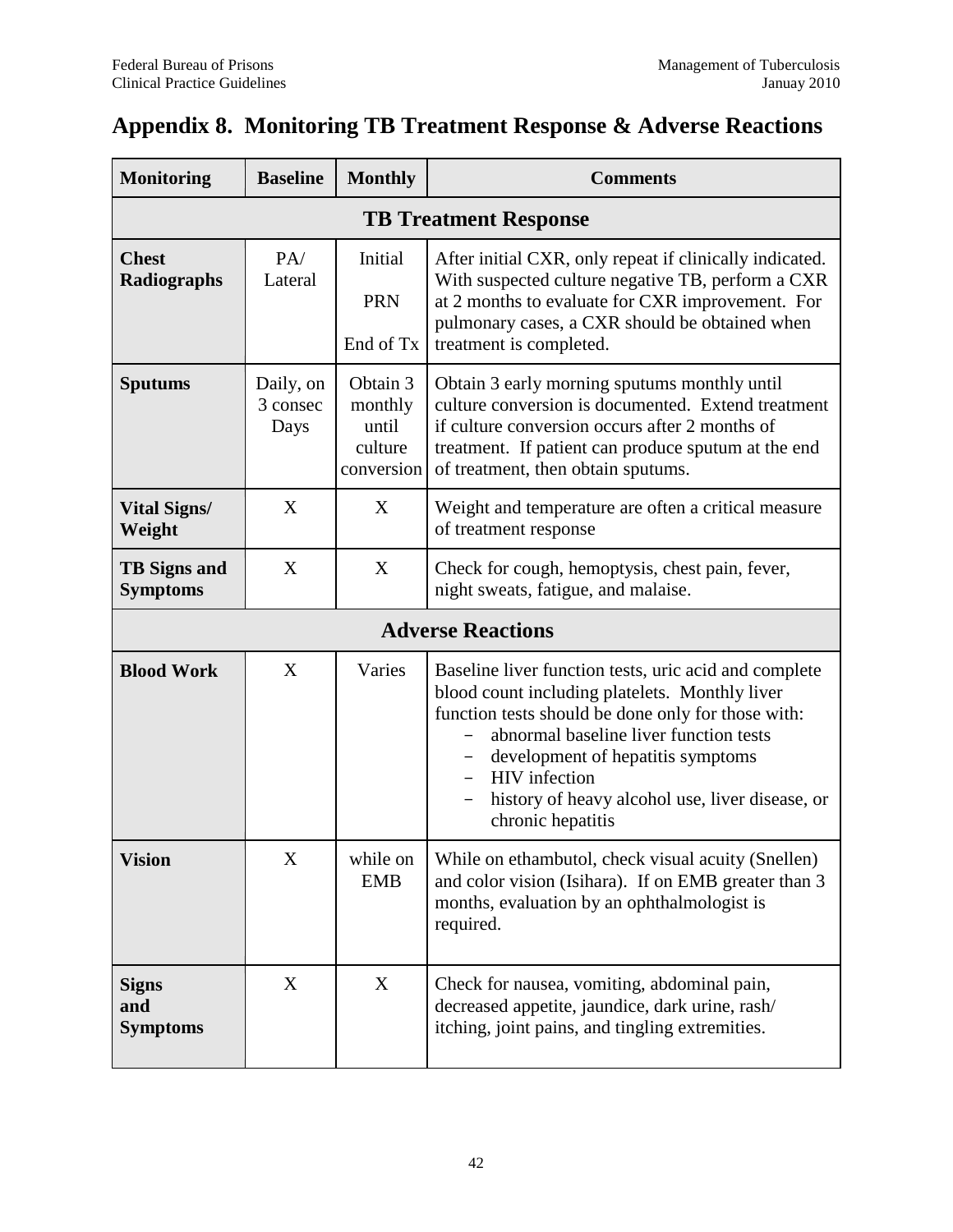| Weight    |     | <b>Weight Adjusted Dosages (mg/kg)</b> |             |             |             |             |             |             |             |             |
|-----------|-----|----------------------------------------|-------------|-------------|-------------|-------------|-------------|-------------|-------------|-------------|
| <b>lb</b> | kg  | 5<br>mg/kg                             | 10<br>mg/kg | 15<br>mg/kg | 20<br>mg/kg | 25<br>mg/kg | 30<br>mg/kg | 40<br>mg/kg | 50<br>mg/kg | 70<br>mg/kg |
| 77        | 35  | 175                                    | 350         | 525         | 700         | 875         | 1050        | 1400        | 1750        | 2450        |
| 88        | 40  | 200                                    | 400         | 600         | 800         | 1000        | 1200        | 1600        | 2000        | 2800        |
| 99        | 45  | 225                                    | 450         | 675         | 900         | 1125        | 1350        | 1800        | 2250        | 3150        |
| 110       | 50  | 250                                    | 500         | 750         | 1000        | 1250        | 1500        | 2000        | 2500        | 3500        |
| 121       | 55  | 275                                    | 550         | 825         | 1100        | 1375        | 1650        | 2200        | 2750        | 3850        |
| 132       | 60  | 300                                    | 600         | 900         | 1200        | 1500        | 1800        | 2400        | 3000        | 4200        |
| 143       | 65  | 325                                    | 650         | 975         | 1300        | 1625        | 1950        | 2600        | 3250        | 4550        |
| 154       | 70  | 350                                    | 700         | 1050        | 1400        | 1750        | 2100        | 2800        | 3500        | 4900        |
| 165       | 75  | 375                                    | 750         | 1125        | 1500        | 1875        | 2250        | 3000        | 3750        | 5250        |
| 176       | 80  | 400                                    | 800         | 1200        | 1600        | 2000        | 2400        | 3200        | 4000        | 5600        |
| 187       | 85  | 425                                    | 850         | 1275        | 1700        | 2125        | 2550        | 3400        | 4250        | 5950        |
| 198       | 90  | 450                                    | 900         | 1350        | 1800        | 2250        | 2700        | 3600        | 4500        | 6300        |
| 209       | 95  | 475                                    | 950         | 1425        | 1900        | 2375        | 2850        | 3800        | 4750        | 6650        |
| 220       | 100 | 500                                    | 1000        | 1500        | 2000        | 2500        | 3000        | 4000        | 5000        | 7000        |
| 231       | 105 | 525                                    | 1050        | 1575        | 2100        | 2625        | 3150        | 4200        | 5250        | 7350        |
| 242       | 110 | 550                                    | 1100        | 1650        | 2200        | 2750        | 3300        | 4400        | 5500        | 7700        |

# <span id="page-47-0"></span>**Appendix 9. Dosage Chart for Tuberculosis Drugs**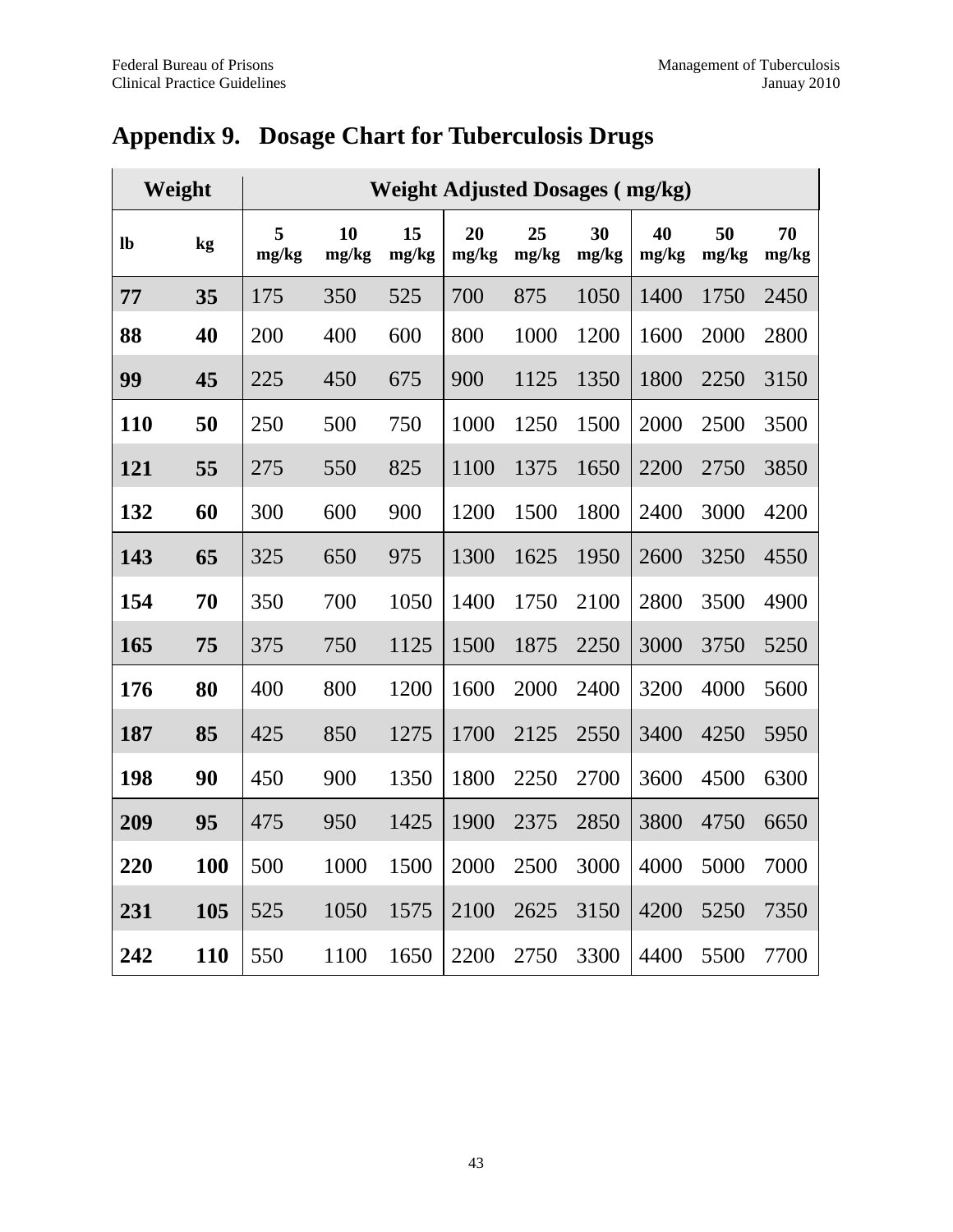# <span id="page-48-0"></span>**Appendix 10. Tuberculosis Contact Investigation Checklist**

| After identification of a TB case or suspected case, the inmate should be immediately isolated,<br>medically evaluated, and, if appropriate, treated. The case should be immediately reported to<br>the local or state health department. The contact investigation steps outlined below may<br>overlap in time. As soon as close contacts are identified, they should be promptly evaluated. |                            |                                                                                                                                                                                                                                                                                                                                                                                                                                         |  |  |  |
|-----------------------------------------------------------------------------------------------------------------------------------------------------------------------------------------------------------------------------------------------------------------------------------------------------------------------------------------------------------------------------------------------|----------------------------|-----------------------------------------------------------------------------------------------------------------------------------------------------------------------------------------------------------------------------------------------------------------------------------------------------------------------------------------------------------------------------------------------------------------------------------------|--|--|--|
| $\sqrt{}$                                                                                                                                                                                                                                                                                                                                                                                     | <b>Date</b><br><b>Task</b> |                                                                                                                                                                                                                                                                                                                                                                                                                                         |  |  |  |
|                                                                                                                                                                                                                                                                                                                                                                                               |                            | 1. Notify correctional management officials                                                                                                                                                                                                                                                                                                                                                                                             |  |  |  |
|                                                                                                                                                                                                                                                                                                                                                                                               |                            | 2. Clinical assessment of case (including retrospective chart review):<br>previous exposure to TB<br>history of TB symptoms (cough, fever, night sweats, etc.)<br>■ weight history<br>• chest radiographs<br><b>TST</b><br>• bacteriology (AFB smear/culture/susceptibilities), nucleic acid amplification tests<br>■ HIV status<br>• other medical conditions                                                                          |  |  |  |
|                                                                                                                                                                                                                                                                                                                                                                                               |                            | <b>3. Case interview.</b> For AFB smear-positive or cavitary cases, interview within 1<br>day; for all others, interview within 3 days. Re-interview in 7-14 days.<br>Interview for:<br>• TB symptom history/onset of symptoms<br>• close contacts in correctional facility and community (if relevant)                                                                                                                                 |  |  |  |
|                                                                                                                                                                                                                                                                                                                                                                                               |                            | 4. Determine infectious period.<br>Generally: Onset of cough or 12 weeks prior to TB diagnosis, whichever is longer.<br>Exception: If no TB symptoms, and AFB smear negative and non-cavitary, then 4<br>weeks prior to suspected TB.                                                                                                                                                                                                   |  |  |  |
|                                                                                                                                                                                                                                                                                                                                                                                               |                            | 5. Convene contact investigation team (corrections and health department)<br>• Identify team leader; identify roles and responsibilities of team members.<br>• Develop plan for managing contact investigation data.<br>• Develop investigational priorities.                                                                                                                                                                           |  |  |  |
|                                                                                                                                                                                                                                                                                                                                                                                               |                            | <b>6. Update correctional management officials</b> (including the Warden, Regional<br>staff, and Central Office HSD staff) regarding contact investigation strategy.                                                                                                                                                                                                                                                                    |  |  |  |
|                                                                                                                                                                                                                                                                                                                                                                                               |                            | 7. Obtain index case traffic history (housing/work/school locations during<br>infectious period).                                                                                                                                                                                                                                                                                                                                       |  |  |  |
|                                                                                                                                                                                                                                                                                                                                                                                               |                            | <b>8. Tour exposure sites</b> (where case frequented during infectious period). Assess:<br>number of inmates housed together<br>٠<br>general size of airspace<br>п<br>housing arrangements (cells/dorms)<br>٠<br>• availability of data on inmates housed at same time<br>• ventilation: heating/air conditioning system (recirculated air?)<br>• pattern of daily inmate movement (cafeteria, general areas)<br>continued on next page |  |  |  |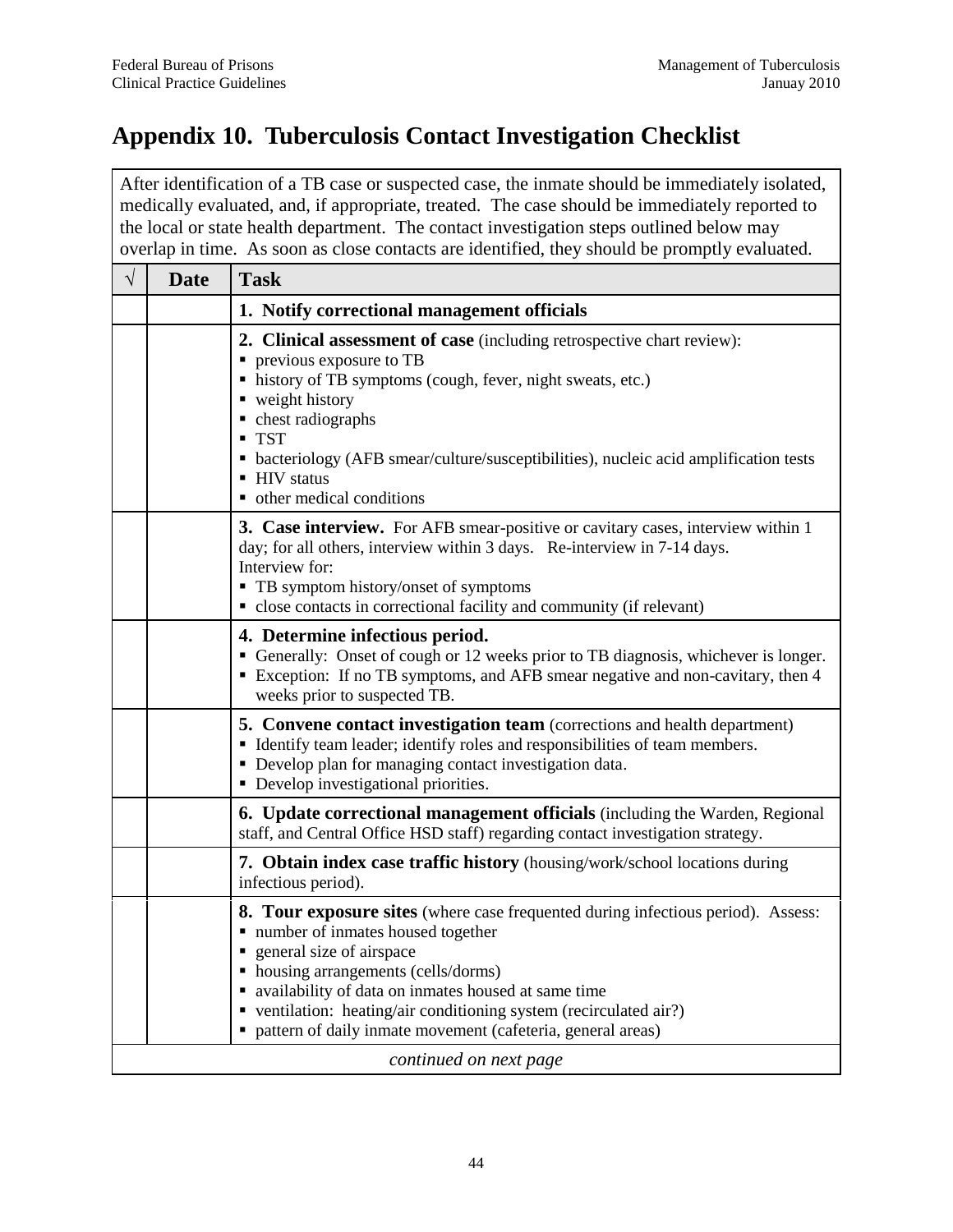| <b>Appendix 10. Tuberculosis Contact Investigation Checklist</b> (page 2 of 2) |  |  |  |  |  |  |
|--------------------------------------------------------------------------------|--|--|--|--|--|--|
|--------------------------------------------------------------------------------|--|--|--|--|--|--|

| $\sqrt{}$ | <b>Date</b> | <b>Task</b>                                                                                                                                                                                                                                                                                                                                                                                                                                                                                                                                                                                                                                                                                                                                                                                                                                                                                                   |
|-----------|-------------|---------------------------------------------------------------------------------------------------------------------------------------------------------------------------------------------------------------------------------------------------------------------------------------------------------------------------------------------------------------------------------------------------------------------------------------------------------------------------------------------------------------------------------------------------------------------------------------------------------------------------------------------------------------------------------------------------------------------------------------------------------------------------------------------------------------------------------------------------------------------------------------------------------------|
|           |             | <b>9. Prioritize contacts.</b> Group contacts based upon duration of exposure and/or<br>intensity of exposure. Those with the most exposure and HIV-infected contacts<br>(regardless of duration of exposure) are considered highest priority. Immediately<br>refer to the health department the names of community contacts who are young<br>children or who are HIV infected.                                                                                                                                                                                                                                                                                                                                                                                                                                                                                                                               |
|           |             | <b>10. Develop contact list.</b> Obtain rosters of highest priority employee and inmate<br>contacts and research their current location. Generate lists of exposed contacts<br>grouped by their current location (currently incarcerated, transferred, and released).                                                                                                                                                                                                                                                                                                                                                                                                                                                                                                                                                                                                                                         |
|           |             | 11. Conduct medical record review for highest priority contacts to collect:<br>- Prior TST and CXR results<br>- History of treatment for latent TB infection or TB treatment<br>- HIV status<br>- Other high risk medical conditions                                                                                                                                                                                                                                                                                                                                                                                                                                                                                                                                                                                                                                                                          |
|           |             | 12. Initiate contact medical evaluation (employees and inmates). HIV-infected<br>contacts should be evaluated as soon as possible.<br>- ALL contacts: Interview for TB symptoms and encourage HIV testing if status<br>unknown. If TB symptoms, perform CXR and medical evaluation. Isolate in an AII<br>room if TB is suspected.<br>- Prior TST positives (HIV seronegative or unknown):<br>- Offer HIV counseling and testing<br>- No further follow-up is needed unless contact is symptomatic.<br>- HIV seropositives (regardless of prior TST result):<br>- Do symptom review, TST (if prior TST negative), and chest radiograph.<br>- Initiate complete course of treatment for LTBI after active TB ruled out<br>(regardless of prior treatment for LTBI or active TB).<br>- Baseline TST negatives (HIV seronegative or unknown):<br>- Do symptom review and TST.<br>- Obtain CXR if TST is positive. |
|           |             | 13. Referral for contact evaluation (for released/transferred inmates).                                                                                                                                                                                                                                                                                                                                                                                                                                                                                                                                                                                                                                                                                                                                                                                                                                       |
|           |             | 14. Determine infection rate by exposure site.<br>(Infection rate $=$ # whose TST has converted from negative to positive divided into the<br>total # skin tested.) Calculate rates separately for U.S. born and foreign born inmates.<br>Decide whether or not to expand investigation beyond highest priority contacts.                                                                                                                                                                                                                                                                                                                                                                                                                                                                                                                                                                                     |
|           |             | 15. Follow-up tuberculin skin testing. Perform 8 or more weeks after exposure<br>ended.<br>- Perform record search in Sentry to determine current location of inmates.<br>- Conduct testing of employees and inmate contacts who remain incarcerated.<br>- Refer released/transferred inmates for follow-up TST.                                                                                                                                                                                                                                                                                                                                                                                                                                                                                                                                                                                              |
|           |             | 16. Determine infection rate and need to expand investigation.                                                                                                                                                                                                                                                                                                                                                                                                                                                                                                                                                                                                                                                                                                                                                                                                                                                |
|           |             | 17. Write a summary report and submit through Warden to Regional and Central<br>Offices.                                                                                                                                                                                                                                                                                                                                                                                                                                                                                                                                                                                                                                                                                                                                                                                                                      |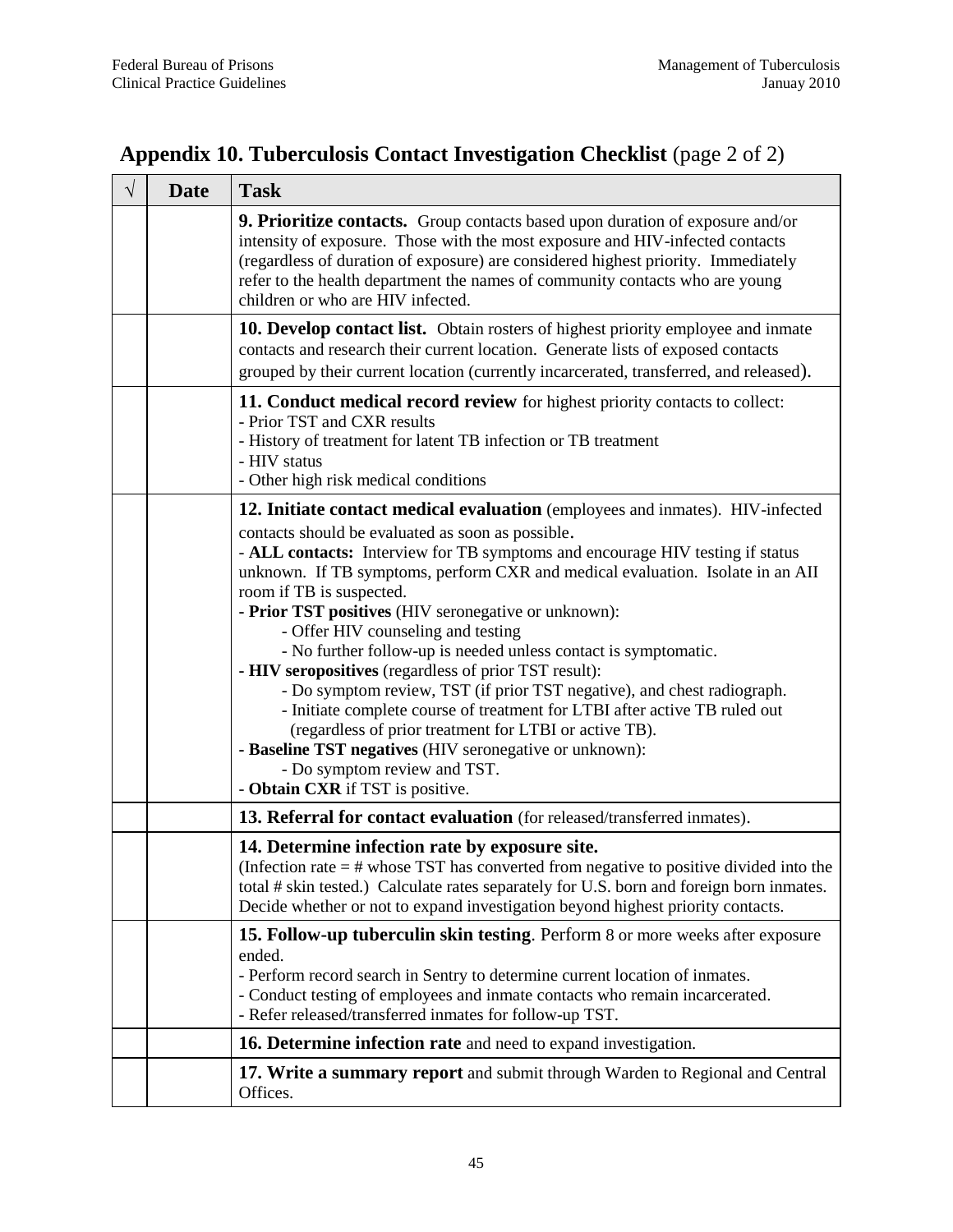# <span id="page-50-0"></span>**Appendix 11. Tuberculosis Pre-Release Checklist**

|           |             | Appropriate discharge planning and referrals are critical for inmates receiving treatment for TB<br>disease or LTBI, and for identified contacts to a TB case who are in need of evaluation.<br>Coordination of release and referral procedures should take place to assist the inmate in making the<br>transition to the community, maintain necessary care, and to protect the public health.                                                                                               |
|-----------|-------------|-----------------------------------------------------------------------------------------------------------------------------------------------------------------------------------------------------------------------------------------------------------------------------------------------------------------------------------------------------------------------------------------------------------------------------------------------------------------------------------------------|
| $\sqrt{}$ | <b>Date</b> | <b>Task</b>                                                                                                                                                                                                                                                                                                                                                                                                                                                                                   |
|           |             | _ halfway house _ community by supervision (i.e., USPO) _ other jurisdiction (agency)<br>_ full-release (i.e., residence) _ other country _ ICE facility<br><b>Contact information:</b> (name, address, alien number, state/country, telephone, FAX, etc.)                                                                                                                                                                                                                                    |
|           |             | 2. Obtain a signed release of medical information (i.e., BP-S621), as needed.                                                                                                                                                                                                                                                                                                                                                                                                                 |
|           |             | 3. Complete <i>Interjurisdictional Tuberculosis Notification</i> (can be obtained at<br>www.ntca-tb.org). Send form and other necessary information to the next provider of<br>services, the TB program of the state where the inmate is going, and your state TB<br>program. Also utilize this form for referral to the binational referral programs – Cure<br>TB, TB Net, etc.). Contact information for State TB programs can be obtained at:<br>www.cdc.gov/nchstp/tb/pubs/tboffices.htm. |
|           |             | 4. Request dispensation of medication supply based on current treatment:<br>Restricted treatment (DOT) according to BOP policy on supply-fill for:<br>Community correctional facility placement<br>Other jurisdiction (i.e., state transfer, other agency, etc.)<br>Release and referred for restricted treatment through a community provider,<br>public health official, or other community resource                                                                                        |
|           |             | 5. Provide inmate education on:<br>Current TB treatment (medications, doses, frequency, duration)<br>Potential side effects<br>Consequences of non-adherence<br>Follow-up (clinic) appointment : Date $\frac{\sqrt{2}}{2}$<br>Time:<br>Location/address:<br>Contact name, telephone no:                                                                                                                                                                                                       |
|           |             | 6. Health departments notified:<br>RECEIVING state/local health department(s):<br>Date: $\_\_\_\_\_\_\_\_\_\_\$<br>Contact name/telephone/FAX:<br>TRANSFERRING (your) state/local health department(s):<br>Date: $\_\_\_\_\_\_\_\_\_\_\$<br>Contact name/telephone/FAX:                                                                                                                                                                                                                       |
|           |             | Date<br>Verifying Employee (print last, first)<br>Verifying Employee Signature<br>File copy of supporting documents/note(s) in medical record.                                                                                                                                                                                                                                                                                                                                                |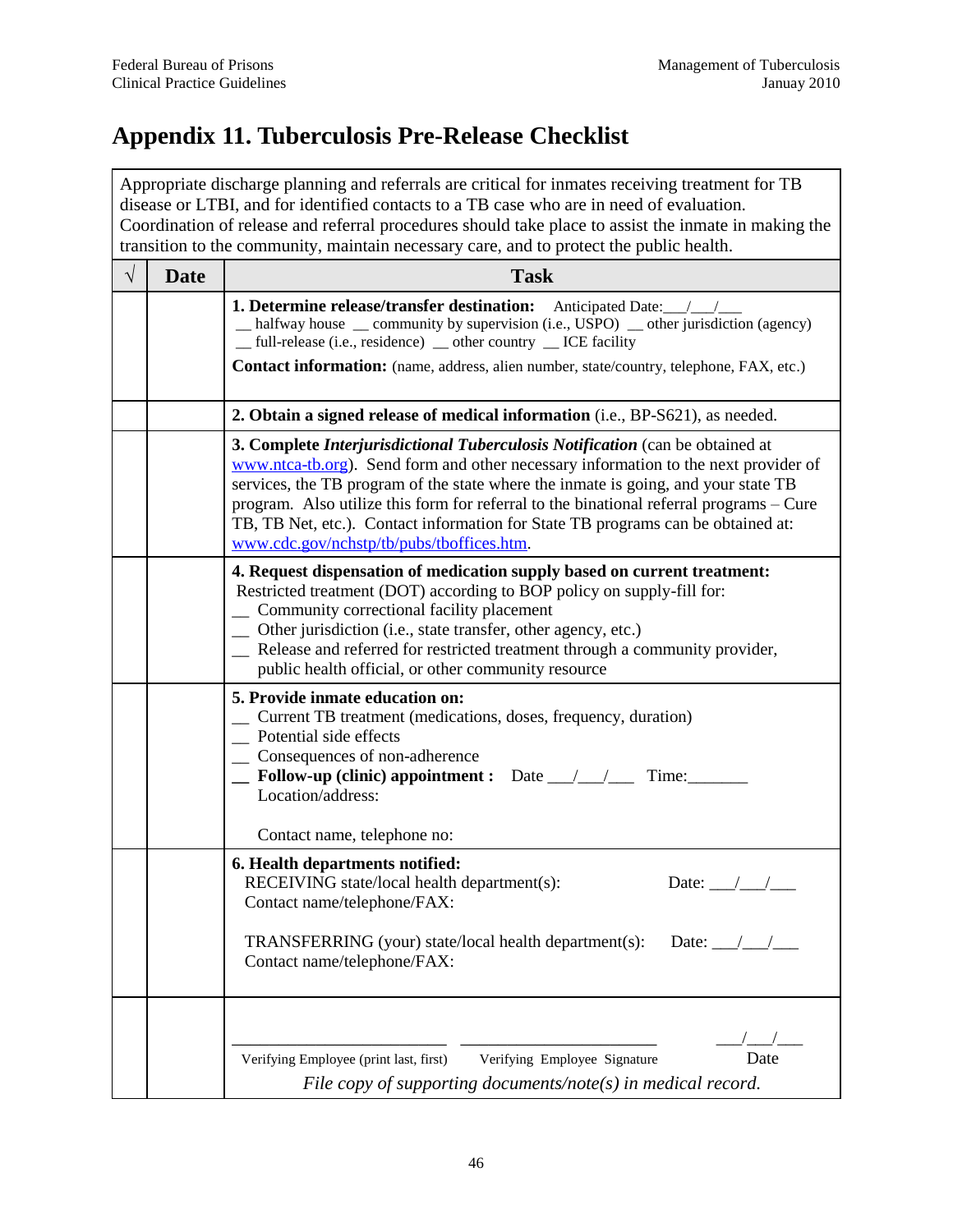# <span id="page-51-0"></span>**Appendix 12. Tuberculosis Educational Resources**

## **CDC Guidelines**

The following Centers for Disease Control and Prevention guidelines are available at: [www.cdc.gov/nchstp/tb/pubs/mmwrhtml/Maj\\_guide/List\\_categories.htm](http://www.cdc.gov/nchstp/tb/pubs/mmwrhtml/Maj_guide/List_categories.htm)

### **Diagnosis**

ATS/CDC. Diagnostic standards and classification of tuberculosis in adults and children (2000)

## **Targeted Testing and Treatment of Latent TB Infection**

ATS/CDC. Targeted tuberculin testing and treatment of latent tuberculosis infection (2001)

CDC. Update: Adverse event data and revised American Thoracic Society/Centers for Disease Control recommendations against the use of rifampin and pyrazinamide for treatment of latent tuberculosis infection-United States (2003)

## **TB Treatment**

ATS/CDC. Treatment of TB (2003)

CDC. Notice to readers: Updated guidelines for the use of rifamycins for the treatment of TB among HIV-infected patients taking protease inhibitors or nonnucleoside reverse transcriptase inhibitors (2004)

## **Infection Control**

CDC. Guidelines for preventing transmission of Mycobacterium TB in health-care facilities (1994)

## **CDC Educational Materials**

**TB Education and Training Resource Guide.** This comprehensive 250-page resource guide, which provides access to a broad range of TB educational material, can be obtained through: [www.cdcnpin.org/scripts/tb/guide/toc.asp](http://www.cdcnpin.org/scripts/tb/guide/toc.asp) 

**Division of TB Elimination Educational and Training Materials Order Sheet.** [\(www.cdc.gov/nchstp/tb/pubs/tbfactsheets/250001.pdf\)](http://www.cdc.gov/nchstp/tb/pubs/tbfactsheets/250001.pdf). A large variety of TB training materials directed at both patients and providers can be ordered, including a 'Think TB' wall chart, Tuberculin Skin Testing Training, etc.

**Self-Study Modules on TB, 1999-2000.** This award-winning online course for health care providers can be accessed through: [www.phppo.cdc.gov/phtn/tbmodules/Default.htm.](http://www.phppo.cdc.gov/phtn/tbmodules/Default.htm)

*continued on next page*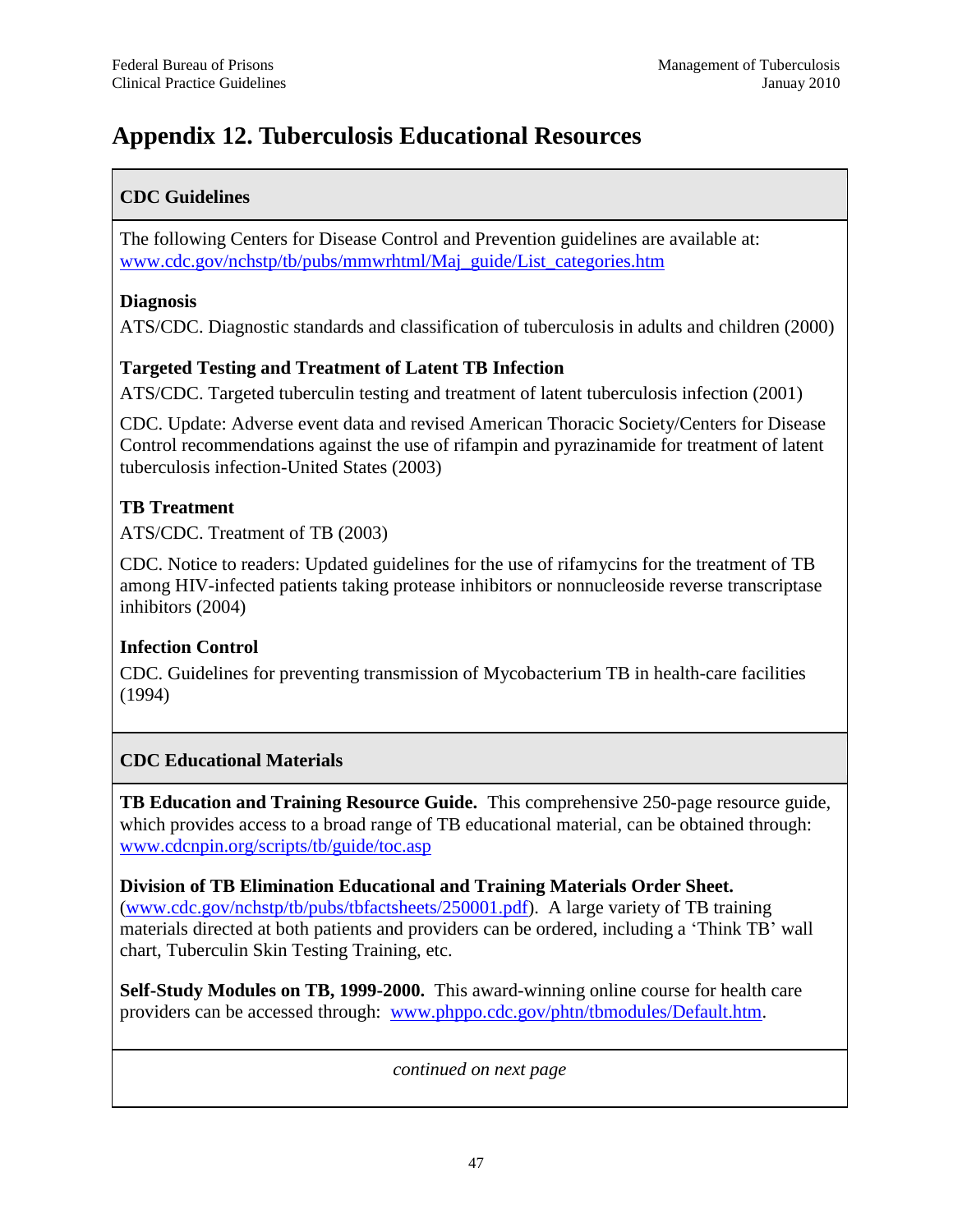## **Appendix 12. Tuberculosis Educational Resources (Page 2 of 2)**

### **Other Educational Materials**

#### **Charles P. Felton National TB Center**

#### [www.harlemtbcenter.org](http://www.harlemtbcenter.org/)

The Charles P. Felton National TB Center has developed a number of pocket cards for managing latent TB infection and other training materials for clinicians.

#### **Francis J. Curry National TB Center**

#### [www.nationaltbcenter.edu](http://www.nationaltbcenter.edu/)

The Francis B. Curry National TB Center has developed a number of helpful materials including a ‗Contact Investigation in a Worksite Toolbox' and ‗TB Infection Control Plan for Jails Template' (2003). The jail template provides all the necessary components of a jail TB control plan.

### **New Jersey Medical School National TB Center**

#### [www.umdnj.edu/ntbcweb](http://www.umdnj.edu/ntbcweb)

The New Jersey Medical School National TB Center has developed a wide array of materials on diagnosing latent TB infection, TB treatment (including cards summarizing treatment recommendations), case management, and TB education.

### **National Institute for Occupational Safety and Health (NIOSH)**

‗NIOSH Respiratory Protection Program in Health Care Facilities - Administrator's Guide' can be found at<http://www.cdc.gov/niosh/pdfs/99-143.pdf>

NIOSH Approved Disposable Particulate Respirators (N-95) list can be obtained at: [http://www.cdc.gov/niosh/npptl/topics/respirators/disp\\_part/](http://www.cdc.gov/niosh/npptl/topics/respirators/disp_part/)

### **National Jewish Medical and Research Center**

National Jewish Medical and Research Center offers a 4-day intensive TB course for clinicians, ‗The Denver TB Course.' For more information see: <https://www.nationaljewish.org/about/calendar/index.aspx>

#### **Consultation Services**

### **National Jewish Medical and Research Center**

Mycobacterial Diseases Consult Service: For more information see: http://nationaljewish.org/patient-info/progs/med/mycobacteria/consult.aspx\